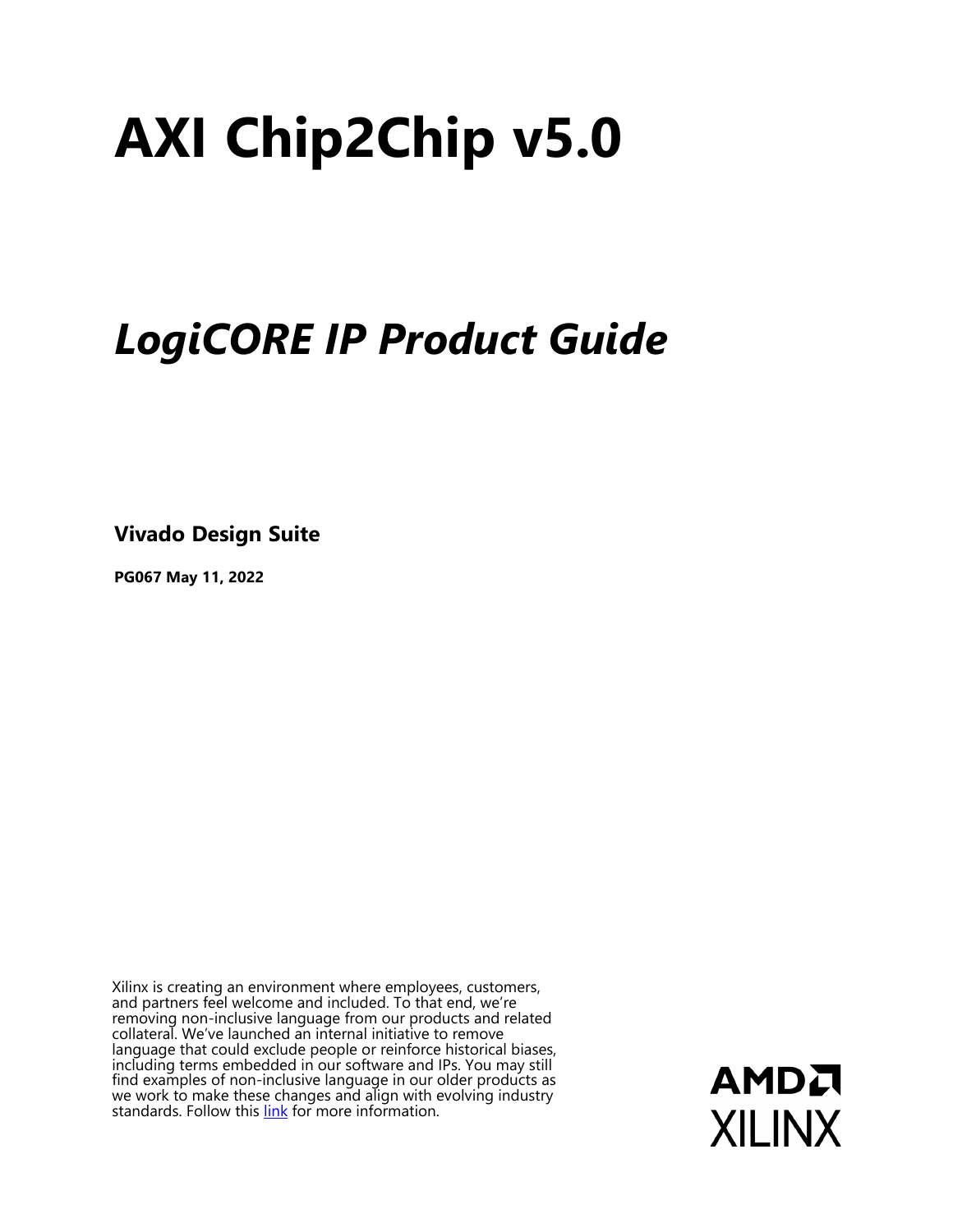# Table of Contents

#### **[IP Facts](#page-3-0)**

#### **[Chapter 1: Overview](#page-4-0)**

#### **[Chapter 2: Product Specification](#page-10-0)**

#### **[Chapter 3: Designing with the Core](#page-17-0)**

#### **[Chapter 4: Design Flow Steps](#page-28-0)**

#### **[Chapter 5: Example Design](#page-37-0)**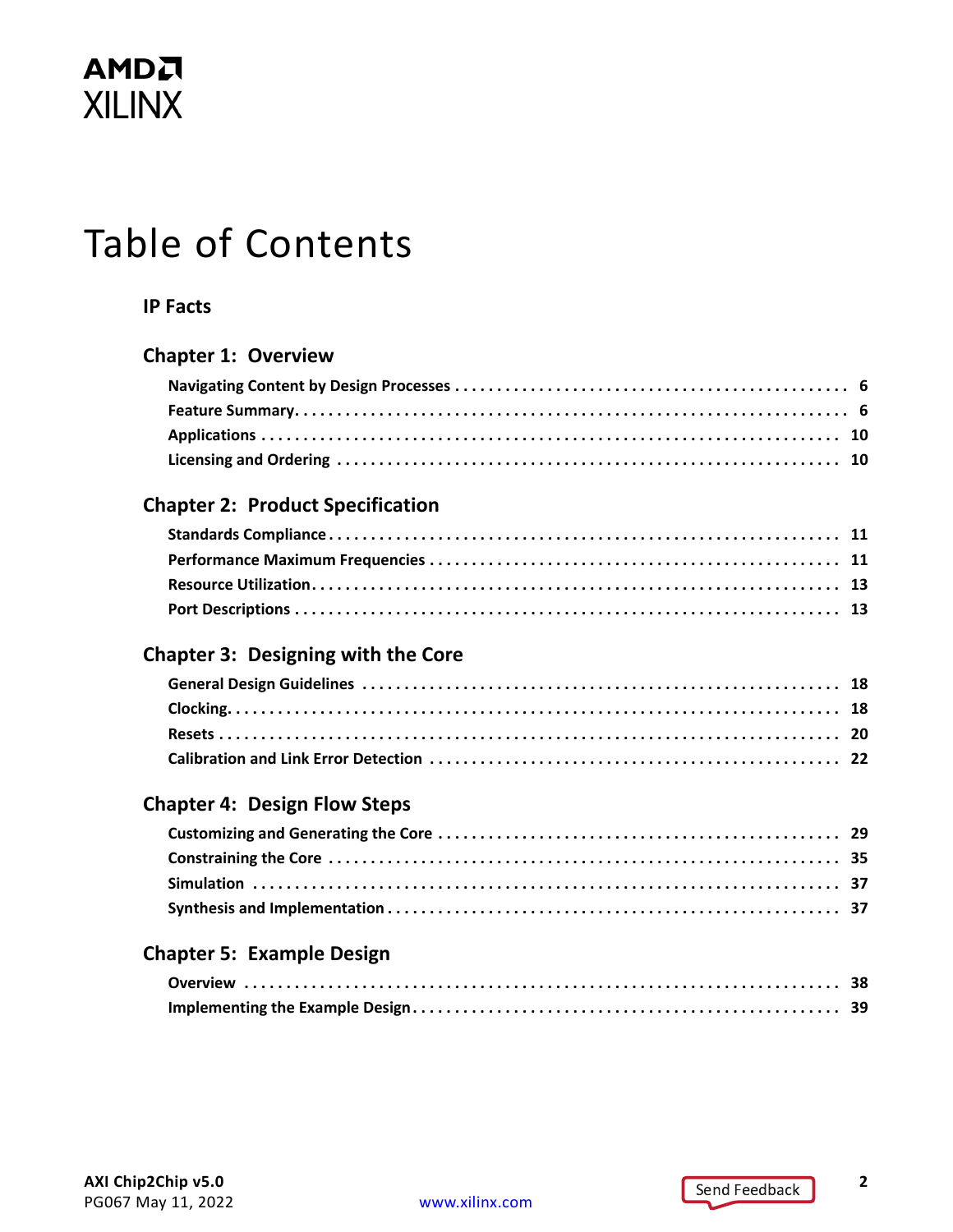#### **[Chapter 6: Test Bench](#page-39-0)**

| Appendix A: Verification, Compliance, and Interoperability |  |
|------------------------------------------------------------|--|
|                                                            |  |
|                                                            |  |
| <b>Appendix B: Upgrading</b>                               |  |
|                                                            |  |
|                                                            |  |
| <b>Appendix C: Debugging</b>                               |  |
|                                                            |  |
|                                                            |  |
|                                                            |  |
|                                                            |  |
| <b>Appendix D: Additional Resources and Legal Notices</b>  |  |
|                                                            |  |
|                                                            |  |
|                                                            |  |
|                                                            |  |
|                                                            |  |
|                                                            |  |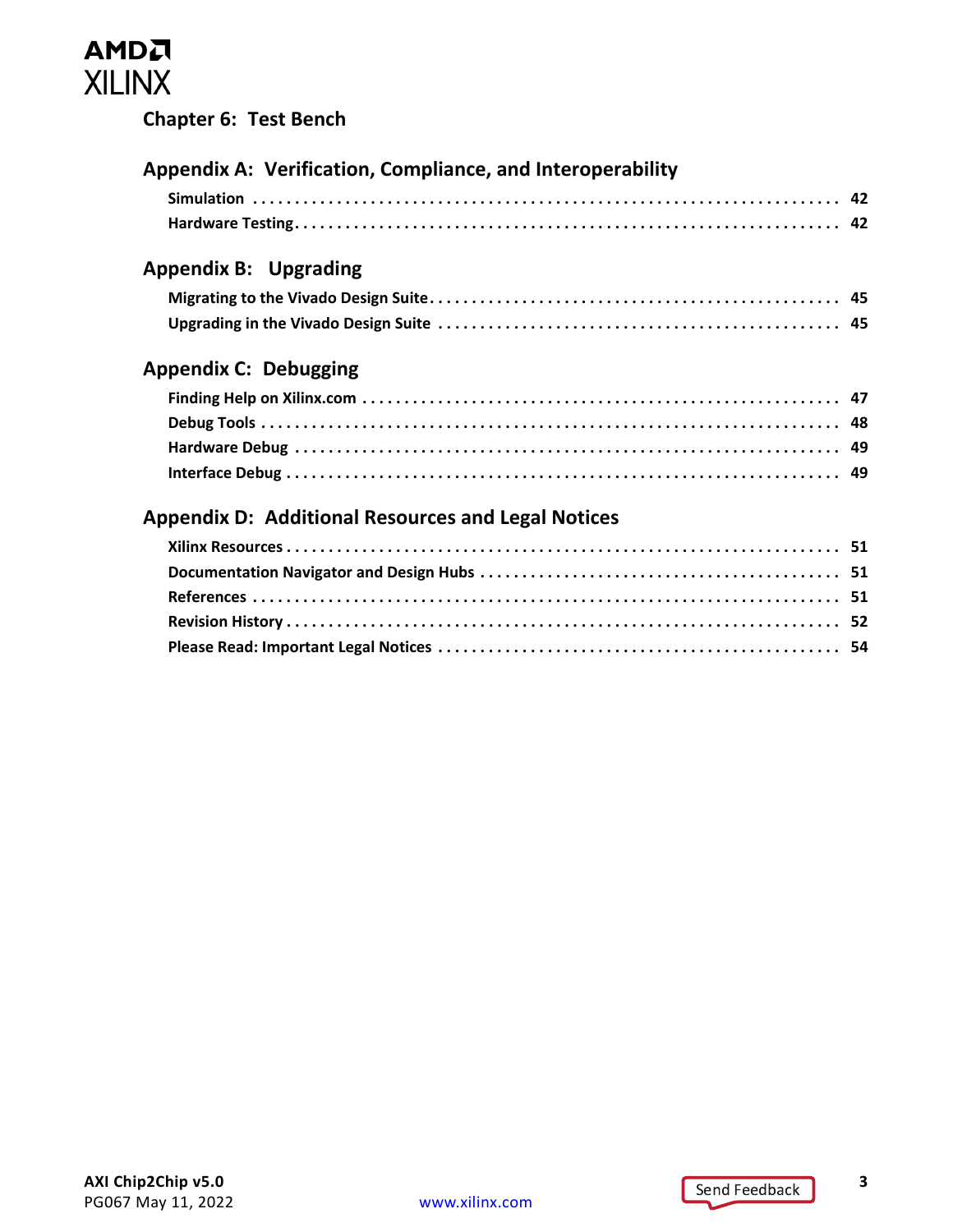## **Introduction**

The LogiCORE™ IP AXI Chip2Chip is a soft Xilinx IP core for use with the Vivado® Design Suite. The adaptable block provides bridging between AXI systems for multi-device System on-chip solutions. The core supports multiple device-to-device interfacing options and provides a low pin count, high performance AXI chip-to-chip bridging solution.

## **Features**

- Supports AXI4 Memory Map interface data width of 32-bit, 64-bit and 128-bit.
- Supports optional AXI4-Lite data width of 32-bit
- Two interface choices:
	- Single Ended or Differential SelectIO™ interface
	- ° Aurora interface that provides AXI4-Stream interface to seamlessly integrate into the Aurora IP core
- Independent Master or Slave mode selection for AXI4 and AXI4-Lite interfaces
- Supports Common Clock or Independent Clock operations
- Supports multiple Width Conversion options for reduced I/O utilization
- Supports Link Detect FSM with deskew operation for the SelectIO™ interface
- Supports Link Detect FSM and implements Hamming SECDED error correction code (ECC) for Aurora interfaces
- Allows all five AXI4 channels to operate independently
- Supports an additional high-priority cut through channel for communicating interrupts
- <span id="page-3-0"></span>• Supports completion of the pending AXI transactions in case the link fails between chip2chip master and chip2chip slave
- Provides a dedicated high-priority internal channel for link status monitoring and reporting.

| LogiCORE™ IP Facts Table                     |                                                                                             |  |  |  |
|----------------------------------------------|---------------------------------------------------------------------------------------------|--|--|--|
| <b>Core Specifics</b>                        |                                                                                             |  |  |  |
| Supported<br>Device<br>Family <sup>(1)</sup> | Versal®, UltraScale+™ Families,<br>UltraScale™ Architecture, Zynq®-7000,<br>Xilinx 7 series |  |  |  |
| Supported<br>User Interfaces                 | AXI4, AXI4-Lite                                                                             |  |  |  |
| Resources                                    | Performance and Resource Utilization web page                                               |  |  |  |
|                                              | <b>Provided with Core</b>                                                                   |  |  |  |
| Design Files                                 | Verilog                                                                                     |  |  |  |
| Example<br>Design                            | Verilog                                                                                     |  |  |  |
| Test Bench                                   | Verilog                                                                                     |  |  |  |
| Constraints<br>File                          | <b>XDC</b>                                                                                  |  |  |  |
| Simulation<br>Model                          | Not Provided                                                                                |  |  |  |
| Supported<br>S/W Driver                      | N/A                                                                                         |  |  |  |
|                                              | <b>Tested Design Flows<sup>(2)</sup></b>                                                    |  |  |  |
| Design Entry                                 | Vivado <sup>®</sup> Design Suite                                                            |  |  |  |
| Simulation                                   | For support simulators, see the<br>Xilinx Design Tools: Release Notes Guide.                |  |  |  |
| Synthesis                                    | Vivado Synthesis                                                                            |  |  |  |
| <b>Support</b>                               |                                                                                             |  |  |  |
| Release Notes<br>and Known<br>Issues         | Master Answer Record: 54806                                                                 |  |  |  |
| All Vivado IP<br>Change Logs                 | Master Vivado IP Change Logs: 72775                                                         |  |  |  |
| Xilinx Support web page                      |                                                                                             |  |  |  |

#### **Notes:**

- <span id="page-3-1"></span>1. For a complete list of supported devices, see the Vivado® IP catalog.
- <span id="page-3-2"></span>2. For the supported versions of the tools, see the [Xilinx Design](https://www.xilinx.com/cgi-bin/docs/rdoc?v=2022.1;t=vivado+release+notes)  [Tools: Release Notes Guide](https://www.xilinx.com/cgi-bin/docs/rdoc?v=2022.1;t=vivado+release+notes).

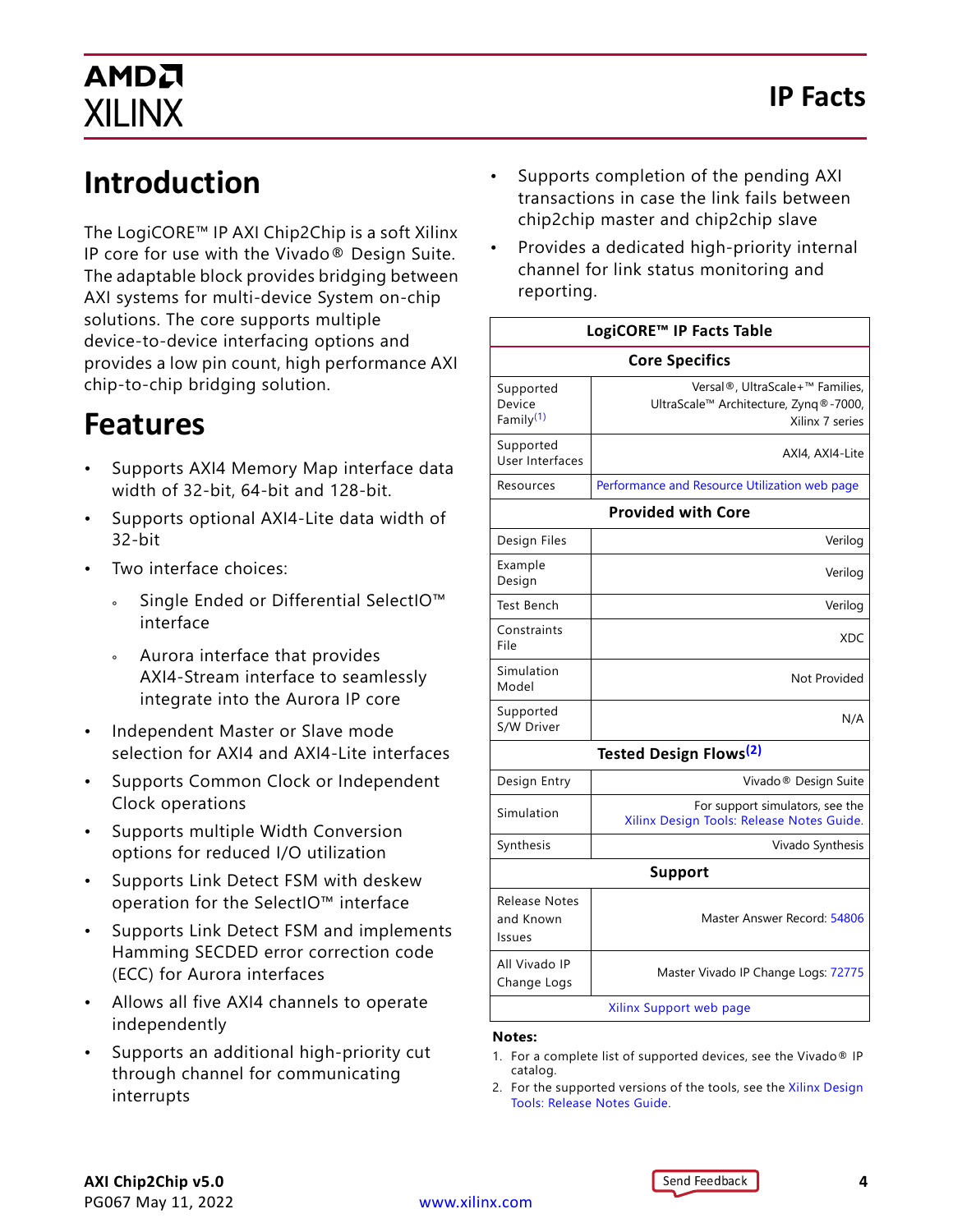## *Chapter 1*

## <span id="page-4-0"></span>Overview

The LogiCORE™ IP AXI Chip2Chip core functions like a bridge to seamlessly connect two devices over an AXI interface. The core transparently bridges transactions in compliance with AXI protocol specifications. The bridging function allows all AXI channels to operate independently by forwarding per-channel data and control information in compliance with AXI per-channel Valid-Ready handshake.

The optional AXI4-Lite functions in the core are independent of AXI4 Interface functions. The AXI4-Lite interface can be used for low-bandwidth access such as configuration/status registers of a peripheral Master/Slave.

Two instances of the AXI Chip2Chip core are required for performing the bridging function. [Figure 1-1](#page-4-1) provides block diagrams for both Master and Slave AXI Chip2Chip IP cores.

<span id="page-4-2"></span><span id="page-4-1"></span>



The AXI Chip2Chip Master instance provides an AXI4 slave interface that can be directly connected to AXI Master or AXI interconnect devices. The AXI Chip2Chip Slave instance provides an AXI4 Master interface that can be connected to AXI Slave or AXI interconnect devices. The bridging functions in AXI Chip2Chip cores convert the wide on-chip AXI signaling to a compact device-to-device interfacing by utilizing a minimum set of device I/Os. The AXI Chip2Chip bridging also implements functions that provide error-free communication over the device I/Os.

The AXI4-Lite configuration option allows master or slave mode selection. For example, when the processor is connected to an AXI Chip2Chip Master instance, then an AXI4-Lite instance can be set to master mode; this setup will provide an AXI4-Lite slave interface. When peripheral Masters are connected to an AXI Chip2Chip Master instance, then an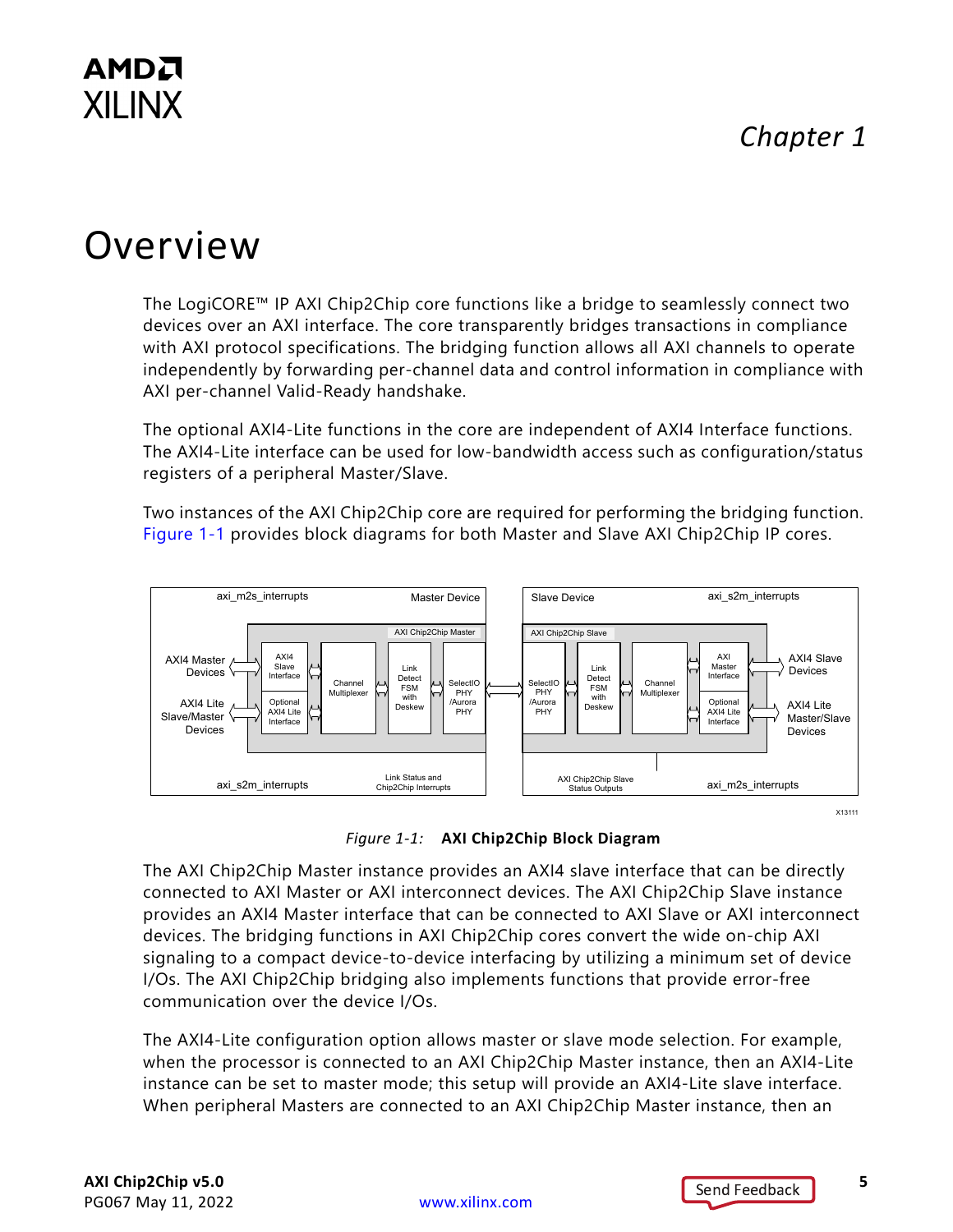

AXI4-Lite instance can be set to slave mode and it will provide an AXI4-lite master interface. For more details on AXI4-Lite configuration options, see [User Tab in Chapter 4.](#page-29-0)

AXI Chip2Chip operations can be categorized into five modules: AXI4 Interface, AXI4-Lite Interface, Channel Multiplexer, Link Detect FSM, and PHY interface.

## <span id="page-5-0"></span>**Navigating Content by Design Processes**

#### **Hardware, IP and Platform Development**

Creating the PL IP blocks for the hardware platform, creating PL kernels, subsystem functional simulation, and evaluating the Vivado® timing, resource use, and power closure. Also involves developing the hardware platform for system integration. Topics in this document that apply to this design process include:

- [Port Descriptions](#page-12-2)
- [Clocking](#page-17-3)
- [Resets](#page-19-1)
- [Customizing and Generating the Core](#page-28-2)
- [Example Design](#page-37-2)

#### **Board System Design (PCB Design and System Bring-up)**

Design a physical PCB board through a schematic and board layout. Power, thermal and signal integrity considerations, and debugging and testing.

- [Clocking](#page-17-3)
- [Resets](#page-19-1)
- [Calibration and Link Error Detection](#page-21-1)
- [Example Design](#page-37-2)

### <span id="page-5-1"></span>**Feature Summary**

This section summarizes the functionality of the core modules.

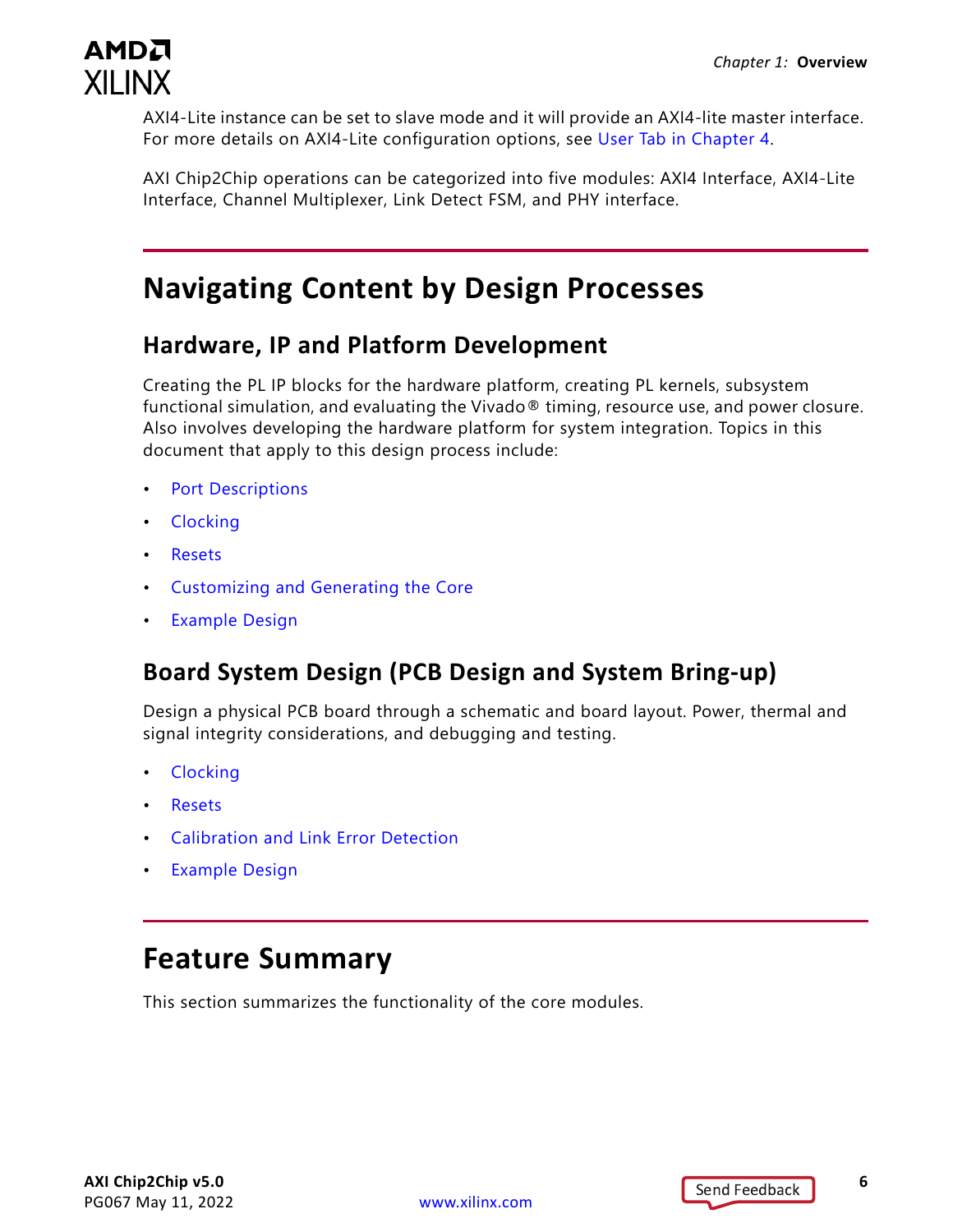#### **AXI4 Interface**

The AXI Chip2Chip core provides an AXI4 interface to map to AXI Memory Mapped devices in the device general interconnect. AXI Memory Mapped devices can be AXI Master, AXI interconnect, or AXI Slave functions. The AXI Interface can operate in either Common Clock or in Independent clock modes. For more details on clocking and latencies, see [General](#page-17-4)  [Design Guidelines in Chapter 3](#page-17-4).

**TIP:** *The AXI4 interface of the Chip2Chip core provides WUSER signals to maintain compatibility with AXI3 interface specifications. Any AXI3 master that supports write interleaving can use the AXI4 WUSER[3:0] signals to map the WID[3:0] signals in AXI3 write data channel.*

#### **AXI4-Lite Interface**

The AXI4-Lite functions in the core are implemented with a shared address and data bus approach. This allows AXI4-Lite Master to accept a new write transaction only on completion of previous write transaction. This means it only accepts new writes on receiving a write response from the AXI4-Lite Slave. Similarly, the AXI4-Lite Master accepts a new read transaction only on completion of previous read transaction. This means it only accepts reads after receiving a read response and data from the AXI4-Lite Slave. For more details on the AXI4 Lite clocking and reset, see [General Design Guidelines in Chapter 3.](#page-17-4)

### **Channel Multiplexer**

The Channel Multiplexer multiplexes AXI Address and Data channels over FPGA I/Os. In addition, the AXI Chip2Chip core internally determines a 2:1 or 4:1 width conversion based on the Chip2Chip PHY Width option selected for the cores. Width conversion is used for reduced I/O utilization between the two devices. For more details on width conversion, see [User Tab in Chapter 4](#page-29-0).

The Channel Multiplexer also multiplexes AXI, AXI4-Lite and interrupt interfaces over the same set of FPGA I/Os. The priority round-robin multiplexing in the Chip2Chip core assigns the highest priority to interrupt signals, second highest priority to the low-bandwidth AXI4-Lite interface, and last priority to the AXI interface. The priority round-robin multiplexing is in effect when more than one of these interfaces are active simultaneously.

### **SelectIO Link Detect FSM with Deskew**

The SelectIO™ Link Detect FSM with deskew operation ensures that the AXI Chip2Chip Master core initiates transactions only when both Master and Slave cores are out of reset and deskew patterns are exchanged without any bit errors. Deskew operations align data until an optimized sampling point is determined for the data. The nibble level deskew operation also enhances the maximum frequency of operation for the SelectIO™ interface. For more details on Link Detect FSM and deskew operations, see [Calibration and Link Error](#page-21-1)  [Detection in Chapter 3](#page-21-1).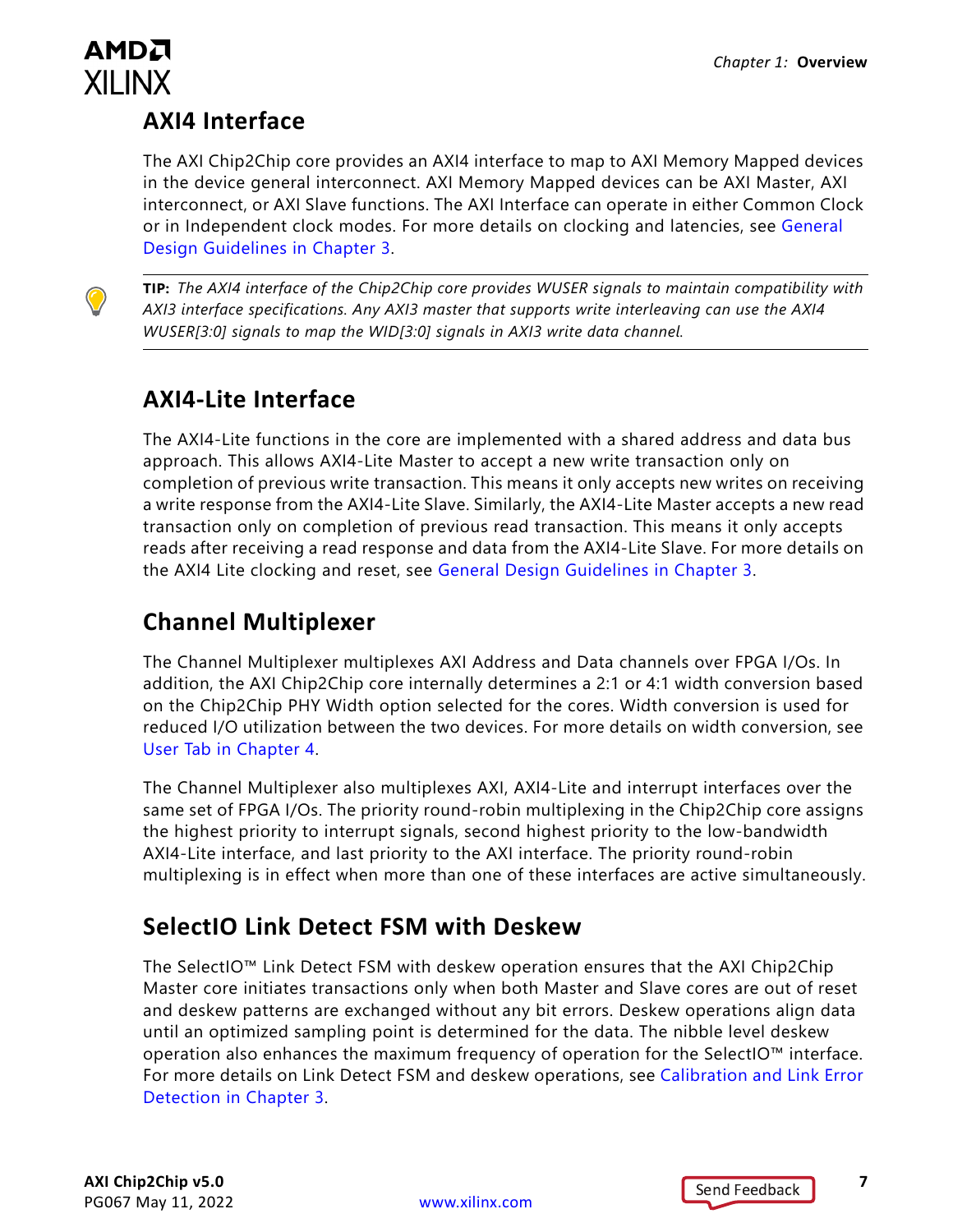### **SelectIO PHY Interface**

The AXI Chip2Chip core provides the SelectIO FPGA interface as an interfacing option between the devices. The SelectIO provides minimum latency between the devices and provides SDR or DDR operations. When the SelectIO interface is used, the I/O type and I/O location must be specified in the Xilinx Design Constraints file (XDC).

an optional AXI4-Stream interface to connect to the Aurora IP core (64B/66B or 8B/10B)AXI Chip2Chip core integration with Aurora IP can also be done through the Vivado IP integrator. The Aurora IP core supports the Xilinx® proprietary Aurora protocol layer and implements Xilinx Multi Gigabit Transceivers (MGTs) for high speed serial communications. To mitigate bit errors associated with a high speed serial interface, the AXI Chip2Chip core for this configuration implements a per-lane Hamming ECC code. The Hamming ECC module implements single-bit error correction and multiple (double) bit error detection (SECDED) functions. To connect the AXI Chip2Chip core with the Aurora IP core, the Aurora IP core should be configured in AXI4-Stream mode without CRC check.

For more details on the clocking, reset and other signal connectivity with the Aurora core, see [General Design Guidelines in Chapter 3.](#page-17-4)

### **Interrupt Signals**

The AXI Chip2Chip core allows level interrupts to be communicated through a high-priority internal channel. Interrupts can be independently communicated between AXI Masters and AXI Slaves. On detecting a value change in the interrupt inputs, the AXI Chip2Chip Master core initiates a high-priority transfer to update the interrupt outputs of the AXI Chip2Chip Slave core. Similarly, on detecting a value change in the interrupt inputs, the AXI Chip2Chip Slave core initiates a high-priority transfer to update the interrupt outputs of the AXI Chip2Chip Master core. At system level, you should ensure that the interrupt level is not changed until it reaches the other end. For example, an interrupt that is set on Slave instance may be unset only when it has reached the master instance. Interrupts may not be transferred properly if they toggle at a faster rate.

The AXI Chip2Chip Master core also generates interrupts for link error conditions. Interrupt signals are asserted by the AXI Chip2Chip Master core. For this, the error conditions detected in the AXI Chip2Chip Slave core are communicated to the Master device through a high-priority internal channel.

The following interrupt signals are supported in the AXI Chip2Chip Master core:

- **Link Error Interrupt**: Asserted when the AXI Chip2Chip Slave core is reset during normal operation. For more details on Link Error Interrupt, see [Resets in Chapter 3.](#page-19-1)
- **Multibit Error Interrupt**: When asserted, a Multibit Error interrupt indicates multiple bits are received in error in the Master or Slave AXI Chip2Chip core. For the SelectIO™ interface, a multibit error is determined during deskew operations and indicates deskew operation failure.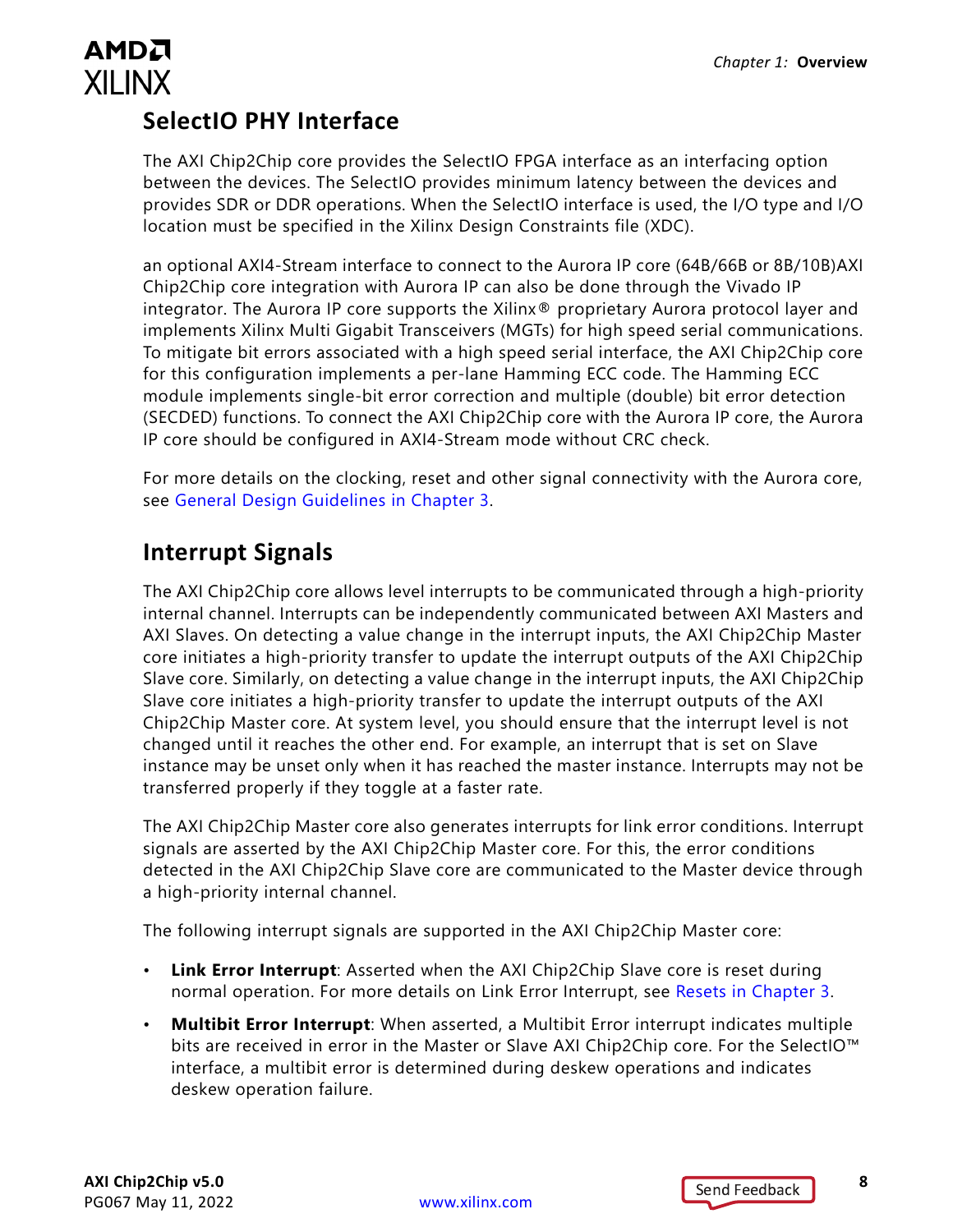

• **Configuration Error Interrupt**: The Configuration Error Interrupt is set when a mismatch is detected between the Master and Slave AXI Chip2Chip core configurations.

After being asserted, interrupt flags can be cleared only with a reset.

• **Graceful Exit in case of Link Failure**: The Chip2Chip core supports completion of pending AXI Transactions, when there is a link failure between Chip2Chip master and Chip2Chip slave (when the core is generated by enabling the **Enable Link Handler**  option).

**Note:** Select this feature only when there is a need to complete the pending AXI Transactions between master and slave (for example: Cable unplug between master / slave).

- **Link Handler Operation for Chip2Chhip Master Core:** Link handler keeps track of the AXI Transactions and performs the following actions when the link goes down:
	- a. "\*\_awready" will be gracefully pulled to low, that is, no new requests will be accepted from the AXI Master.
	- b. It accepts the exact number of pending data transactions and later the "\* wready" will be gracefully pulled to low.
	- c. Link Handler sends out the write response as "Slave Error" for the pending transactions to the AXI Master.
	- d. "\*\_arready" will be gracefully pulled to low, that is, no new requests will be accepted from the AXI Master.
	- e. It the generates the remaining number of pending read transactions to the AXI Master. Once there are no-more pending read transactions the " \*\_rvalid" will be gracefully pulled low. Here, the Read Response will be the Error Response and the Read Data will be all zeros
- **Link Handler Operation for Chip2Chhip Slave Core:** Link handler keeps track of the AXI Transactions and performs the following actions when the link goes down:
	- a. "\* awvalid" will be gracefully pulled to low, that is, no new write requests will be issued to the AXI Slave.
	- b. It generates the remaining number of pending write data transactions to the AXI Slave. Once there are no-more pending write transactions the "\*\_wvalid" will be gracefully pulled to low. The Write Data and the Strobe will be all zeros.
	- c. "\*\_arvalid" will be gracefully pulled to low, that is, no new read requests will be issued to the AXI Slave.
	- d. It accepts the exact number of pending data transactions and later the "\*\_rready" will be gracefully pulled to low, when there are no more pending requests.

For more information, see [Link Handler Sequence.](#page-27-0)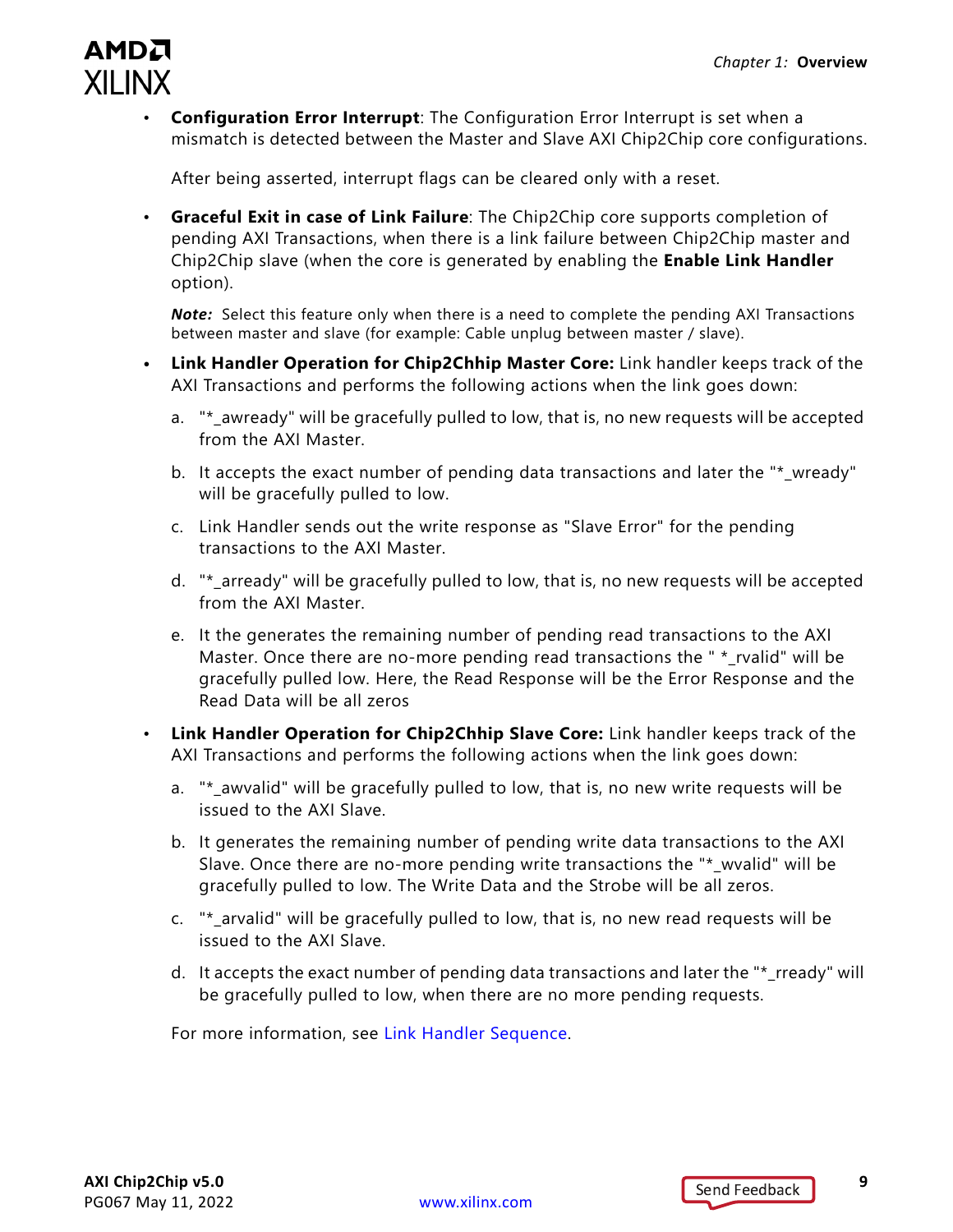## <span id="page-9-0"></span>**Applications**

AMDA

**XILINX** 

[Figure 1-2](#page-9-2) shows an example of the AXI Chip2Chip use case with SelectIO™ PHY.

<span id="page-9-2"></span>

*Figure 1-2:* **AXI Chip2Chip Core Application Diagram**

In this use case, a Kintex®-7 device implementing a PCIe Peripheral Master is connected to a Zynq®-7020 device over an AXI Memory Mapped interface. Because it implements the Peripheral Master on the Chip2Chip AXI interface, the Kintex®-7 device is the Master device. Because it implements an AXI DDR Memory slave, the Zynq-7020 device is the Slave device. In this use case, the processing subsystem in the Zynq-7020 device uses the AXI4-Lite interface of the Chip2Chip core to access the control and status registers of the Peripheral Master in the Kintex®-7 device. The PCIe® Peripheral Master uses the AXI interface of the Chip2Chip core for writing and reading data from the DDR memory connected to the Zynq-7020 device. The PCIe Master in this case uses the Chip2Chip core interrupt signaling to trigger any PCIe interrupt service routines in the host processor.

## <span id="page-9-1"></span>**Licensing and Ordering**

This Xilinx LogiCORE™ IP module is provided at no additional cost with the Xilinx Vivado® Design Suite under the terms of the [Xilinx End User License](https://www.xilinx.com/cgi-bin/docs/rdoc?t=eula).

Information about this and other Xilinx LogiCORE IP modules is available at the [Xilinx](https://www.xilinx.com/products/intellectual-property.html)  [Intellectual Property](https://www.xilinx.com/products/intellectual-property.html) page. For information on pricing and availability of other Xilinx LogiCORE™ IP modules and tools, contact your [local Xilinx sales representative](https://www.xilinx.com/about/contact.html).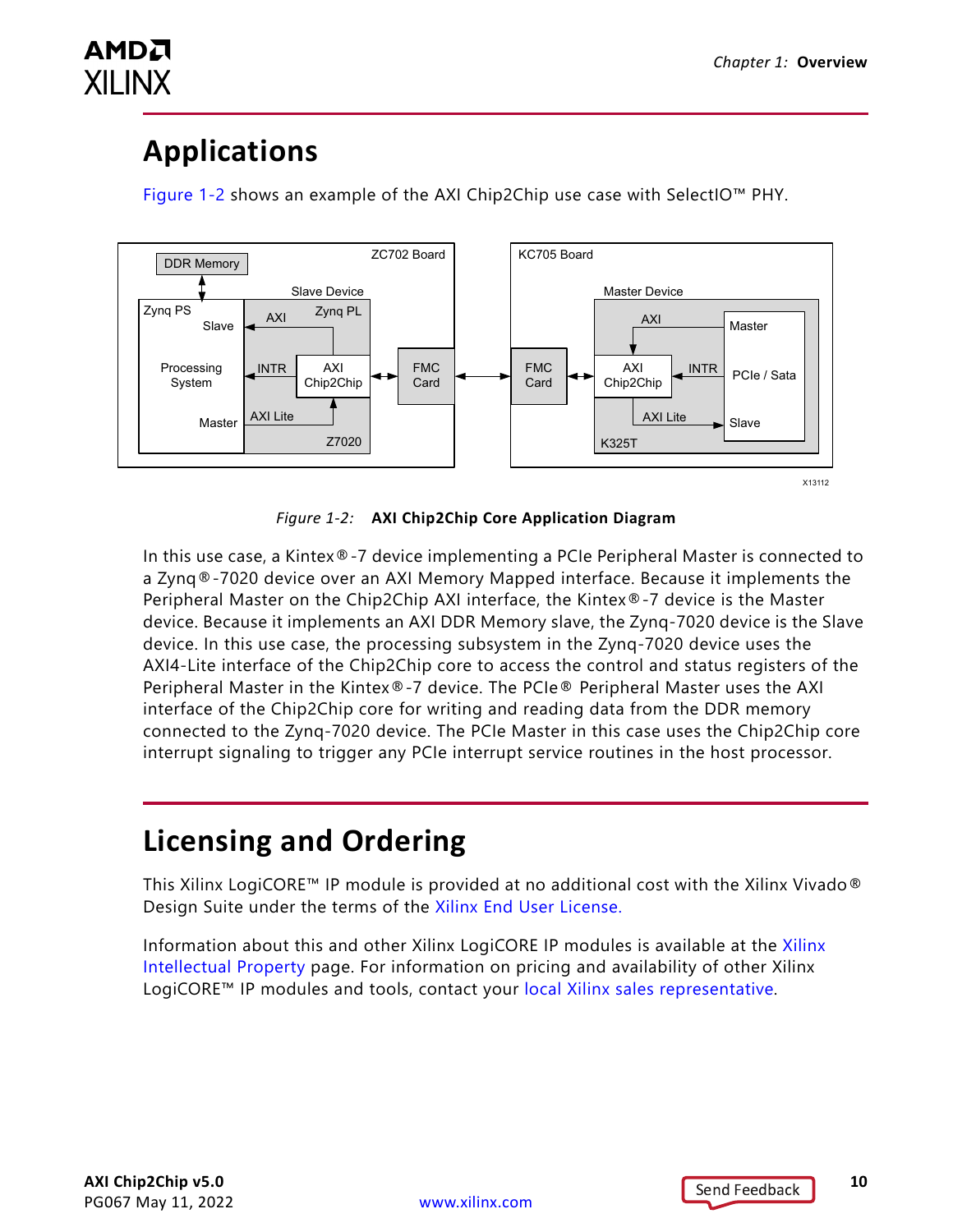# <span id="page-10-0"></span>Product Specification

## <span id="page-10-1"></span>**Standards Compliance**

This core has bus interfaces that comply with the *Arm® AMBA® AXI4 Protocol Specification Version 1.0*.

## <span id="page-10-2"></span>**Performance Maximum Frequencies**

The AXI Chip2Chip core is characterized based on the benchmarking methodology described in the *Vivado Design Suite User Guide: Designing with IP* (UG896) [\[Ref 5\]](#page-51-1). [Table 2-1](#page-10-3) shows the results of the characterization runs for 7 series devices.



**IMPORTANT:** *Maximum frequencies for UltraScale™ and Zynq®-7000 devices are expected to be similar to Kintex®-7 and Artix®-7 device numbers.*

| <b>Family</b> | <b>Speed Grade</b> | $F_{MAX}$ (MHz) |             |           |  |
|---------------|--------------------|-----------------|-------------|-----------|--|
|               |                    | AXI4            | AXI4-Stream | AXI4-Lite |  |
| Virtex7       |                    | 200             | 200         | 180       |  |
| Kintex7       | $-1$               | 200             | 200         | 180       |  |
| Artix7        |                    | 150             | 150         | 120       |  |
| Virtex7       |                    | 240             | 240         | 200       |  |
| Kintex7       | $-2$               | 240             | 240         | 200       |  |
| Artix7        |                    | 180             | 180         | 140       |  |
| Virtex7       |                    | 280             | 280         | 220       |  |
| Kintex7       | $-3$               | 280             | 280         | 220       |  |
| Artix7        |                    | 200             | 200         | 160       |  |

<span id="page-10-3"></span>

#### **Throughput and Latency**

The AXI Chip2Chip core throughput is governed by the configured AXI Data Width, operating frequency of AXI interface, PHY interface and PHY Width mode (also called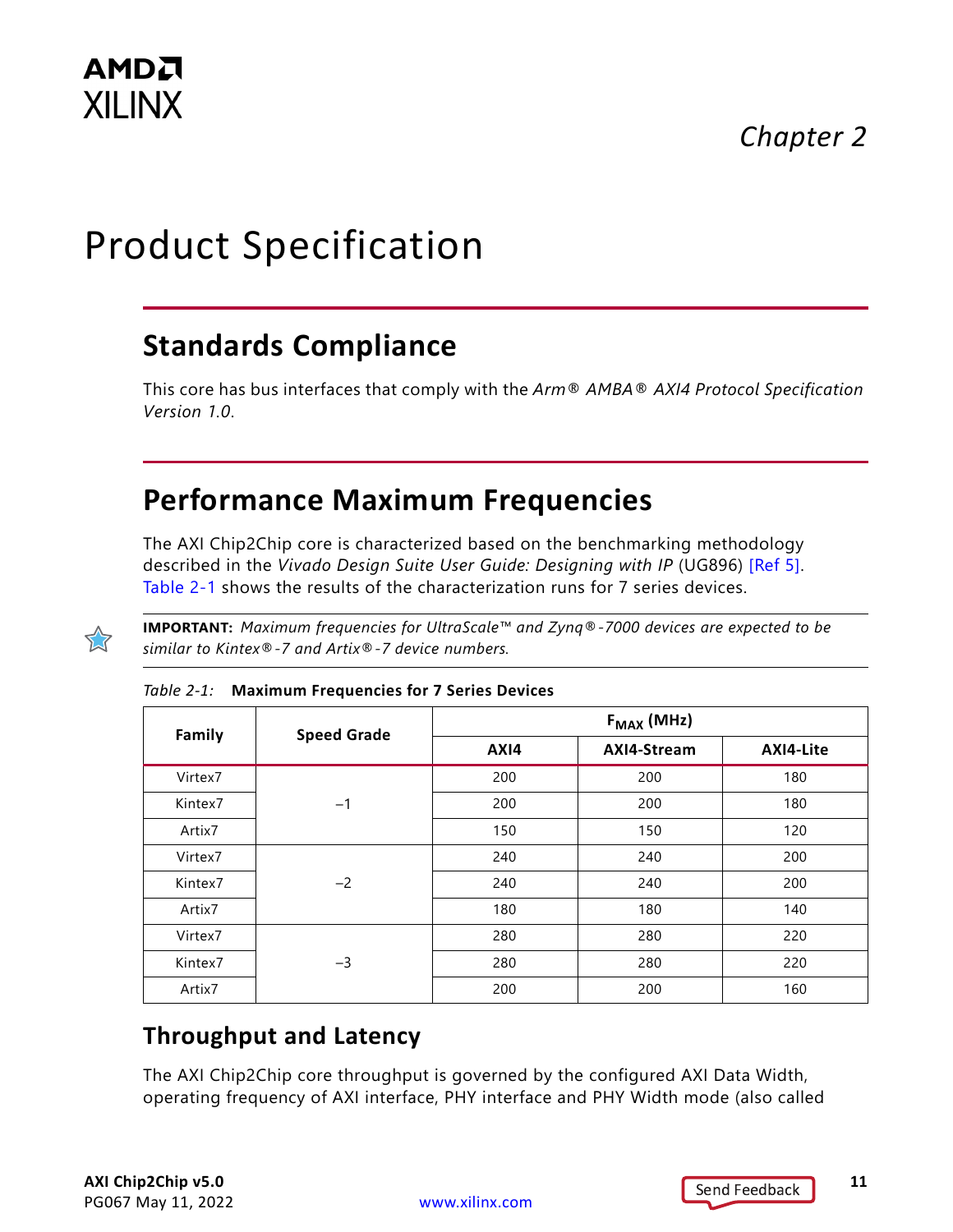

compact ratio or muxing ratio). The following empirical formula provides guidance on the maximum theoretical throughput that the core can provide for the AXI Read/Write channel with a known overhead.

Throughput = ((1 – overhead factor) \* AXIDataWidth \* PHYFrequency) / MuxingRatio

The overhead factor is dependent on the PHY interface characteristics and PHY-specific Chip2Chip core overhead. The following documents contain more information about the PHY interface characteristics:

- *LogiCORE IP Aurora 8B/10B Product Guide* (PG046) [\[Ref 12\]](#page-51-2)
- *LogiCORE IP Aurora 64B/66B Product Guide* (PG074) [\[Ref 13\]](#page-51-3)
- *LogiCORE IP High Speed SelectIO Wizard Product Guide* (PG188) [\[Ref 14\]](#page-51-4)
- *LogiCORE IP SelectIO Interface Wizard Product Guide* (PG070) [\[Ref 15\]](#page-51-5)

The following example assumes the overhead factor is 0.25, the AXIDataWidth is 32, the PhyFrequency is 100, and the MuxingRatio is 1.

Throughput =  $((1 – 0.25) * 32 * 100)/1 = 2400$  Mb/s

The above calculation assumes the AXI clock frequency and PHY clock frequency ratio is within 0.75 to 1.25 range for the Physical interface to be effectively utilized.

The MuxingRatio depends on the PHY width selection:

- MuxingRatio is 1 when PHY Width is selected as Compact 1–1
- MuxingRatio is 2 when PHY Width is selected as Compact 2–1
- MuxingRatio is 4 when PHY Width is selected as Compact 4–1



**IMPORTANT:** *The AXI Chip2Chip core should be configured so the theoretical throughput is higher than the average traffic sent over the link.*

[Table 2-2](#page-12-3) lists the latencies and throughput measurements on the AXI4 interface of the Chip2Chip Master core with SelectIO™ interface. The measurements were taken with simultaneous read and write operations. The measurement setup issued up to four AXI4 outstanding transactions. The AXI (system) clock frequency was set to 100 MHz, and ALEN was set to 16 beats. The measured latency can have up to 5-10% variation and does not account for system latencies outside of the AXI Chip2Chip core.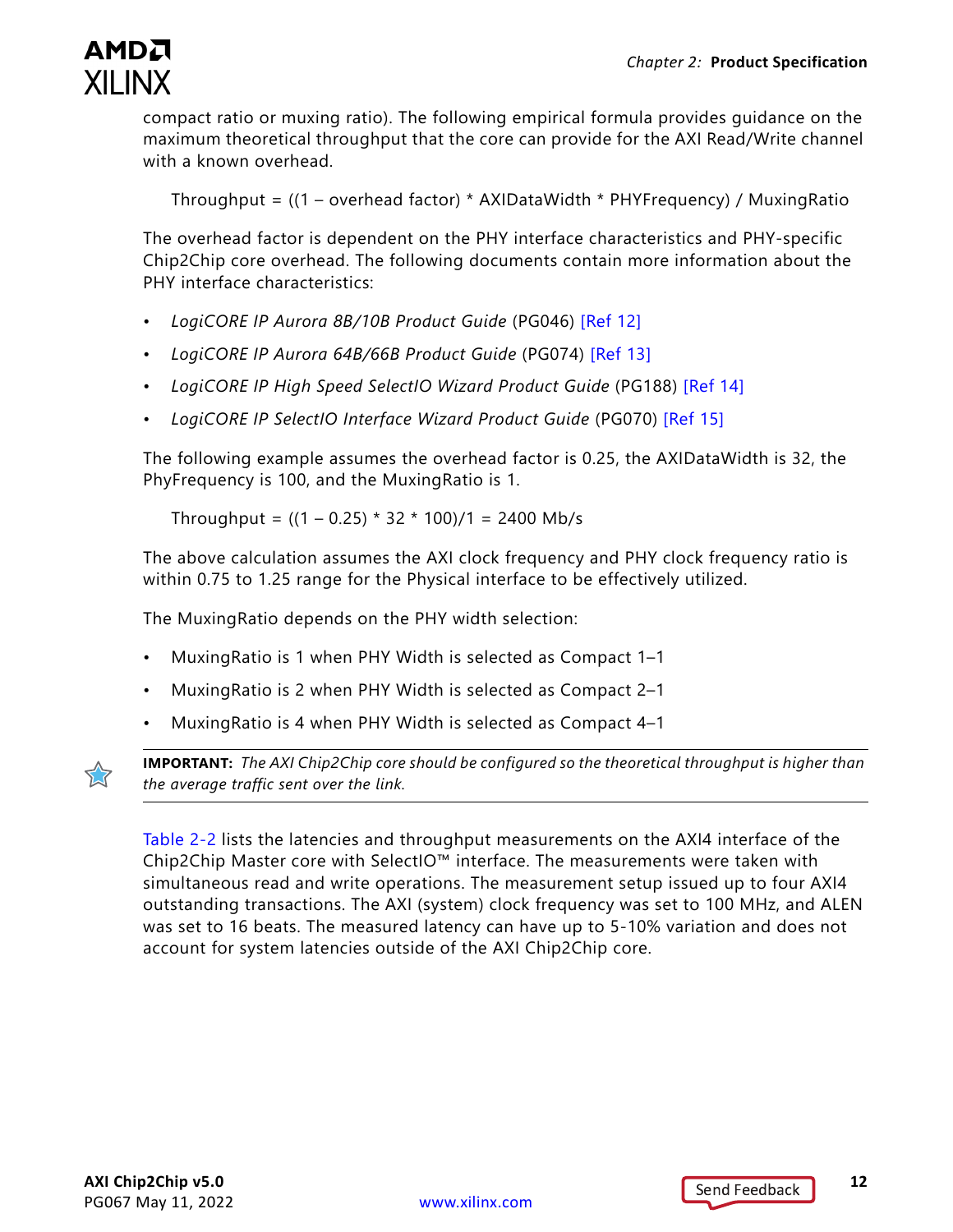| <b>Features</b>      |                                         |                                                | <b>Latencies (AXI Clocks)</b> |                               | Throughput (Mb/s)            |                             |
|----------------------|-----------------------------------------|------------------------------------------------|-------------------------------|-------------------------------|------------------------------|-----------------------------|
| AXI<br>Data<br>Width | <b>PHY Width</b><br>I/Os                | (Number of PHY Clock / PHY Type <sup>(1)</sup> | AW_Valid<br>to <b>B_Valid</b> | <b>AR Valid</b><br>to R Valid | <b>Write Data</b><br>Channel | <b>Read Data</b><br>Channel |
|                      | Compact<br>$4 - 1(38)$                  | 200 MHz / SDR                                  | 77                            | 44                            | 1190                         | 1280                        |
| 32-bit               | Compact<br>$2 - 1(32)$                  | 150 MHz / DDR                                  | 69                            | 47                            | 1770                         | 1920                        |
|                      | Compact<br>$1 - 1$ (58 <sup>(2)</sup> ) | 100 MHz / DDR                                  | 57                            | 42                            | 2350                         | 2550                        |
| 64-bit               | Compact<br>$4 - 1(28)$                  | 150 MHz / DDR                                  | 95                            | 59                            | 1780                         | 1920                        |
|                      | Compact<br>$2 - 1(46)$                  | 100 MHz / DDR                                  | 77                            | 51                            | 2370                         | 2560                        |

#### <span id="page-12-3"></span>*Table 2-2:* **Throughput and Latency for AXI4 Interface of the AXI Chip2Chip Master Core**

#### **Notes:**

<span id="page-12-5"></span>1. The number of I/Os is determined by the PHY Type and PHY Width configurations. See [Table 4-2, page 32](#page-31-0) for more details.

<span id="page-12-4"></span>2. Common Clock mode of operation was selected for configurations having the same PHY clock and AXI clock frequencies (100 MHz).

## <span id="page-12-0"></span>**Resource Utilization**

For details about Resource Utilization, visit [Performance and Resources Utilization](https://www.xilinx.com/cgi-bin/docs/ndoc?t=ip+ru;d=axi-chip2chip.html) web page

## <span id="page-12-2"></span><span id="page-12-1"></span>**Port Descriptions**

This section provides port descriptions for the AXI Chip2Chip core.

#### *Global Signals*

[Table 2-3](#page-13-0) describes the global signals for the AXI Chip2Chip core.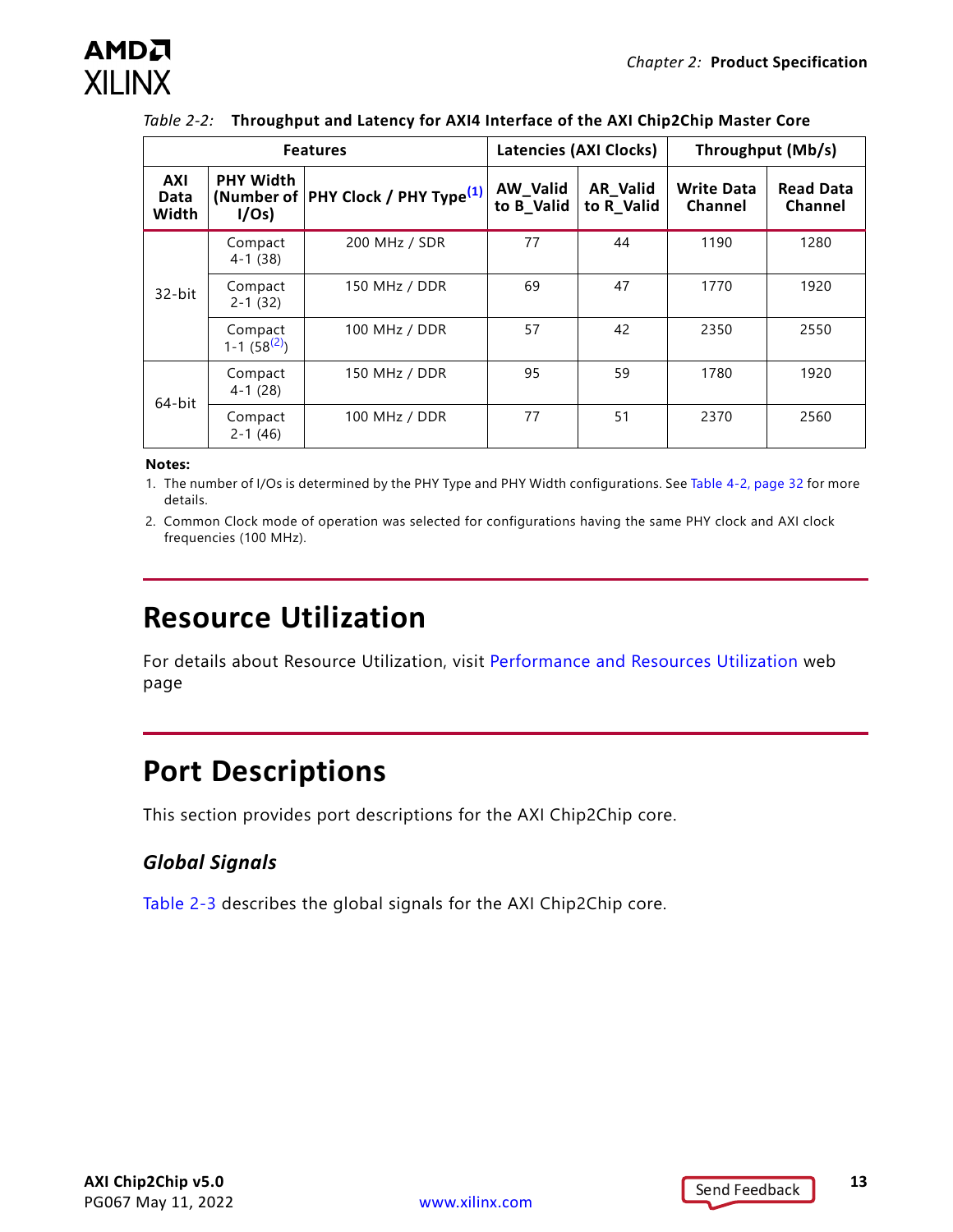<span id="page-13-0"></span>

| Table 2-3: Global Interface Signals |  |  |
|-------------------------------------|--|--|
|                                     |  |  |

| <b>Name</b>     | <b>Direction</b> | <b>Description</b>                                                                                                                                                                                                                                                                            |
|-----------------|------------------|-----------------------------------------------------------------------------------------------------------------------------------------------------------------------------------------------------------------------------------------------------------------------------------------------|
| s_aclk          | Input            | Global Slave Interface Clock. For Independent Clock mode,<br>all signals on the AXI Slave interface of an AXI Chip2Chip<br>Master core are synchronous to s_aclk.<br>For Common Clock mode, all AXI Chip2Chip Master core<br>operations are synchronous to s_aclk.                            |
| axi_c2c_phy_clk | Input            | Physical Interface Clock. The axi_c2c_phy_clk signal is<br>applicable only when Independent Mode operation is<br>selected for the core. AXI Chip2Chip Master core<br>operations excluding the AXI Slave Interface are<br>synchronous to axi_c2c_phy_clk.                                      |
| idelay_ref_clk  | Input            | SelectIO™ Interface I/O Reference Clock. This signal is<br>applicable only when the SelectIO™ interface is selected as<br>the FPGA interfacing option. The applicable frequency for<br>idelay_ref_clk is 200 MHz or 300 MHz (±10 MHz).                                                        |
| s_aresetn       | Input            | Global Reset. This signal is active-Low and asserted<br>asynchronously. The de-assertion of this signal is<br>synchronized with the clock domain. All applicable clock<br>inputs to the AXI Chip2Chip Master core must be stable<br>when s_aresetn input is deasserted.                       |
| m_aclk          | Input            | Global Master Interface Clock (Independent Clock). The<br>m_aclk signal is an input when the Independent Clock<br>mode of operation is selected for the core.<br>Note: In Common Clock mode, the m_aclk input has to be<br>connected to m_aclk_out driven by the AXI Chip2Chip<br>Slave core. |
| m_aclk_out      | Output           | Global Master Interface Clock (Common Clock). The<br>m_aclk_out signal is output when the Common Clock Mode<br>of operation is selected for the core.                                                                                                                                         |
| m_aresetn       | Input            | Global Reset. This signal is active-Low and asserted<br>asynchronously. The de-assertion of this signal is<br>synchronized with the clock domain. All applicable clock<br>inputs to the AXI Chip2Chip Slave core must be stable<br>when m_aresetn input is deasserted.                        |
|                 |                  | <b>Optional AXI4-Lite Signals</b>                                                                                                                                                                                                                                                             |
| m_axi_lite_aclk | Input            | Master Interface AXI4-Lite Clock. Applicable only when<br>Slave Mode of AXI4-Lite is selected. All signals are sampled<br>on the rising edge of this clock.                                                                                                                                   |
| s_axi_lite_aclk | Input            | Slave Interface AXI4-Lite Clock. Applicable only when<br>Master Mode of AXI-Lite is selected. All signals are<br>sampled on the rising edge of this clock.                                                                                                                                    |

#### *AXI Interface Signals*

[Table 2-4](#page-14-0) describes the AXI Interface signals for the AXI Chip2Chip core.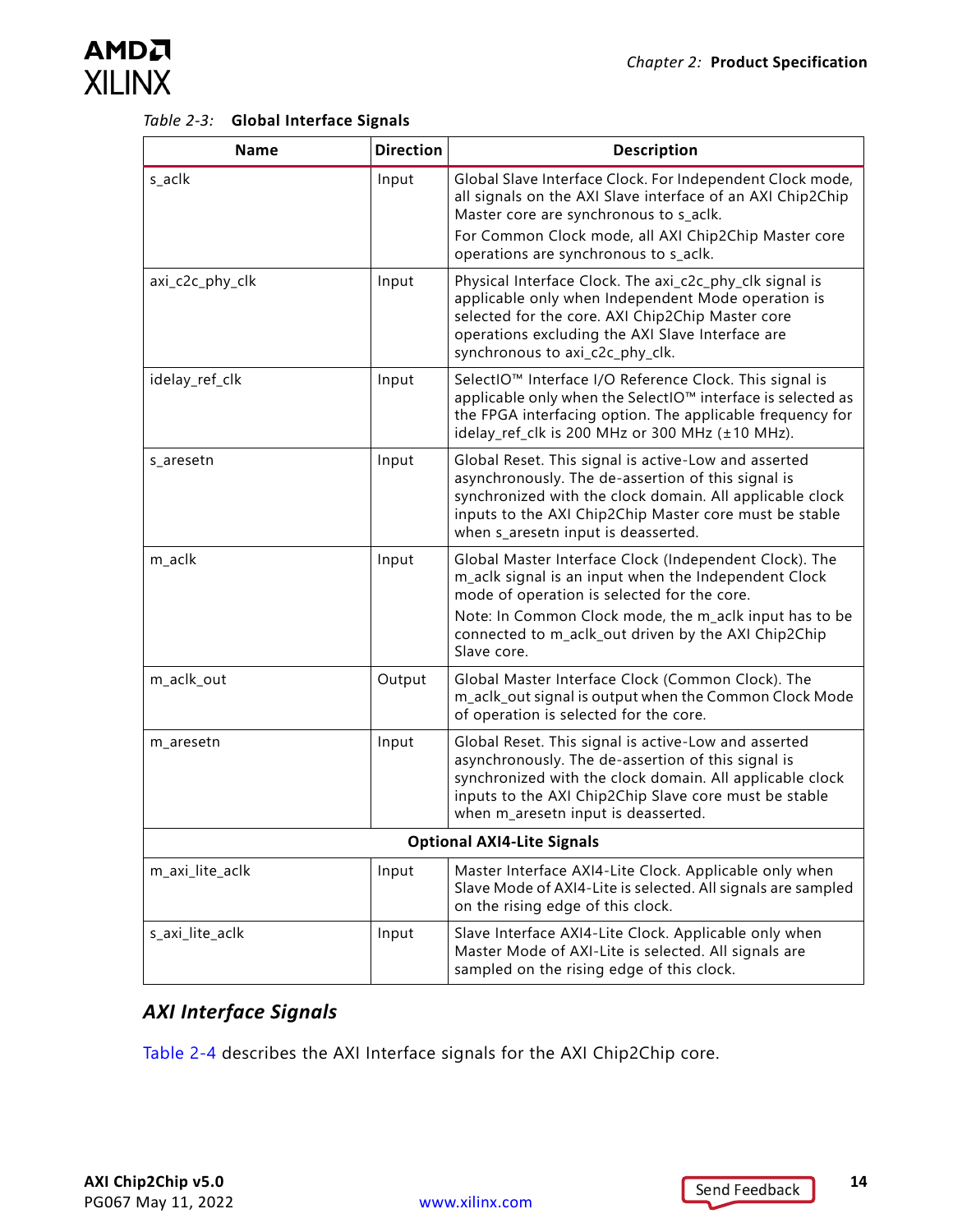

<span id="page-14-0"></span>

| Table 2-4: AXI Interface Signals |  |  |
|----------------------------------|--|--|
|                                  |  |  |

| <b>Name</b>  | <b>Direction</b> | <b>Description</b>                                                                                                                                                                             |
|--------------|------------------|------------------------------------------------------------------------------------------------------------------------------------------------------------------------------------------------|
| $s$ _axi_*   | <b>NA</b>        | AXI4 Slave Interface Signals. These signals are<br>available only in master mode. See the Vivado AXI<br>Reference Guide (UG1037)for AXI4 Slave signals<br>$[Ref 2]$ .                          |
| $m$ _axi_*   | <b>NA</b>        | AXI4 Master Interface Signals. These signals are<br>available only in slave mode. See the Vivado AXI<br>Reference Guide (UG1037)for AXI Master signals<br>$[Ref 2]$ .                          |
| s axi lite * | <b>NA</b>        | AXI4-Lite Slave Interface Signals. These signals are<br>available only when AXI4-Lite mode is set as Master.<br>See the Vivado AXI Reference Guide (UG1037) for<br>AXI4 Slave signals [Ref 2]. |
| m_axi_lite_* | <b>NA</b>        | AXI4-Lite Master Interface Signals. These signals are<br>available only when AXI4-Lite mode is set as Slave.<br>See the Vivado AXI Reference Guide (UG1037) for<br>AXI Master signals [Ref 2]. |

#### *Device Interface Signals*

[Table 2-5](#page-14-1) describes the Master Device Interface signals for the AXI Chip2Chip core.

<span id="page-14-1"></span>*Table 2-5:* **Device Interface Signals**

| <b>Name</b>                                                        | <b>Direction</b> | <b>Description</b>                                                                                                                                                                                              |  |  |
|--------------------------------------------------------------------|------------------|-----------------------------------------------------------------------------------------------------------------------------------------------------------------------------------------------------------------|--|--|
| Single Ended SelectIO™ Interface                                   |                  |                                                                                                                                                                                                                 |  |  |
| axi_c2c_selio_tx_clk_out                                           | Output           | SelectIO™ FPGA interface clock from Master<br>device to Slave device.                                                                                                                                           |  |  |
| $axi_c2c_selio_tx_data_out[m-1:0]$                                 | Output           | SelectIO™ FPGA Interface Data from Master<br>device to Slave device. 'm' is the number of<br>Output I/Os required for Master-to-Slave device<br>interfacing. For details, see User Tab in Chapter 4.            |  |  |
| axi_c2c_selio_rx_clk_in                                            | Input            | SelectIO™ FPGA interface clock from Slave device<br>to Master device.                                                                                                                                           |  |  |
| $axi_c2c_selio_rx_data_in[m-1:0]$                                  | Input            | SelectIO <sup>™</sup> FPGA interface signals from Slave<br>device to Master device. 'm' is number of Input I/<br>Os required for Slave to Master device interfacing.<br>For details, see User Tab in Chapter 4. |  |  |
| Differential SelectIO™ Interface                                   |                  |                                                                                                                                                                                                                 |  |  |
| axi_c2c_selio_tx_diff_clk_out_p<br>axi_c2c_selio_tx_diff_clk_out_n | Output           | Select IO™ differential clock from Master to Slave<br>device. Differential clocking is valid when<br>C_USE_DIFF_CLK is set to 1.                                                                                |  |  |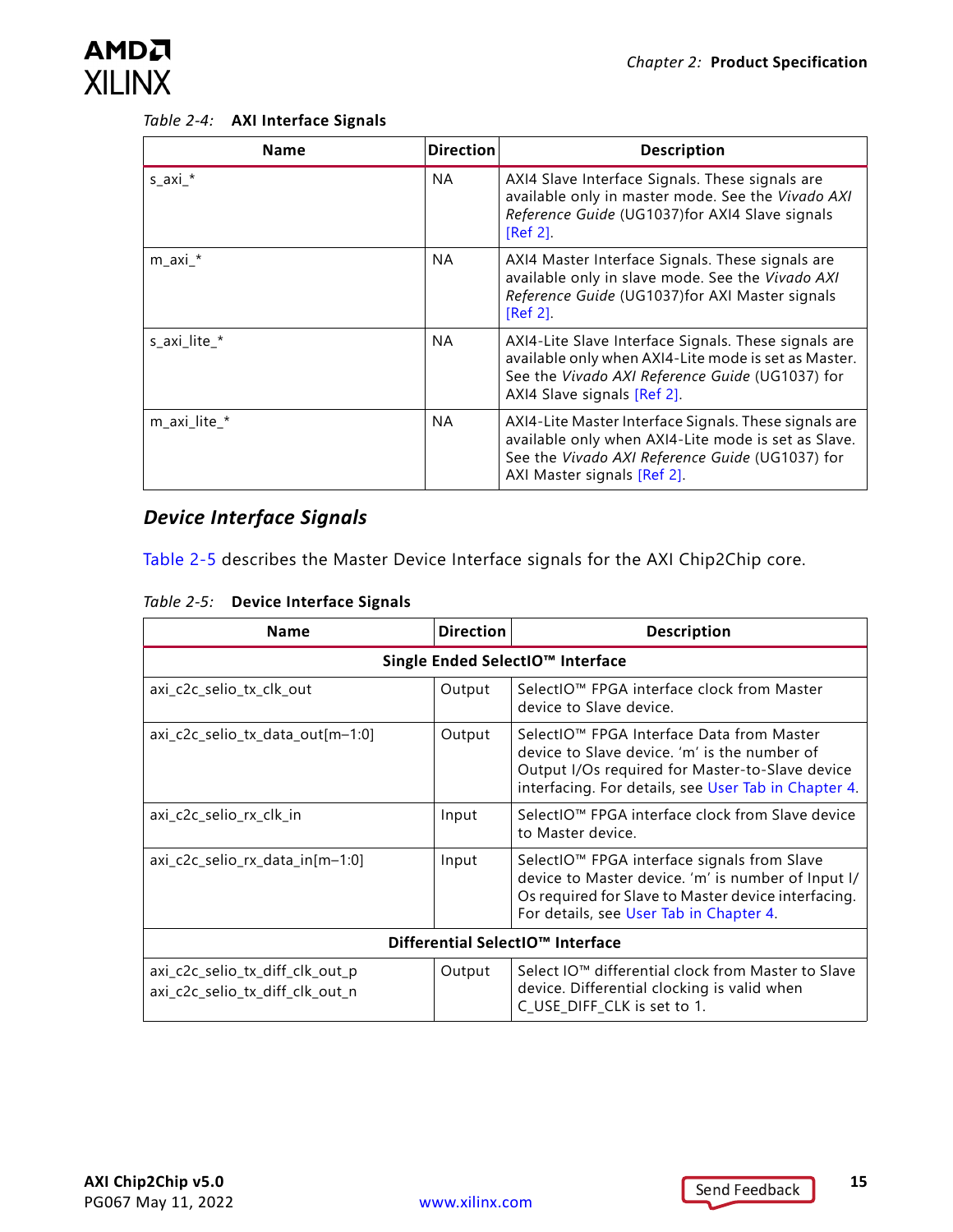| Table 2-5: Device Interface Signals (Cont'd) |  |  |  |  |
|----------------------------------------------|--|--|--|--|
|----------------------------------------------|--|--|--|--|

| <b>Name</b>                                                                        | <b>Direction</b> | <b>Description</b>                                                                                                                                                                                                                                                                |
|------------------------------------------------------------------------------------|------------------|-----------------------------------------------------------------------------------------------------------------------------------------------------------------------------------------------------------------------------------------------------------------------------------|
| axi_c2c_selio_tx_diff_data_out_p[m-1:0]<br>axi_c2c_selio_tx_diff_data_out_n[m-1:0] | Output           | SelectIO <sup>™</sup> differential Data from Master to Slave<br>device. m is the number of Output I/Os required<br>for Master-to-Slave device interfacing. For details,<br>see Chip2Chip PHY Width in Chapter 4.<br>Differential data is valid when C_USE_DIFF_IO is<br>set to 1. |
| axi_c2c_selio_rx_diff_clk_in_p<br>axi_c2c_selio_rx_diff_clk_in_n                   | Input            | Select IO™ differential clock from Slave to Master<br>device. Differential clocking is valid when<br>C_USE_DIFF_CLK is set to 1.                                                                                                                                                  |
| axi_c2c_selio_rx_diff_data_in_p[m-1:0]<br>axi_c2c_selio_rx_diff_data_in_n[m-1:0]   | Input            | SelectIO <sup>™</sup> differential data signals from Slave to<br>Master device. m is number of Input I/Os required<br>for Slave to Master device interfacing. For details,<br>see User Tab in Chapter 4. Differential data is valid<br>when C_USE_DIFF_IO is set to 1.            |
| aurora_do_cc                                                                       | Output           | Clock compensation pattern generator signal<br>used by aurora core. Asserted for every 10 µs<br>intervals. This port is removed in<br>aurora6466b_v10_0.This can be left open.                                                                                                    |
| aurora_pma_init_in                                                                 | Input            | PMA initialization signal. Input signal that<br>initializes the serial transceiver cells.                                                                                                                                                                                         |
| aurora_pma_init_out                                                                | Output           | PMA initialization signal to Aurora IP. This signal is<br>generated from the aurora_pma_init_in signal.                                                                                                                                                                           |
| aurora_init_clk <sup>(1)</sup>                                                     | Input            | Single-ended init_clk_out signal from the Aurora<br>IP.                                                                                                                                                                                                                           |
| aurora_mmcm_not_locked                                                             | Input            | MMCM locked indication from the Aurora IP. This<br>signal indicates that the user clock from the<br>Aurora IP is not stable.                                                                                                                                                      |
| aurora_reset_pb                                                                    | Output           | Reset signal for the Aurora block. This signal<br>should be connected to the reset_pb signal of the<br>Aurora IP.                                                                                                                                                                 |

#### **Notes:**

<span id="page-15-0"></span>1. For UltraScale and UltraScale+ devices, this clock should be the same as init clock input for Aurora. For more details, see *LogiCORE IP Aurora 8B/10B Product Guide* (PG046) [\[Ref 12\]](#page-51-2) and *LogiCORE IP Aurora 64B/66B Product Guide* (PG074) [\[Ref 13\]](#page-51-3).

#### *Interrupt and Status Signals*

[Table 2-6](#page-16-0) describes the interrupt and status signals for the AXI Chip2Chip core.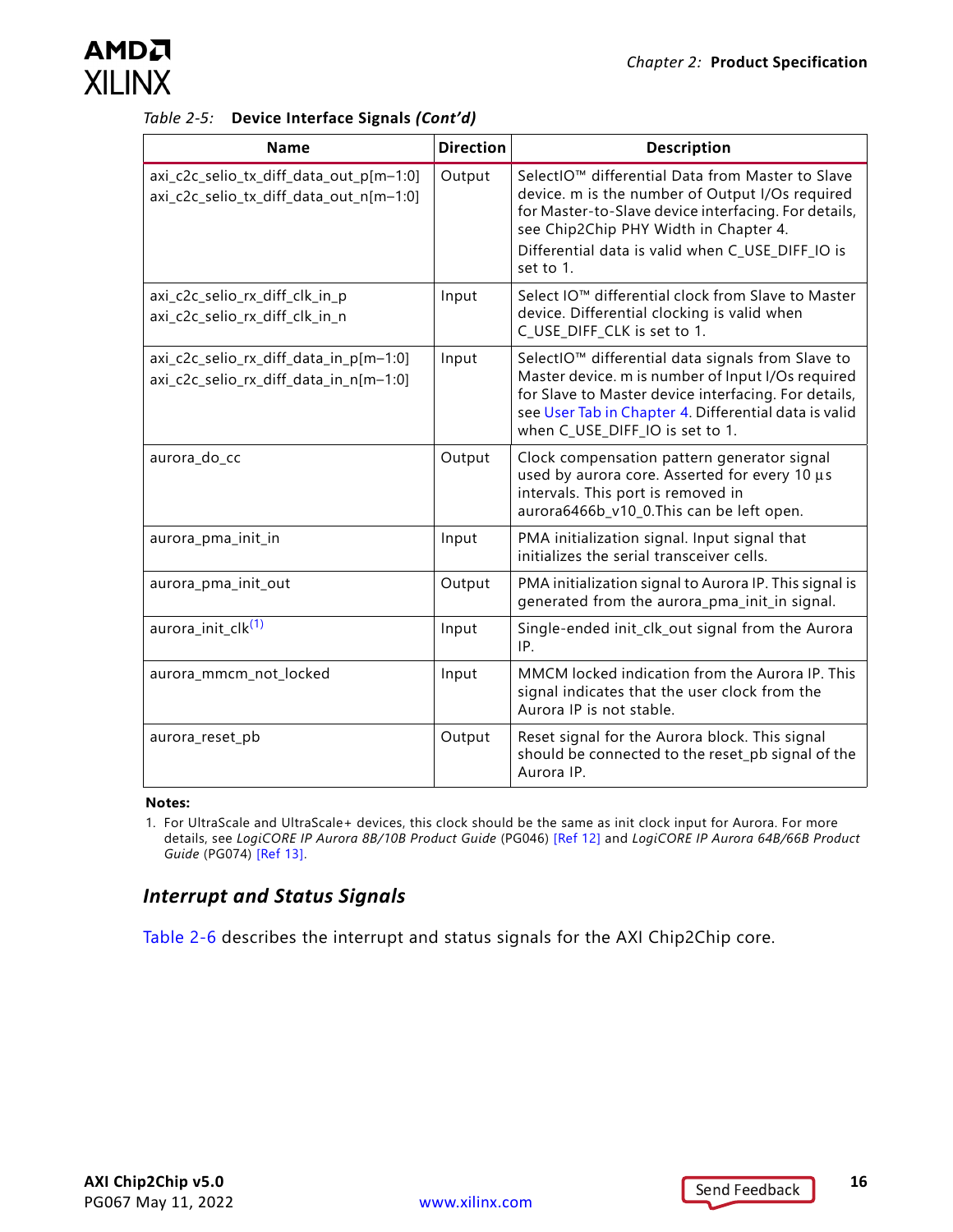

<span id="page-16-1"></span><span id="page-16-0"></span>

| Table 2-6: Interrupt and Status Signals |  |
|-----------------------------------------|--|
|                                         |  |

| <b>Name</b>                 | <b>Direction</b> | <b>Description</b>                                                                                                                                                                                                                                                                                   |
|-----------------------------|------------------|------------------------------------------------------------------------------------------------------------------------------------------------------------------------------------------------------------------------------------------------------------------------------------------------------|
| axi_c2c_link_status_out     | Output           | Link Status: Asserted when Link Detect FSM is in<br>the SYNC state. Deasserted when either the Master<br>or Slave AXI Chip2Chip core is under reset or when<br>the Link Detect FSM is not in the SYNC state.                                                                                         |
| axi_c2c_link_error_out      | Output           | Link Error Interrupt: Asserted when the AXI<br>Chip2Chip Slave core is reset during normal<br>operations. This signal is valid only in Master<br>mode.                                                                                                                                               |
| axi_c2c_multi_bit_error_out | Output           | Multi-bit Error Interrupt: When asserted, this<br>interrupt indicates multiple bits are received with<br>errors in the Master or Slave AXI Chip2Chip core.<br>For the SelectIO™ interface, a multi-bit error is<br>determined during deskew operations and<br>indicates failure of those operations. |
| axi_c2c_config_error_out    | Output           | Configuration Error Interrupt: Applicable only<br>when Aurora is selected as the FPGA interface for<br>the core. When asserted, this interrupt indicates<br>that Link Detect FSM has failed due to a<br>configuration mismatch of Master and Slave AXI<br>Chip2Chip cores.                           |
| axi_c2c_m2s_intr_in         | Input            | Level Interrupt signaling from AXI Master to AXI<br>Slave. The interrupt input should not toggle too<br>frequently. It should stay high or low for a<br>sufficient amount of time, for reliable transfer.                                                                                            |
| axi_c2c_s2m_intr_out        | Output           | Level Interrupt signaling from AXI Slave to AXI<br>Master. The output values change only when a<br>change in interrupt data is observed. If the<br>interrupts on Slave instance changes too<br>frequently, then Master instance may not be able<br>to keep a track of it.                            |
| axi_c2c_m2s_intr_out        | Output           | Level Interrupt signaling from AXI Master to AXI<br>Slave. The output values change only when a<br>change in interrupt data is observed. If the<br>interrupts on Master instance changes too<br>frequently, then Slave instance may not be able to<br>keep a track of it.                            |
| axi_c2c_s2m_intr_in         | Input            | Level Interrupt signaling from AXI Slave to AXI<br>Master. The interrupt input should not toggle too<br>frequently. It should stay high or low for a<br>sufficient amount of time for reliable transfer.                                                                                             |

#### **Notes:**

1. All the output ports belonging to the interrupt and status signals are synchronous to the \*\_aclk clock domain.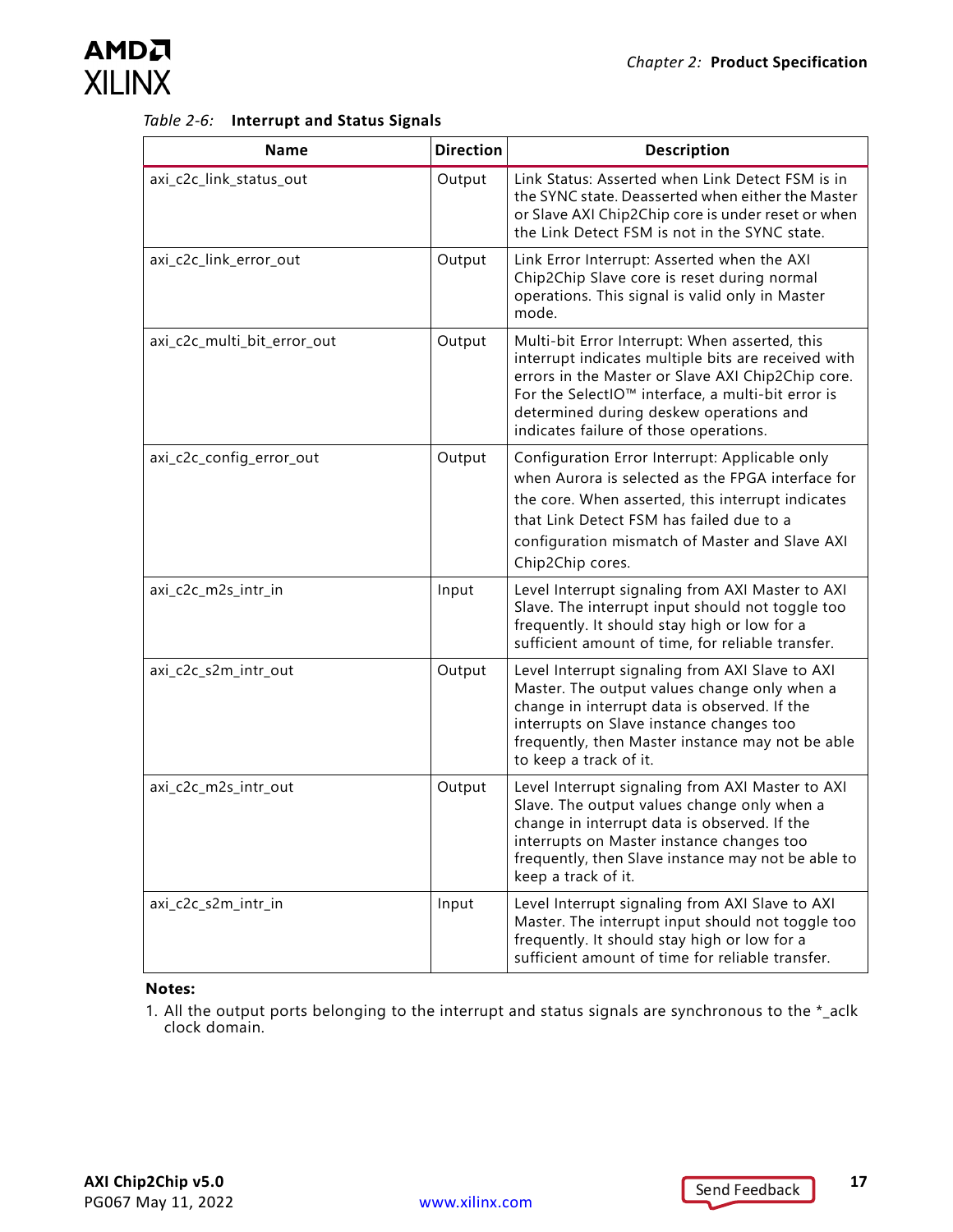## *Chapter 3*

# <span id="page-17-0"></span>Designing with the Core

This chapter includes guidelines and additional information to make designing with the core easier.

## <span id="page-17-4"></span><span id="page-17-1"></span>**General Design Guidelines**

The customizable AXI Chip2Chip core provides multiple clocking and I/O interface options. You can determine the frequency at which the interface needs to be operated. Based on the interface frequency, you can select the I/O type by providing the appropriate constraints in the Xilinx constraints file (XDC). Selecting the SelectIO™ interface DDR option doubles the I/O speed without impacting the latency or performance. Based on the selection in the [User](#page-29-0)  [Tab,](#page-29-0) additional internal width conversion stages can be enabled. Each 2:1 stage of width conversion can increase bridging latencies and can also impact performance.

In addition, you can select the common clock and independent clock operations. The common clock mode of operation reduces clock domain crossing latencies, and the independent clock mode provides additional clock conversion functionality. Both AXI Chip2Chip Master and AXI Chip2Chip Slave cores can be independently selected for either Common Clock or Independent clock operation. Operating the AXI Chip2Chip core at frequencies greater than AXI interface frequencies (Independent clock operation) reduces the bridging latencies and can improve overall performance of the AXI Chip2Chip bridging function.

## <span id="page-17-3"></span><span id="page-17-2"></span>**Clocking**

[Figure 3-1](#page-18-0) provides the clocking requirement for the SelectIO™ interface. In addition to AXI clocks, the deskew function, when enabled, requires an additional 200 MHz or 300 MHz (± 10 MHz) reference clock. Both AXI Chip2Chip Master and AXI Chip2Chip Slave cores can be independently selected for either Common Clock or Independent Clock operations. When the AXI Chip2Chip Slave core is selected for Common Clock operation, the core provides clock and reset (Link Status) to the interfacing slave AXI system.

When the AXI4-Lite interface is enabled, it always operates on an independent axi lite clock input. The AXI4-Lite Master core operations are synchronous to  $s$  axi lite aclk, and the AXI Lite Slave core operations are synchronous to  $m$  axi lite aclk.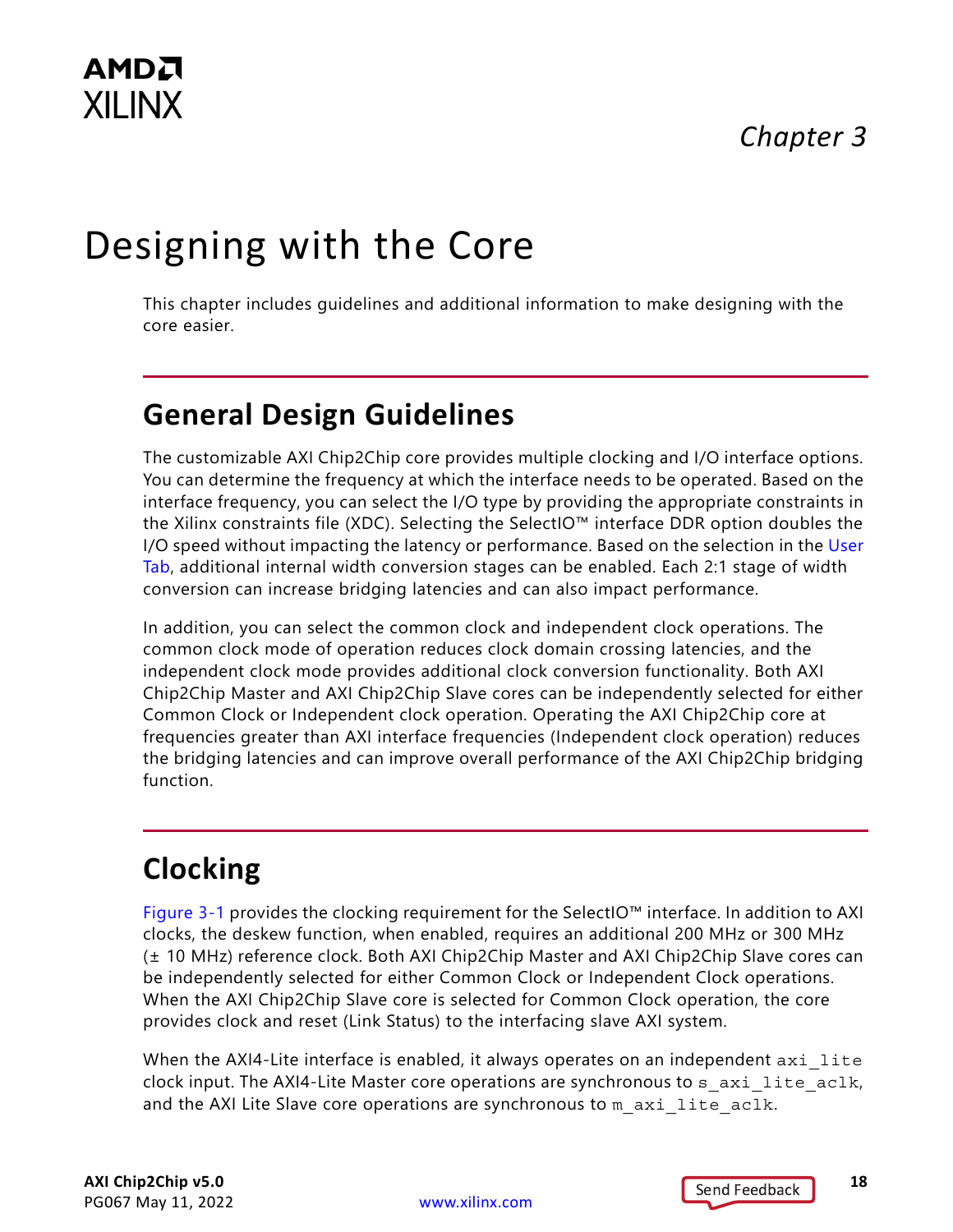

**IMPORTANT:** *All input clocks to the Master or Slave Chip2Chip cores must be stable when Reset input to the core is deasserted.*

<span id="page-18-0"></span>

*Figure 3-1:* **Clocking with the SelectIO Interface**

[Figure 3-2](#page-19-2) shows the clocking, reset and interface connectivity with the Aurora IP core. In this example, the Aurora core requires differential GT reference clock ( $gt$  refclk) inputs and differential free running clock  $(int c1k)$  inputs for core operations. The Aurora core provides the single-ended PHY clock (user\_clk) and single ended aurora\_init\_clk to the AXI Chip2Chip core.

The stability of user  $c1k$  is validated by mmcm not  $l$  locked output from the Aurora core. AXI Chip2Chip link-up operations are initiated only when Aurora output mmcm not locked is deasserted and channel up is asserted. On link-up, the AXI Chip2Chip generates a pulse (stay alive pulse) on do\_cc output once in every 10,000 clock cycles of free running aurora init clk.

The AXI Chip2Chip Master core with Aurora interface supports only independent clock mode. The AXI Chip2Chip Slave core supports both Common Clock and Independent clock modes. The s aclk is always required as AXI input clocks for AXI Chip2Chip Master core. The m\_aclk is always required as AXI input clocks for the AXI Chip2Chip Slave core. The m aclk out is provided as an additional clock output in Common Clock mode. The m aclk out output can be used as an AXI System Clock. In addition, it should be connected to m\_aclk input of the AXI Chip2Chip Slave core.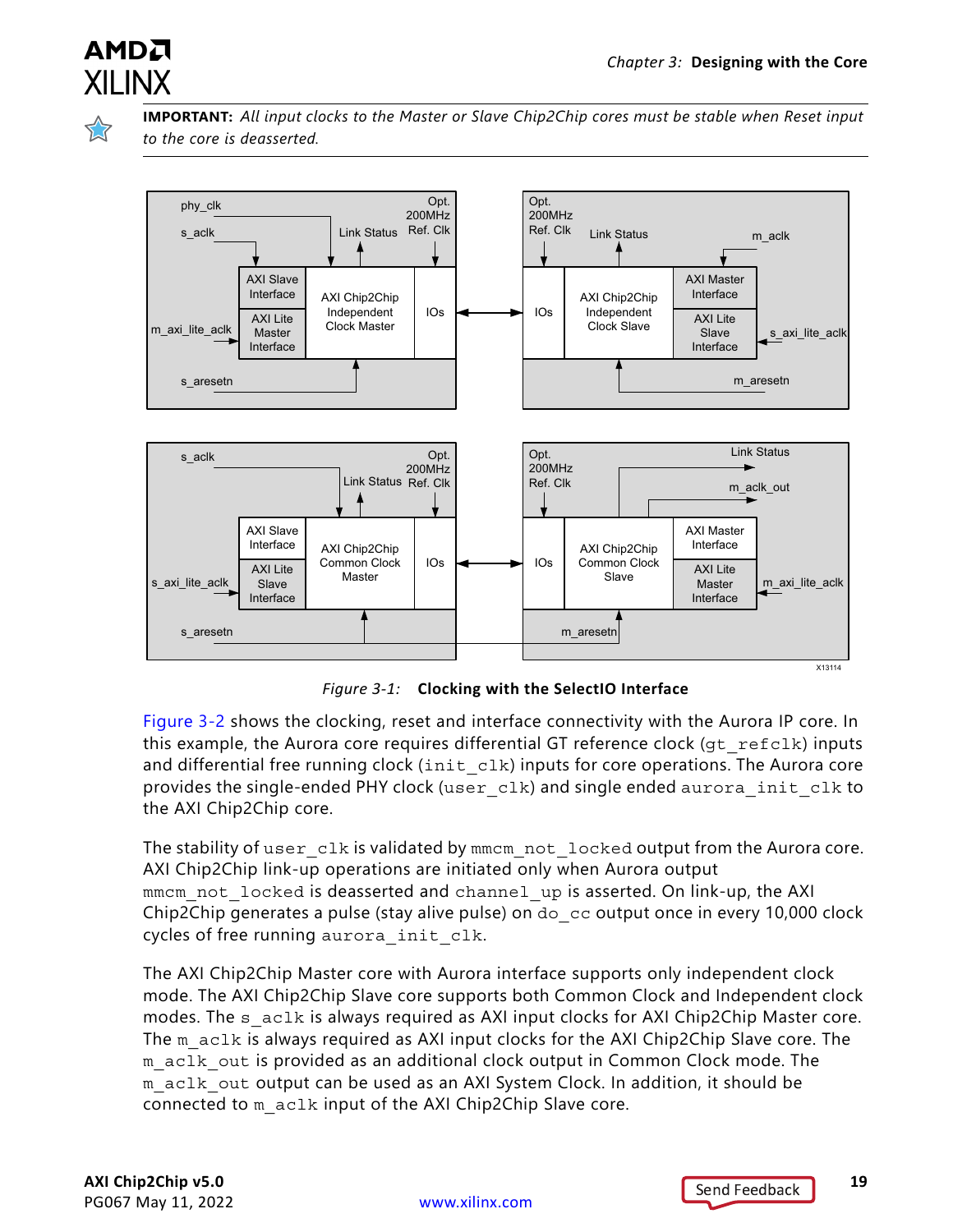

In common clock operations, the AXI Chip2Chip Slave core connects the Aurora user  $c1k$ to the m\_aclk\_out output of the core. In this case, the pma\_init reset must be handled externally, and asserting pma init resets the MMCM generating the user clk. It is also recommended to connect pma\_init to the m\_aresetn input of the AXI Chip2Chip Slave core in Common Clock mode.

<span id="page-19-2"></span>

*Figure 3-2:* **AXI Chip2Chip Connectivity and Clocking with the Aurora IP Core**

## <span id="page-19-1"></span><span id="page-19-0"></span>**Resets**

The AXI Chip2Chip core allows both Master and Slave cores to have independent reset mapping. The link detect FSM ensures the transactions from the Master device (AXI4 and AXI4-Lite) get initiated only when both Master and Slave AXI Chip2Chip cores are out of reset and ready to accept transactions. Reset can also be propagated from Master device to Slave device. In this case, you need to map the reset from Master device to Slave device.

There is no separate reset for the AXI4-Lite interface. The AXI4-Lite interface is brought out of reset when the link detects FSM is in LINKUP state (when the link status output of the core is asserted). All input clocks to the core, including AXI4-Lite clock, must be stable when the core is brought out of reset (when aresetn core input is deasserted).

It is not recommended to reset either Master or Slave AXI Chip2Chip core during normal operation or when Link Status is asserted. For both SelectIO™ and Aurora interfaces, resetting the Master AXI Chip2Chip results in a link loss condition. If there is a link loss, both AXI Chip2Chip cores perform LINKUP operations to reestablish the link when the Master AXI Chip2Chip core is brought out of reset. However for the SelectIO™ interface, this reset sequence requires s aresetn to be propagated from the Master Device to the Slave Device. When the Slave device is reset during normal operations, the link status is deasserted and a link error interrupt is asserted in the Master AXI Chip2Chip core.

An asserted pma init input performs both a general interconnect and transceiver reset in the Aurora core, and an asserted reset pb performs only the general interconnect reset in the Aurora core. The pma init input is required to be connected to the pma init in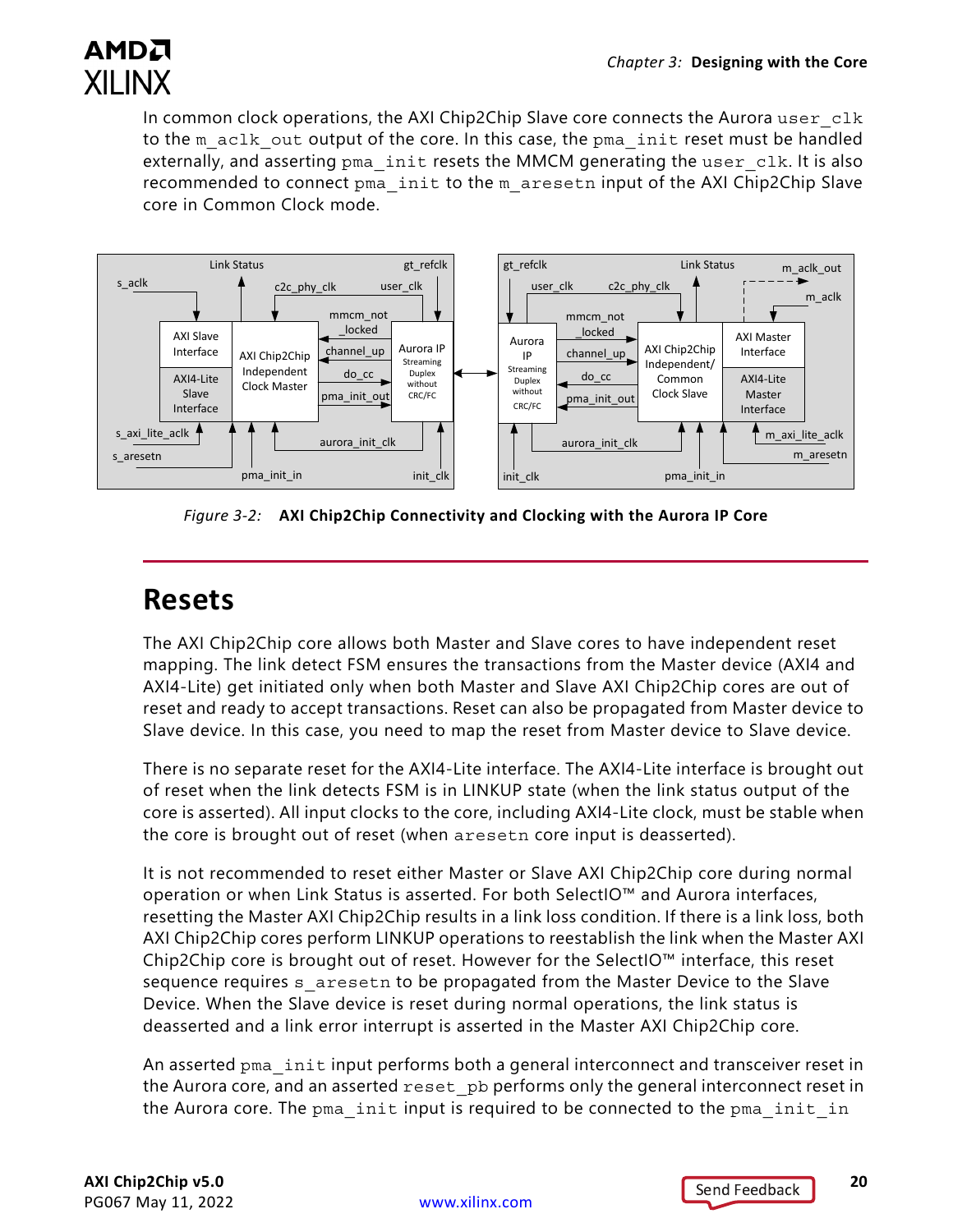

input of AXI Chip2Chip core. The pma\_init\_out from the AXI Chip2Chip core is required to be connected to the pma init input of the Aurora core. To comply with the Aurora core recommendations for hot plug operations, an asserted pma init (for a minimum of single pulse of init clk width) causes the AXI Chip2Chip to assert the general interconnect reset to the Aurora core. A 26-bit hot plug counter overflow asserts the pma init to the Aurora core. The general interconnect reset (reset pb) to the Aurora core also gets asserted when an AXI reset is applied to the AXI Chip2Chip core.

Use the following steps for reset removal sequence for Chip2Chip cores:

- 1. Remove the master Chip2Chip core out of the reset.
- 2. Remove the slave Chip2Chip core out of the reset.

This ensures successful link bring-up for both Select IO and Aurora Configuration.

*Note:* The Chip2Chip core implicitly generates a reset sequence for the Aurora configuration, at power on.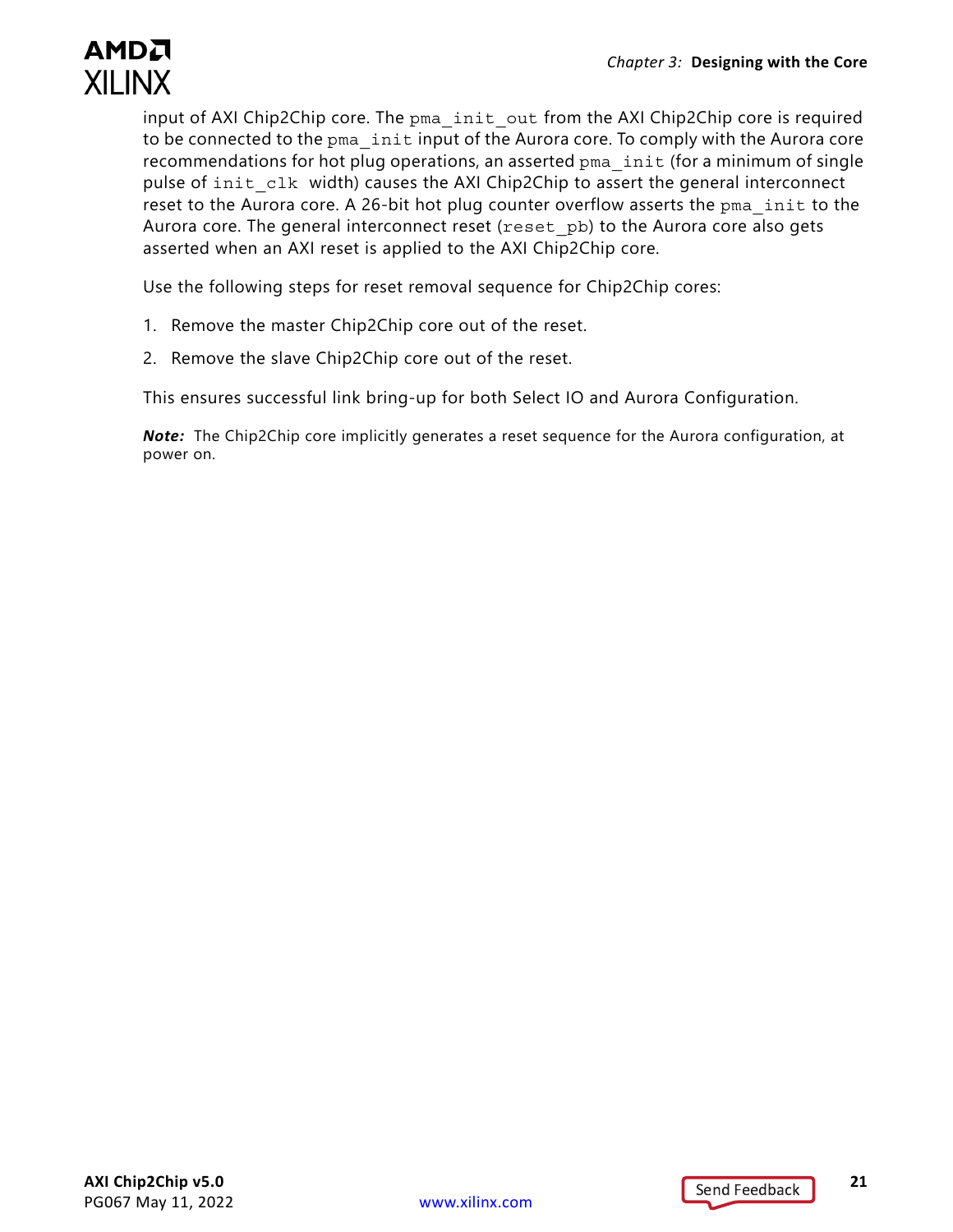

## <span id="page-21-1"></span><span id="page-21-0"></span>**Calibration and Link Error Detection**

[Figure 3-3](#page-21-2) shows a normal operation with link up in the AXI Chip2Chip core for SelectIO<sup>™</sup> PHY interface.



X26639-051022

<span id="page-21-2"></span>*Figure 3-3:* **Normal Operation with Link Up**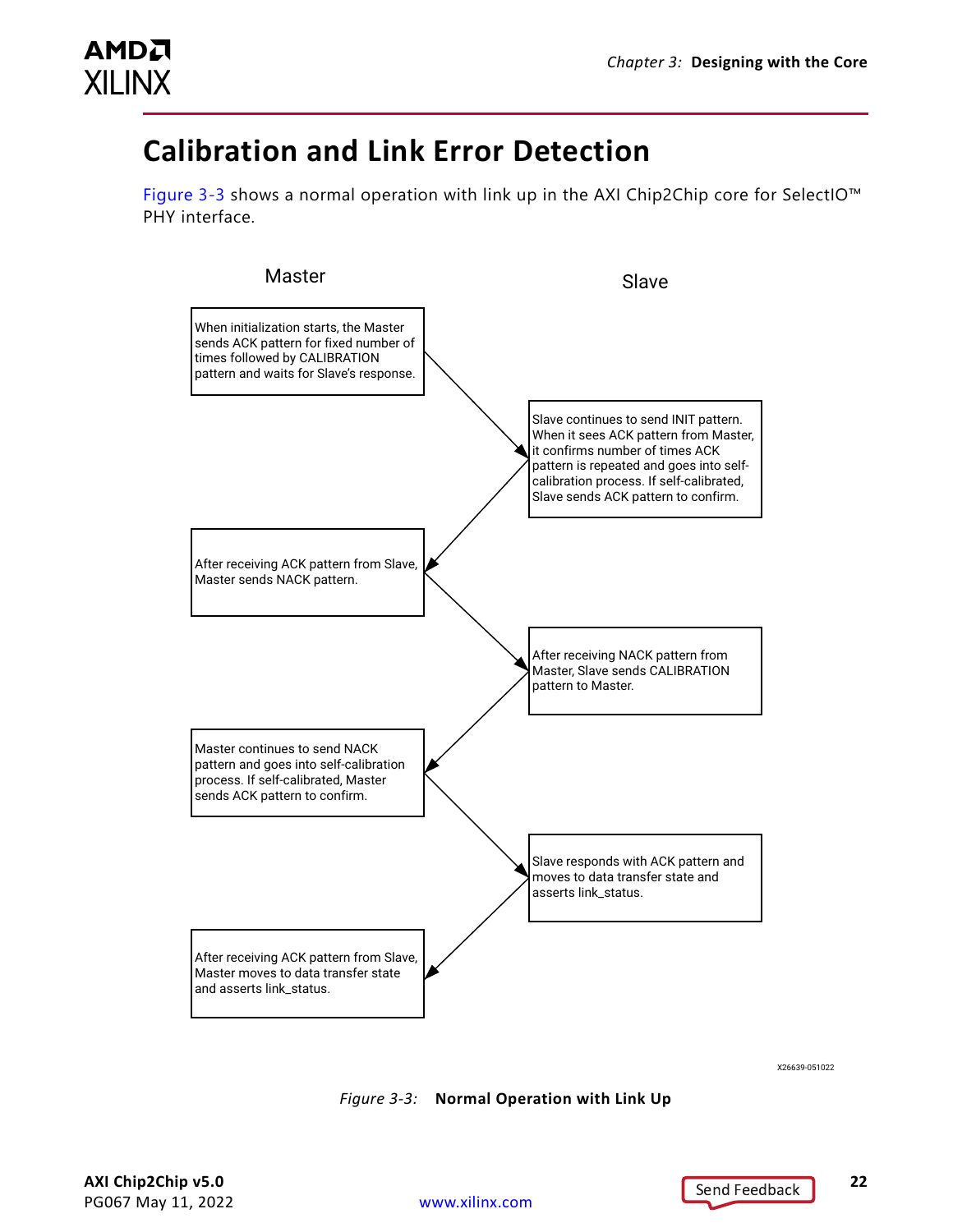

[Figure 3-4](#page-22-0) shows a calibration failure in the Slave device in the AXI Chip2Chip core for SelectIO PHY interface.



X26640-051022

<span id="page-22-0"></span>*Figure 3-4:* **Calibration Failure in Slave Device**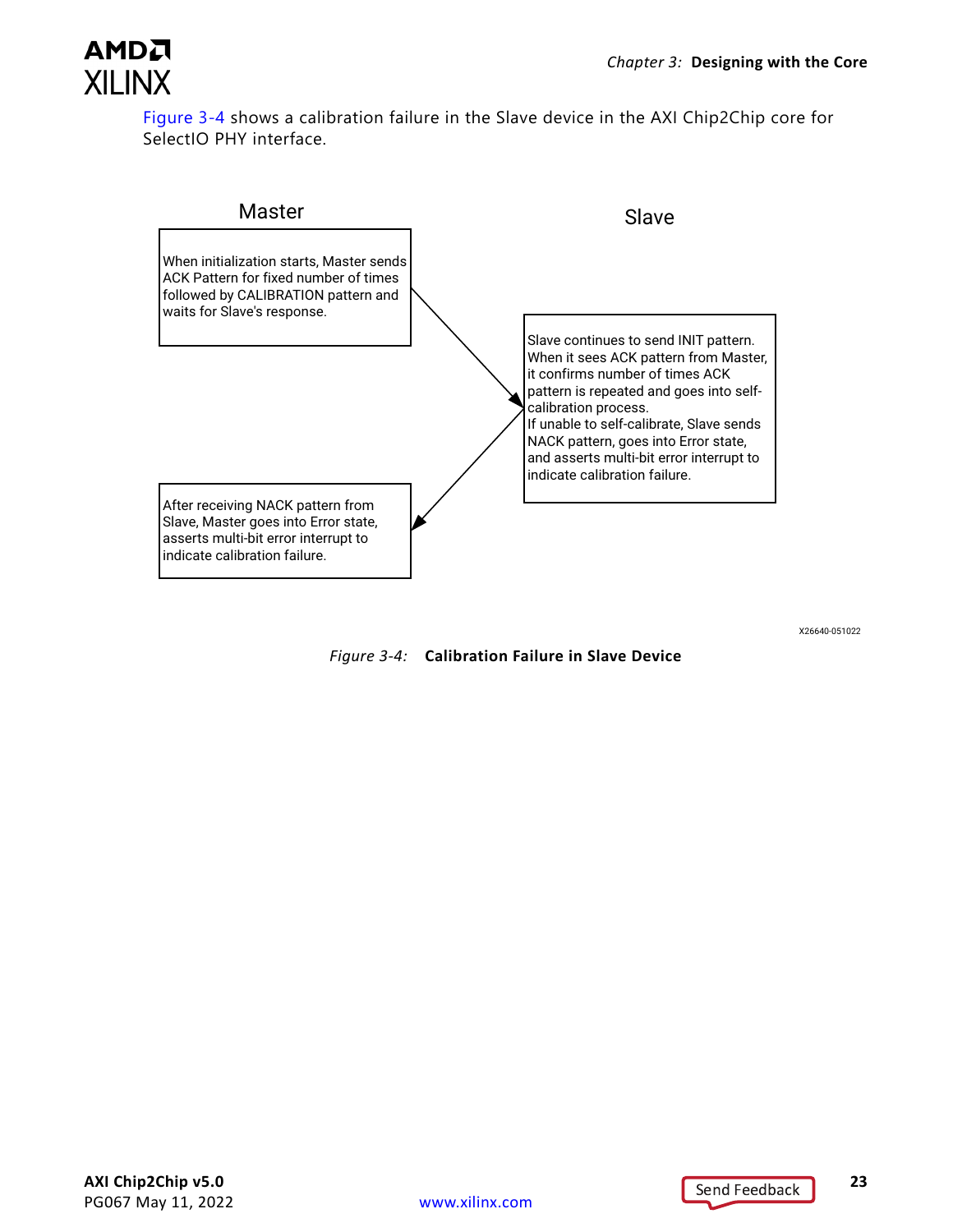

[Figure 3-5](#page-23-0) shows a calibration failure in the Master device in the AXI Chip2Chip core for SelectIO<sup>™</sup> PHY interface.



X26642-051022

#### *Figure 3-5:* **Calibration Failure in Master Device**

<span id="page-23-0"></span>*Note:* Link error recovery is possible only after going through reset cycle.



**IMPORTANT:** *A Master or Slave device can fail in self-calibration if there is a physical or transient fault on the link or if there is physical connection error.*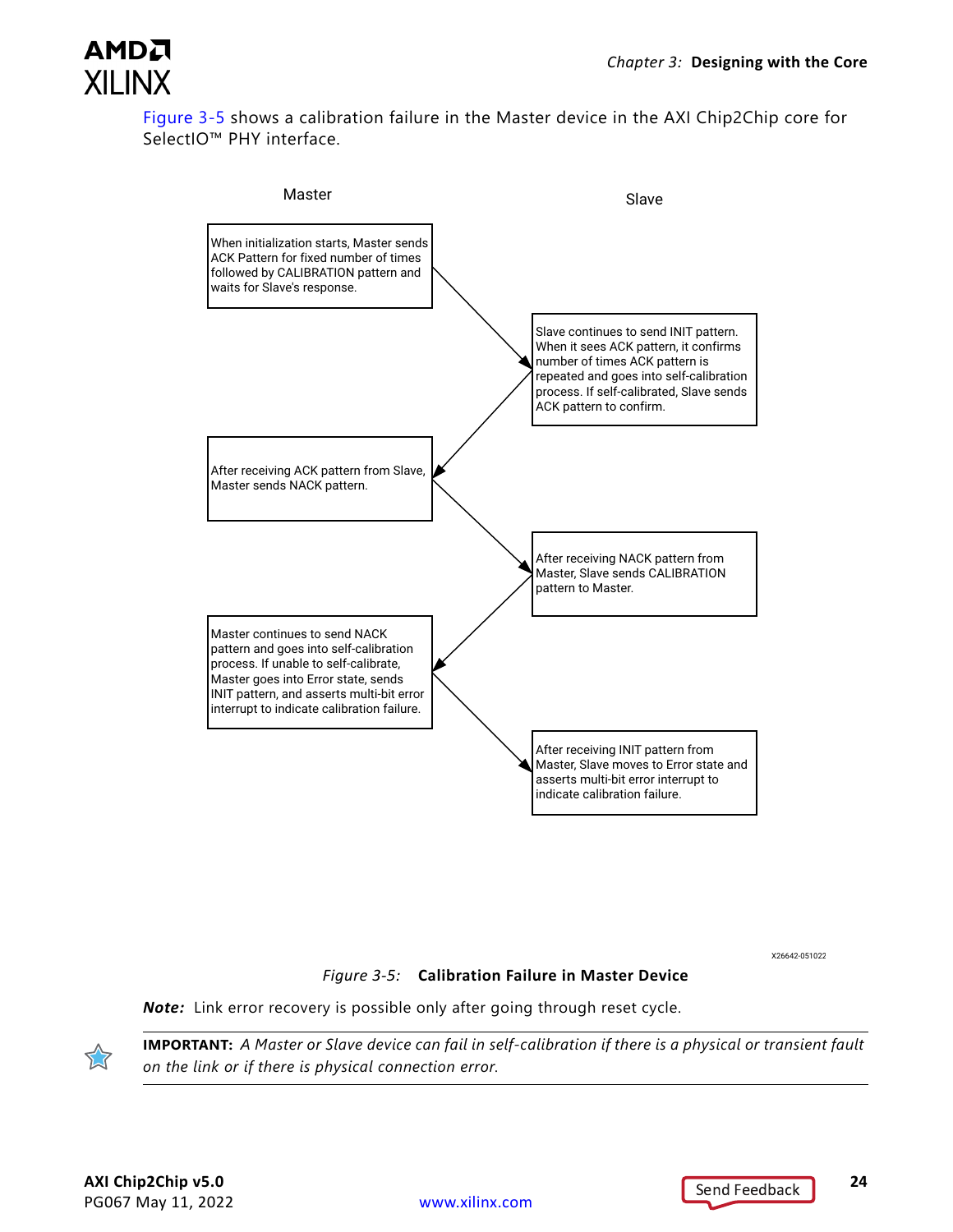The AXI Chip2Chip core implements Link Detect FSM for device detection and calibration functions for the SelectIO PHY interface. The calibration process is initiated when either the Master or Slave AXI Chip2Chip is brought out of reset. During the calibration process, a fixed set of patterns are exchanged between the Master and Slave devices. The receiving device responds with an appropriate pattern if received patterns do not match the expected fixed patterns. Deskew operations align the data until an optimized sampling point is determined. After the patterns are determined to match for the greatest number of the sampling points, the receiving device responds with an ACK. This operation is performed at nibble level for 32 sampling points. The best sampling point is determined for each nibble in the data. Link status is asserted after both Master and Slave devices respond with an ACK. The Link Failure (axi c2c\_multi\_bit\_error\_out) signal is asserted when a multi-bit error is determined during deskew operations and indicates the failure of those operations. In this case, either the interface rate can be reduced or I/O Type can be appropriately selected to achieve the required interface rate.

When the Link Status signal is asserted, the AXI Chip2Chip core transparently bridges transactions in compliance with AXI protocol specifications. It is not recommended to reset or disconnect either the Master or Slave AXI Chip2Chip core during normal operation or when the Link Status signal is asserted. When the Slave device is reset or if the cable is disconnected during normal operations, the Link Status signal is deasserted and a link error interrupt is asserted in the Master device. After being asserted, a link error interrupt can be cleared only with a reset. The AXI Chip2Chip core operations are re-initiated when the Master and Slave AXI Chip2Chip devices are brought out of reset, when using an Aurora PHY interface.

[Figure 3-6](#page-25-0) shows a normal operation with link up in the AXI CHip2Chip core, for the Aurora Mode.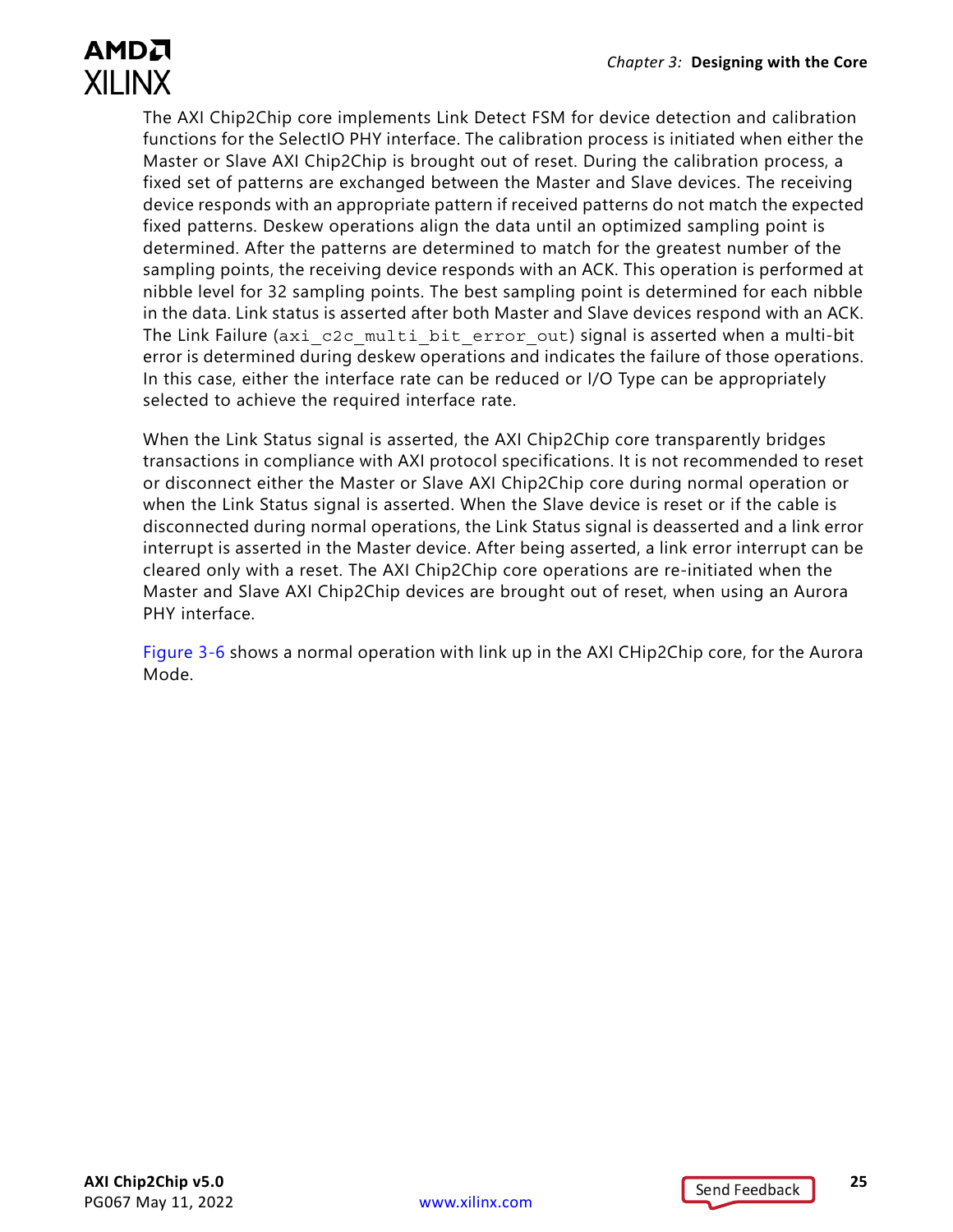

X26643-051022

<span id="page-25-0"></span>*Figure 3-6:* **Normal Operation in Aurora Mode**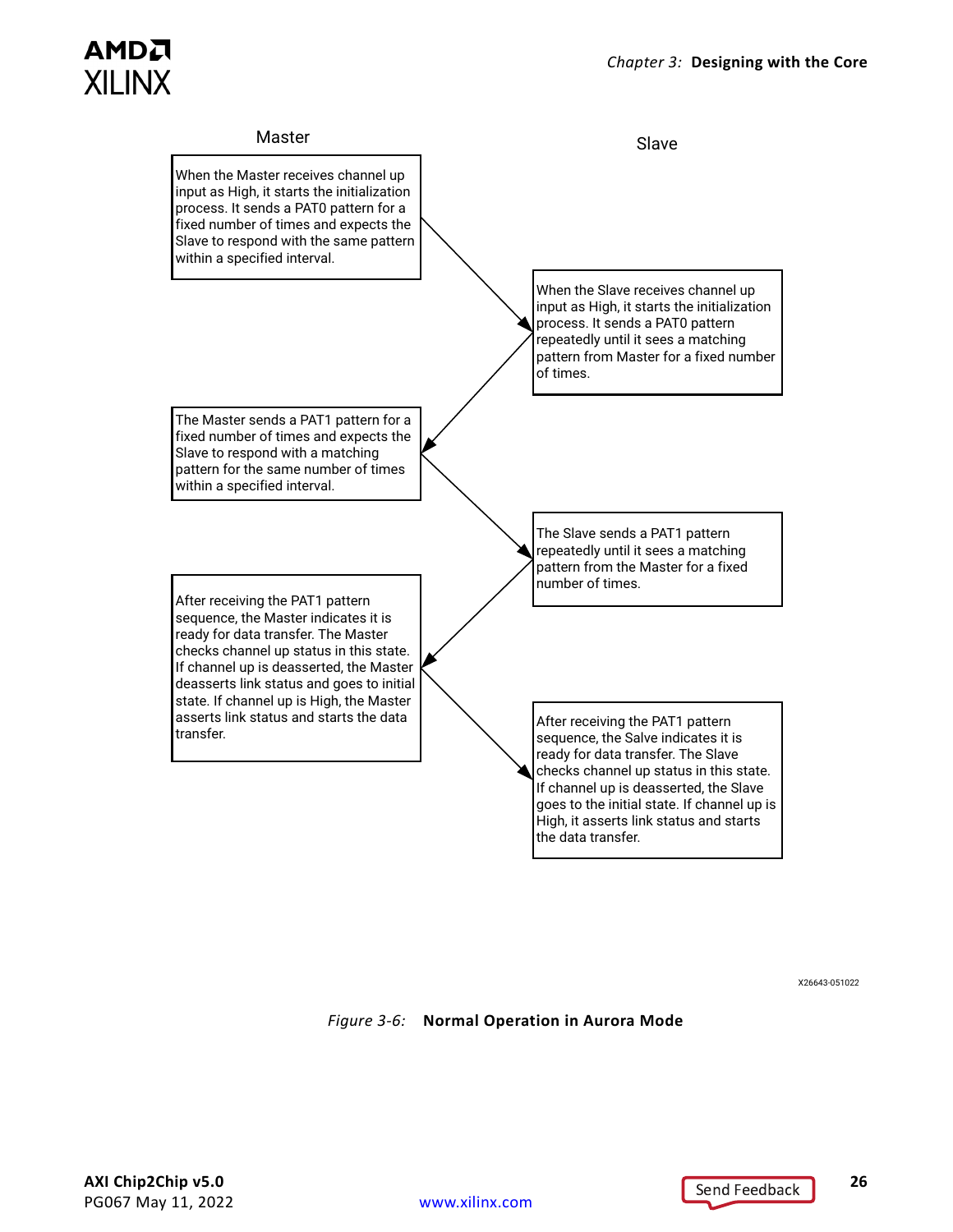

[Figure 3-7](#page-26-0) shows a configuration error in the AXI Chip2Chip core, for the Master Aurora Mode.



X26645-051122

#### *Figure 3-7:* **Configuration Error in Master Aurora Mode**

<span id="page-26-0"></span>*Note:* A Master device in Aurora mode can assert the configuration error status signal. An asserted configuration error status signal indicates the Link Detect FSM failed due to a configuration mismatch of Master and Slave AXI Chip2Chip cores. Recovery from a configuration error is only possible after going through a reset cycle.

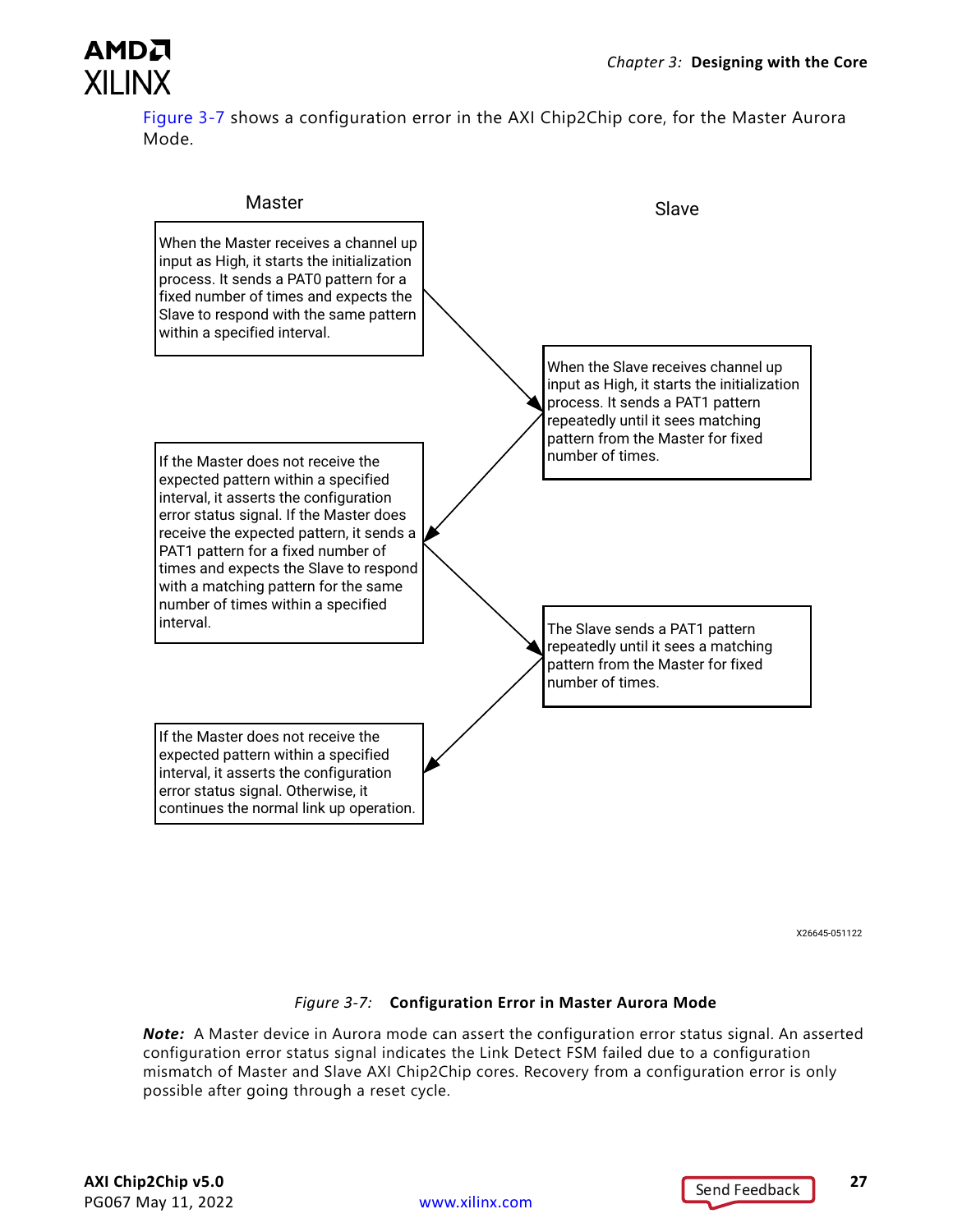### <span id="page-27-0"></span>**Link Handler Sequence**

When the Chip2Chip Core is enabled with the Link Handler it handles the AXI transactions gracefully when the link goes down.

Use the following steps when the Link Handler is enabled:

- 1. Monitor the output port "axi\_c2c\_lnk\_hndlr\_in\_progress". When the link goes down, "axi\_c2c\_lnk\_hndlr\_in\_progress" goes high, indicating that the Link Handler is operating and it is handling the AXI transactions.
- 2. When the Link Handler is in operation, the responses are sent as error responses and the data integrity is not maintained.
- 3. Once the Link Handler completes all the pending transactions, the "axi\_c2c\_lnk\_hndlr\_in\_progress" goes low.
- 4. On detecting the "axi c2c\_lnk\_hndlr\_in\_progress" going low, reset the Chip2Chip Cores as per the Chip2Chip reset sequence.
- 5. After the reset is removed, the Chip2Chip Core will function normally.



*Figure 3-8:* **Link Handler Sequence**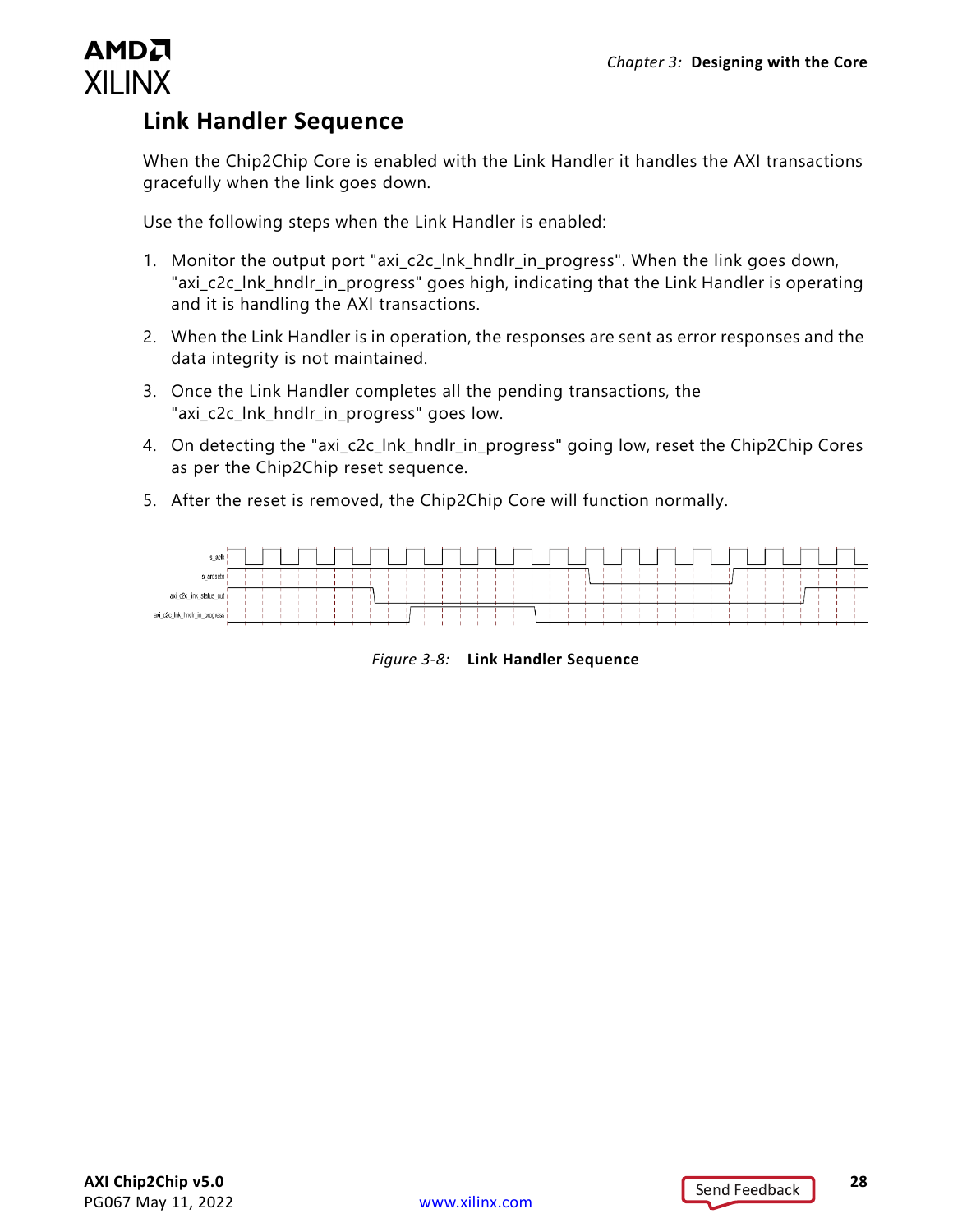# <span id="page-28-0"></span>Design Flow Steps

This chapter describes customizing and generating the core, constraining the core, and the simulation, synthesis and implementation steps that are specific to this IP core. More detailed information about the standard Vivado® design flows and the IP integrator can be found in the following Vivado Design Suite user guides:

- *Vivado Design Suite User Guide: Designing IP Subsystems using IP Integrator* (UG994) [\[Ref 9\]](#page-51-7)
- *Vivado Design Suite User Guide: Designing with IP* (UG896) [\[Ref 5\]](#page-51-1)
- *Vivado Design Suite User Guide: Getting Started* (UG910) [\[Ref 8\]](#page-51-6)
- *Vivado Design Suite User Guide: Logic Simulation* (UG900) [\[Ref 3\]](#page-51-8)

## <span id="page-28-2"></span><span id="page-28-1"></span>**Customizing and Generating the Core**

This section contains information and instructions for using the Vivado Design Suite to customize the LogiCORE™ IP AXI Chip2Chip core.

You can customize the IP for use in your design by specifying values for the various parameters associated with the IP core using the following steps:

- 1. Select the IP from the Vivado IP catalog.
- 2. Double-click the selected IP or select the Customize IP command from the toolbar or right-click menu.

For details, see the *Vivado Design Suite User Guide: Designing with IP* (UG896) [\[Ref 5\]](#page-51-1) and the *Vivado Design Suite User Guide: Getting Started* (UG910) [\[Ref 8\]](#page-51-6).

*Note:* Figures in this chapter are illustrations of the Vivado Integrated Design Environment (IDE). This layout might vary from the current version.

[Figure 4-1](#page-29-1) shows the Vivado IDE for the AXI Chip2Chip core. The options are described following the figure.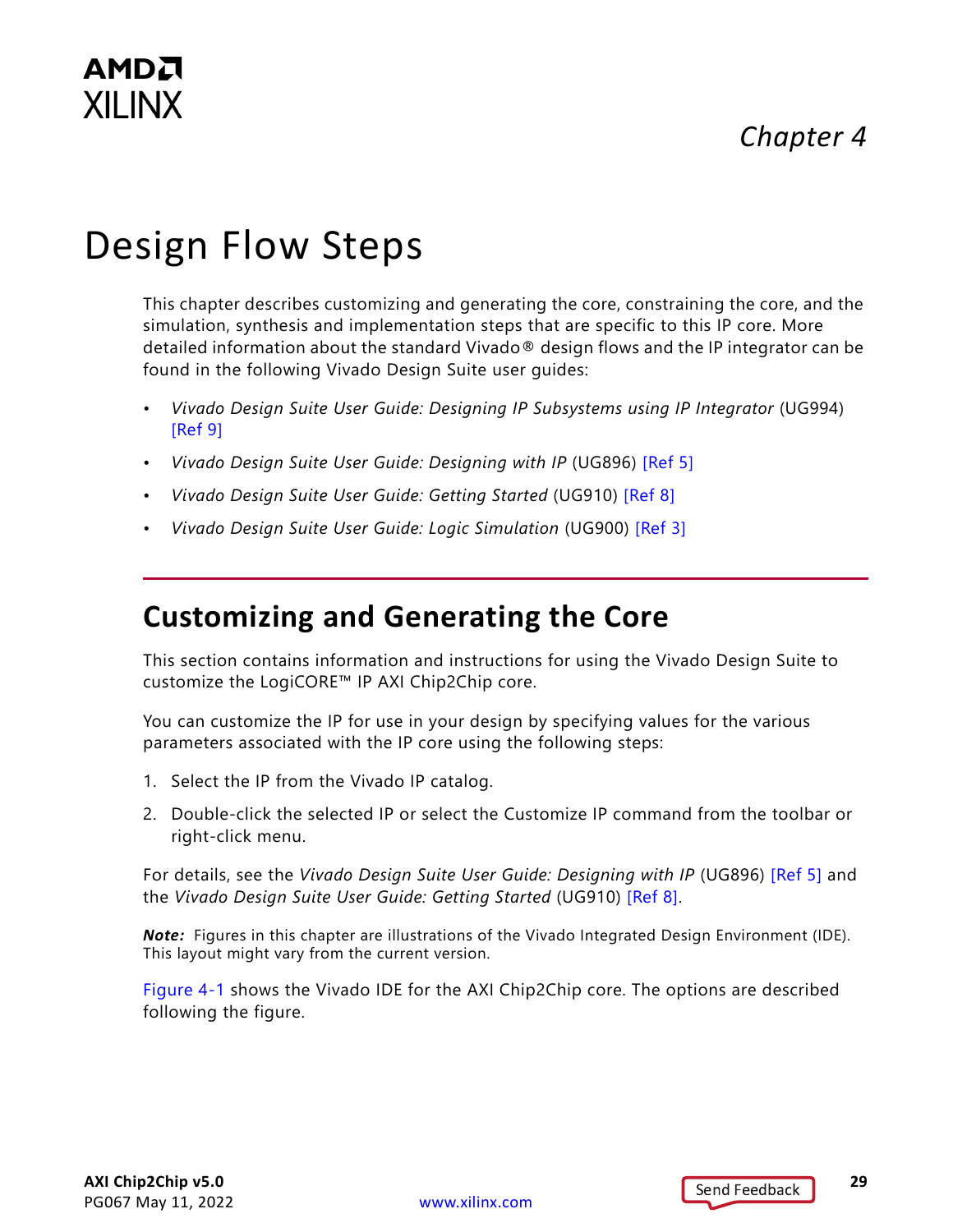#### <span id="page-29-0"></span>*User Tab*

AMDA **XILINX** 

<span id="page-29-1"></span>

| Customize IP <@xhdl3589><br>A<br>AXI Chip2Chip Bridge (5.0)                                                                                                                                                                                                                                                                                   |                                                                                                                                                                   |                                                                                              | $\circ$<br>$\odot$ |
|-----------------------------------------------------------------------------------------------------------------------------------------------------------------------------------------------------------------------------------------------------------------------------------------------------------------------------------------------|-------------------------------------------------------------------------------------------------------------------------------------------------------------------|----------------------------------------------------------------------------------------------|--------------------|
| <b>O</b> Documentation <b>E</b> IP Location C Switch to Defaults                                                                                                                                                                                                                                                                              |                                                                                                                                                                   |                                                                                              |                    |
| Show disabled ports<br>k                                                                                                                                                                                                                                                                                                                      | Advanced<br><b>User</b><br>Component Name   axi_chip2chip_0                                                                                                       |                                                                                              | $\circledcirc$     |
|                                                                                                                                                                                                                                                                                                                                               | <b>Global Configuration Options</b><br>Chip2Chip Mode<br>Master<br>Clocking Mode<br>Independent<br>AXI-Lite Mode<br>None                                          | $\checkmark$<br>$\checkmark$<br>v                                                            |                    |
| $+$ spaxi<br>s_aclk<br>axi_c2c_s2m_intr_out 3:D   <br>axi_c2c_selia_tx_clk_aut<br>s_aresetn<br>axi_c2c_m2s_intr_in(3:D)<br>axi_c2c_selio_tx_data_out 8:D   <br>idelay_rel_clk<br>axi_c2c_link_status_out<br>axi_c2c_multi_bit_enar_aut<br>axi_c2c_phy_clk<br>axi_c2c_selia_sx_clk_in<br>axi_c2c_link_enor_out<br>axi_c2c_selio_ux_data_in B:D | <b>AXI Interface Configuration Options</b><br>Data Width<br>32<br>Address Width 32<br>$\epsilon$<br>ID Width<br>$\overline{4}$<br><b>WUser Width</b>              | $\checkmark$<br>$\odot$<br>$[32 - 64]$<br>$\checkmark$<br>$\checkmark$                       |                    |
|                                                                                                                                                                                                                                                                                                                                               | <b>Physical Layer Configuration Options</b><br>PHY Type<br><b>PHY Width</b><br>Number of SelectiO Pins<br>PHY Clock Frequency (in Mhz) 100<br>Enable Link Handler | SelectiO DDR<br>$\checkmark$<br>Compact 4-1<br>$\checkmark$<br>20<br>$\odot$<br>$[40 - 400]$ |                    |
|                                                                                                                                                                                                                                                                                                                                               |                                                                                                                                                                   |                                                                                              | 0K<br>Cancel       |

*Figure 4-1:* **Customization Vivado IDE for the AXI Chip2Chip Core**

- **Chip2Chip AXI Mode**: The Chip2Chip AXI Mode configuration option determines AXI Chip2Chip Master or Slave mode of operation.
- **AXI Clocking Mode**: The AXI Chip2Chip core can be configured with either Independent or Common Clock domains.

The Independent Clock configuration allows you to implement unique clock domains on the AXI interface and FPGA I/Os. The AXI Chip2Chip core handles the synchronization between clock domains. Both the AXI interface and FPGA I/Os can also be maintained in a single clock domain. The AXI Chip2Chip core can be used to generate a core optimized for a single clock by selecting the Common Clock option.

• **Chip2Chip AXI4-Lite Mode**: The Chip2Chip AXI4-Lite Mode configuration option determines AXI4-Lite Master or Slave mode of operation, as shown in [Table 4-1.](#page-30-0) When AXI4-Lite interfacing is not required, this configuration option should be set to "None."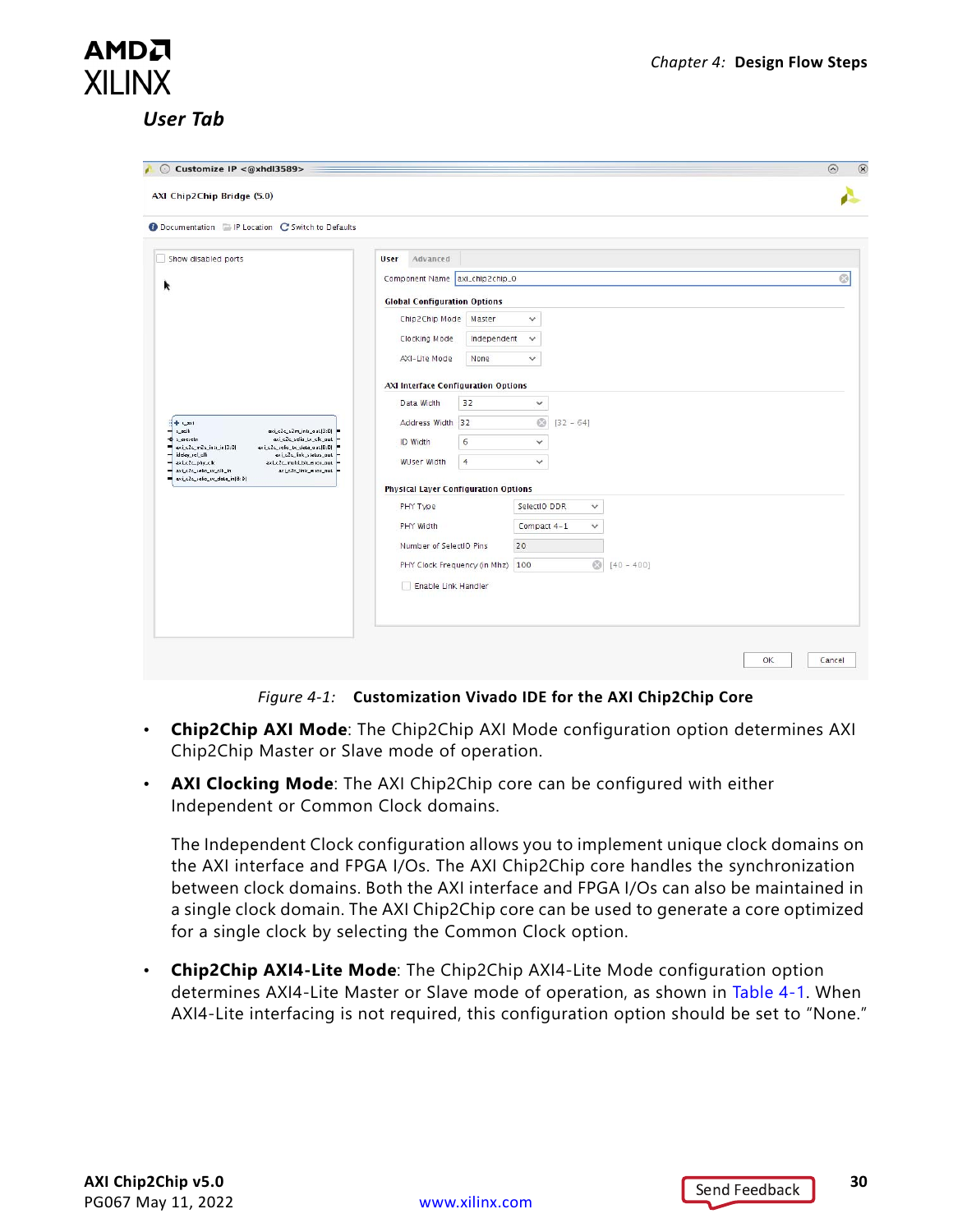

<span id="page-30-0"></span>

|  |  | Table 4-1: AXI4-Lite Configuration Options |  |
|--|--|--------------------------------------------|--|
|--|--|--------------------------------------------|--|

|             | <b>Chip2Chip Mode</b> | <b>Chip2Chip AXI4-Lite Options</b> |                            |
|-------------|-----------------------|------------------------------------|----------------------------|
| <b>Mode</b> | <b>AXI4 Interface</b> | Mode                               | <b>AXI4-Lite Interface</b> |
|             |                       | Master                             | Slave                      |
| Master FPGA | Slave                 | Slave                              | Master                     |
|             |                       | None                               | None                       |
|             |                       | Master                             | Slave                      |
| Slave FPGA  | Master                | Slave                              | Master                     |
|             |                       | None                               | None                       |

- **AXI Data Width**: The AXI Data Width user option allows the width of AXI data to be configured. Valid settings for the AXI Data Width are 32, 64 and 128. This setting must be maintained the same in both Master and Slave AXI Chip2Chip cores.
- **AXI ID Width**: The AXI ID provides an identification tag for the group of signals in the channel. AXI ID is supported for all write and read channels. ID width can be configured from 0 to 12 bits. This setting must be maintained the same in both Master and Slave AXI Chip2Chip cores.
- **AXI WUSER Width**: AXI WUSER defines sideband information that can be transmitted with the write data channel. The valid range for WUSER width is from 0 to 4 bits. This setting must be maintained the same in both Master and Slave AXI Chip2Chip cores.



**IMPORTANT:** *Because the AXI Chip2Chip core supports a maximum ID width of 12, ensure that the propagated ID width to the AXI Chip2Chip core is less than or equal to 12. This commonly happens in Zynq®-7000 device systems because the ID width of GP ports is 12. To avoid this scenario, the ID widths of the GP ports can be compressed by modifying the Static Remap option available in the processing system.*



**TIP:** *The AXI ID Width of the AXI Chip2Chip Slave core should match the AXI ID Width of the AXI Chip2Chip Master core.* 

X

**IMPORTANT:** *In IP integrator, the AXI ID and WUSER Width of the interconnect are automatically propagated to the AXI Chip2Chip Master core. However for the AXI Chip2Chip Slave core, you have to override the AXI ID Width and WUSER Width so that it matches the parameters of the Master AXI Chip2Chip core.*

• **Chip2Chip PHY Type**: The Chip2Chip PHY type can be set to either "SelectIO™ SDR", "SelectIO™ DDR", "Aurora64B66B" or "Aurora 8B/10B". This setting must be maintained the same in both Master and Slave AXI Chip2Chip cores.

The AXI Chip2Chip IP does not instantiate an Aurora core, but it does provide an interface to connect to it. Be sure to select the right device when simulating,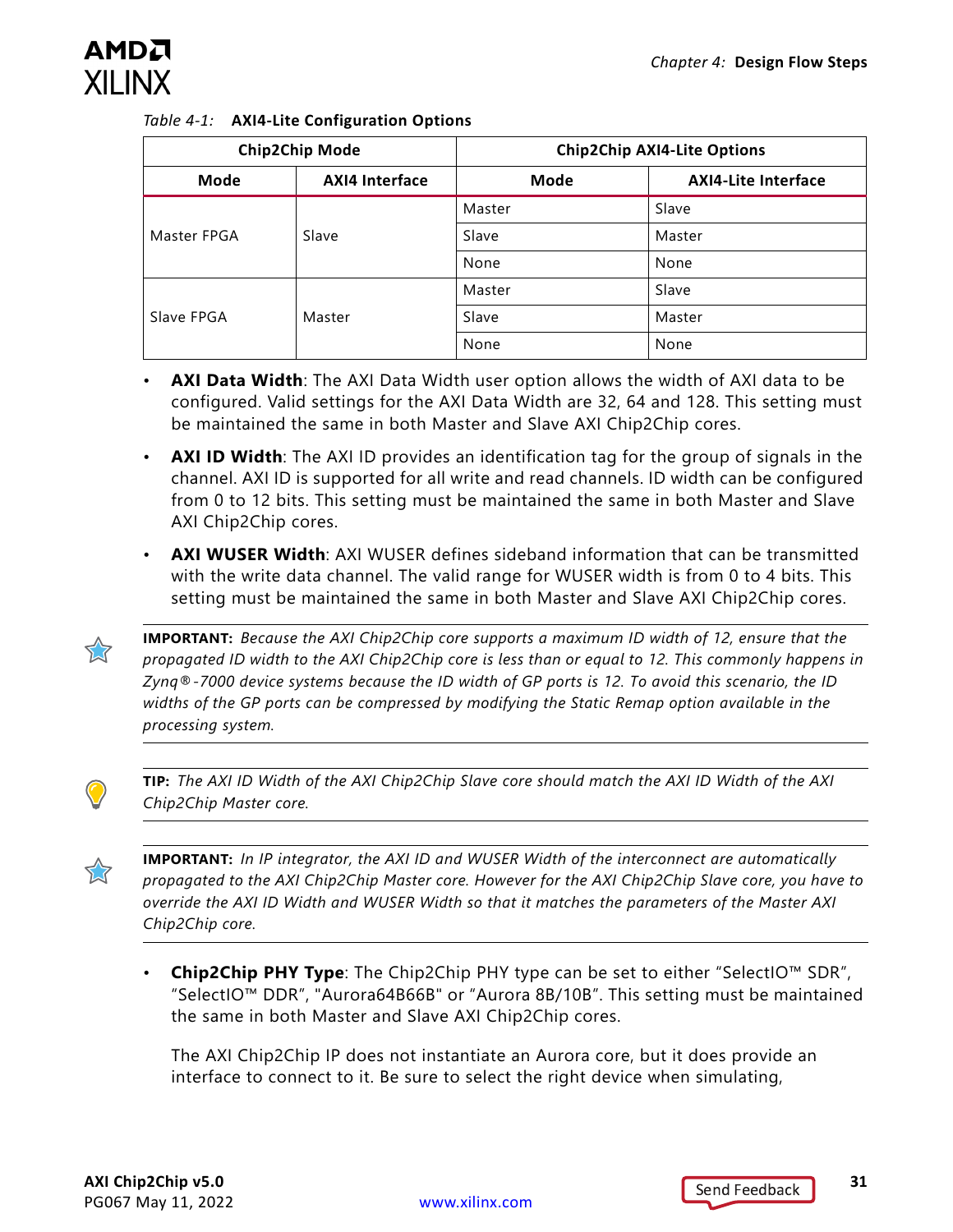

synthesizing, and implementing the example design of AXI Chip2Chip with the PHY Type set as Aurora.

• **Chip2Chip PHY Width**: The Chip2Chip PHY Width configuration determines I/Os used for device-to-device SelectIO™ interfacing. This setting must be maintained the same in both Master and Slave AXI Chip2Chip cores. [Table 4-2](#page-31-3) provides the mapping between Chip2Chip PHY width and the number of input and output I/Os utilized with the selected option.

| <b>AXI Data</b><br>Width | Chip2Chip<br>PHY Type <sup>(1)</sup> | Chip2Chip<br><b>PHY Width</b> | Number of<br>Output I/Os | Number of<br>Input I/Os |
|--------------------------|--------------------------------------|-------------------------------|--------------------------|-------------------------|
|                          | SelectIO™ SDR                        | Compact $4:1^{(2)}$           | 19                       | 19                      |
|                          |                                      | Compact 2:1                   | 31                       | 31                      |
| 32                       |                                      | Compact $4:1^{(2)}$           | 10                       | 10                      |
|                          | SelectIO™ DDR                        | Compact 2:1                   | 16                       | 16                      |
|                          |                                      | Compact 1:1                   | 29                       | 29                      |
|                          | SelectIO™ SDR                        | Compact $4:1^{(2)}$           | 26                       | 26                      |
|                          |                                      | Compact 2:1                   | 45                       | 45                      |
| 64                       |                                      | Compact $4:1^{(2)}$           | 14                       | 14                      |
|                          | SelectIO™ DDR                        | Compact 2:1                   | 23                       | 23                      |
|                          |                                      | Compact 1:1                   | 42                       | 42                      |

#### <span id="page-31-3"></span><span id="page-31-0"></span>*Table 4-2:* **FPGA SelectIO Utilization**

#### **Notes:**

- <span id="page-31-1"></span>1. SelectIO PHY interface routes the clock with the data pins.
- <span id="page-31-2"></span>2. Compact 4:1 is not supported when the AXI4-Lite Interface is enabled for the core.
- **Chip2Chip PHY Frequency**: When using the SelectIO™ FPGA interface, the Chip2Chip PHY implements the mixed-mode clock manager (MMCM) on the PHY input clocks. MMCMs are used for clock phase alignment, clock slew reduction, and for compensating clock buffer delays. For common clock AXI Chip2Chip Slave operations, the m\_aclk\_out output is generated from the MMCM. The Chip2Chip PHY Frequency provides the clock frequency parameter to the MMCM.

For Common clock, C\_SELECTIO\_PHY\_CLK must be set to the s\_aclk frequency. For Independent clock, C\_SELECTIO\_PHY\_CLK must be to set to the axi\_c2c\_phy\_clk frequency. This setting must be maintained the same in both Master and Slave AXI Chip2Chip cores.



**IMPORTANT:** *In IP integrator, the PHY Frequency parameter is automatically computed based on the clock frequency of the port connected to axi\_c2c\_phy\_clk (Master Independent clocking configuration) or axi\_c2c\_selio\_rx\_\*\_clk\_in\* port(s) (Slave configuration). In Master Common clocking configuration, the frequency of the connected AXI clock is propagated to the PHY Frequency parameter.*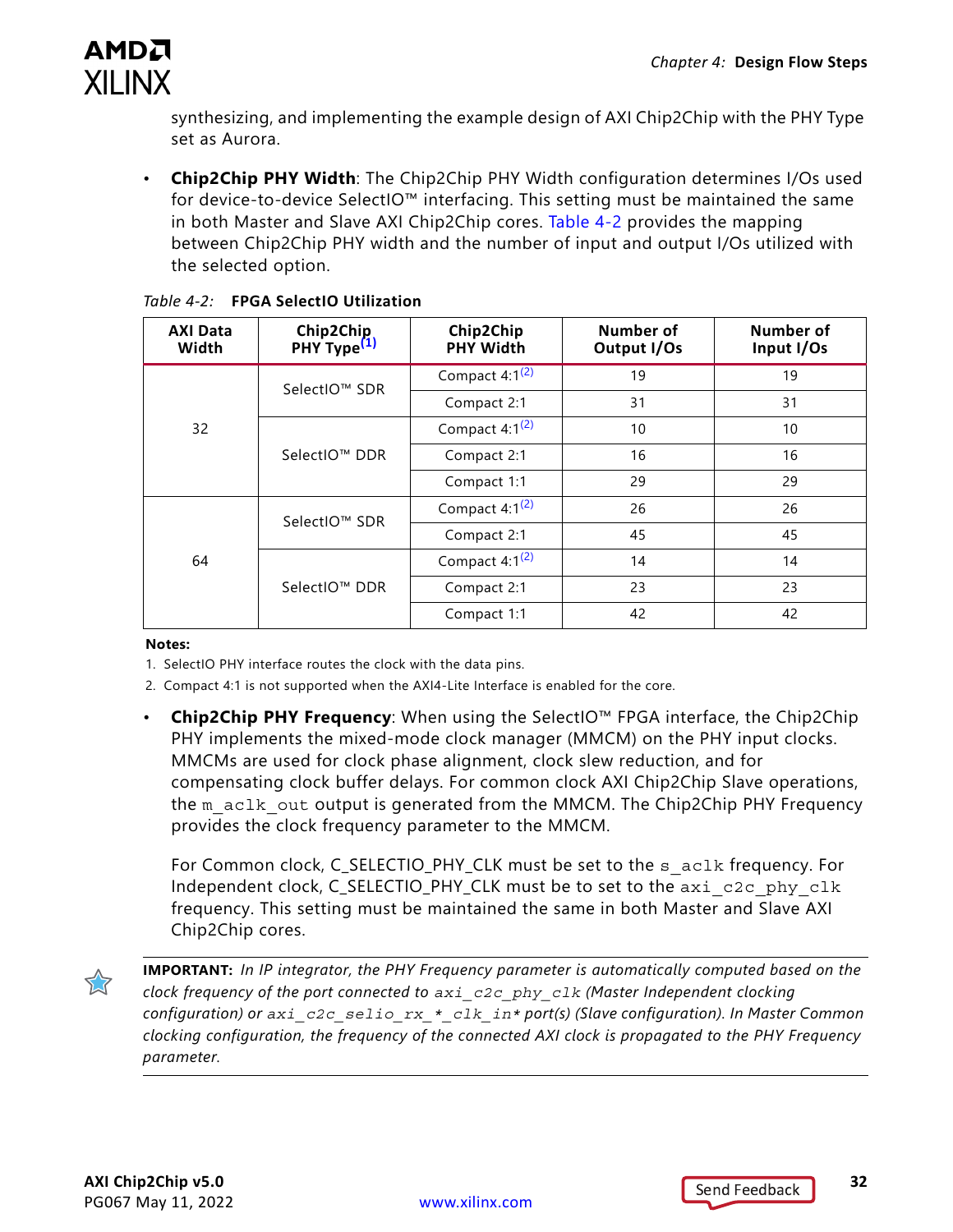

- **No. of Lanes**: Number of Lanes to be selected in Aurora IP when configuring the C2C Core with Aurora Mode.
- **Enable Link Handler**: By enabling this option the core will handle the graceful exit of the Pending AXI Transactions. When it is selected there will be an additional port 'axi c2c lnk hndlr in progress'.

#### *Advanced Tab*

<span id="page-32-0"></span>

| Customize IP <@xhdl3589><br>AXI Chip2Chip Bridge (5.0)                                                                                                                                                                                                                                                                                                                                     |                                                                                                                                                       | $\circledR$<br>$\odot$ |
|--------------------------------------------------------------------------------------------------------------------------------------------------------------------------------------------------------------------------------------------------------------------------------------------------------------------------------------------------------------------------------------------|-------------------------------------------------------------------------------------------------------------------------------------------------------|------------------------|
| Documentation FIP Location C Switch to Defaults                                                                                                                                                                                                                                                                                                                                            |                                                                                                                                                       |                        |
| Show disabled ports<br>$+$ s_axi<br>$\epsilon_{\rm m}$ ac.fk.<br>axi_c2c_s2m_intr_out 3:D <br>s_alesein<br>axi_c2c_selia_tx_clk_aut<br>axi_c2c_m2s_intr_in(3:D)<br>axi_c2c_selia_tx_data_out(8:0) =<br>axi_c2c_link_status_out =<br>idelay_rel_clk<br>axi_c2c_phy_clk<br>axi_c2c_multi_bit_enor_out<br>axi_c2c_link_enar_aut -<br>axi_c2c_selia_ux_clk_in<br>axi_c2c_selio_sx_data_in(B:D) | Advanced<br>User<br><b>Advanced Configuration Options</b><br>Enable Differential Clock<br>Enable Differential IO Data<br>Enable Narrow burst property |                        |
|                                                                                                                                                                                                                                                                                                                                                                                            |                                                                                                                                                       | OK<br>Cancel           |

*Figure 4-2:* **Vivado IDE for Advanced AXI Chip2Chip Core Parameters**

[Figure 4-2](#page-32-0) shows the Vivado IDE for advanced AXI Chip2Chip core parameters. This tab includes the following options for the SelectIO™ FPGA interface:

- **Enable Differential Clock**: When set to 1, implements differential I/O buffer on the two clocks I/Os used for device interfacing. This setting must be maintained the same in both Master and Slave AXI Chip2Chip cores.
- **Enable Differential IO Data**: When set to 1, implements differential I/O buffer on the data I/Os used for device interfacing. This setting must be maintained the same in both Master and Slave AXI Chip2Chip cores.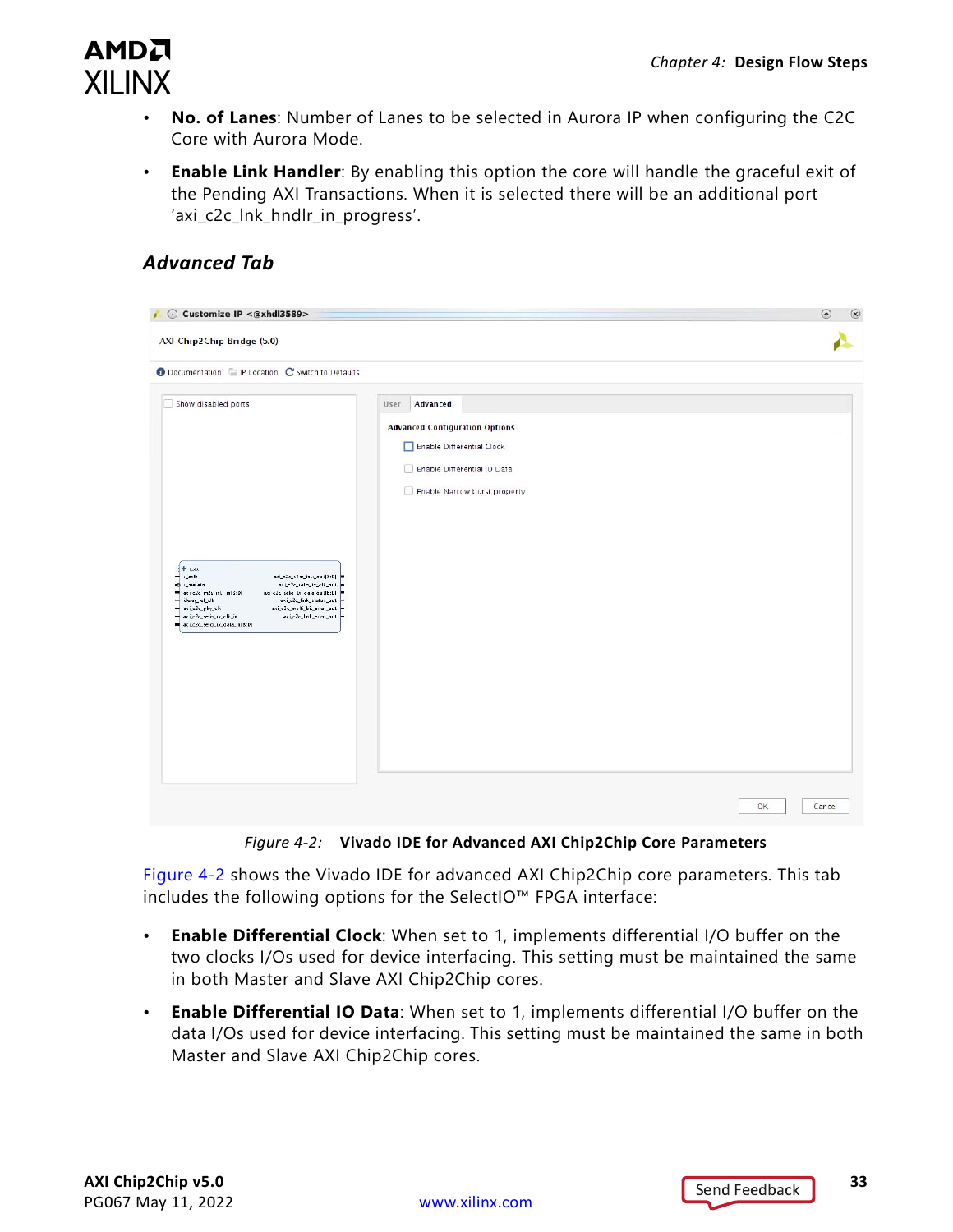

• **Enable Narrow Burst Property**: Setting simply sets the Narrow Bus attribute on the AXI4 bus interface. This does not affect the IP operation.

#### **User Parameters**

[Table 4-3](#page-33-0) shows the relationship between the fields in the Vivado IDE and the User Parameters (which can be viewed in the Tcl Console).

<span id="page-33-0"></span>

| Table 4-3: Vivado IDE Parameter to User Parameter Relationship |  |
|----------------------------------------------------------------|--|
|----------------------------------------------------------------|--|

| Vivado IDE Parameter/Value <sup>(1)</sup> | User Parameter/Value <sup>(1)</sup> | <b>Default Value</b> |
|-------------------------------------------|-------------------------------------|----------------------|
|                                           | C_MASTER_FPGA                       |                      |
| AXI Mode                                  | $-1$                                | 1                    |
|                                           | $-0$                                |                      |
| Clocking mode                             | C_COMMON_CLK                        |                      |
| -Independent                              | $-0$                                | $\mathbf 0$          |
| -Common                                   | $-1$                                |                      |
| AXI-Lite Mode                             | C_INTERFACE_TYPE                    |                      |
| - None                                    | $-0$                                |                      |
| - Master AXI-Lite                         | $-1$                                | $\pmb{0}$            |
| - Slave AXI-Lite                          | $-2$                                |                      |
| Data Width                                | C_INTERFACE_TYPE                    |                      |
| $-32$                                     | $-32$                               |                      |
| $-64$                                     | $-64$                               | 32                   |
| $-128$                                    | $-128$                              |                      |
| Address Width                             | C_AXI_ADDR_WIDTH                    | 32                   |
| Range (32 to 64)                          | Range (32 to 64)                    |                      |
|                                           | C_AXI_ID_WIDTH                      |                      |
| ID width                                  | *Applicable for master mode         |                      |
| Range (0 to 24)                           | C_M_AXI_ID_WIDTH                    | 6                    |
|                                           | *Applicable for slave mode          |                      |
|                                           | Range (0 to 24)                     |                      |
|                                           | C_AXI_WUSER_WIDTH                   |                      |
| <b>WUSER Width</b>                        | *Applicable for master mode         |                      |
| Range (0 to 4)                            | C_M_AXI_WUSER_WIDTH                 | 4                    |
|                                           | *Applicable for slave mode          |                      |
|                                           | Range (0 to 4)                      |                      |
| PHY Type                                  | C_INTERFACE_TYPE                    |                      |
| - SelectIO™ SDR                           | $-0$                                |                      |
| - SelectIO™ DDR                           | $-1$                                | 1                    |
| - AURORA6466B                             | $-2$                                |                      |
| - AURORA8B10B                             | $-3$                                |                      |
| PHY Clock Frequency (in Mhz)              | C_SELECTIO_PHY_CLK                  | 100                  |
| Range (40 to 400)                         | Range (40 to 400)                   |                      |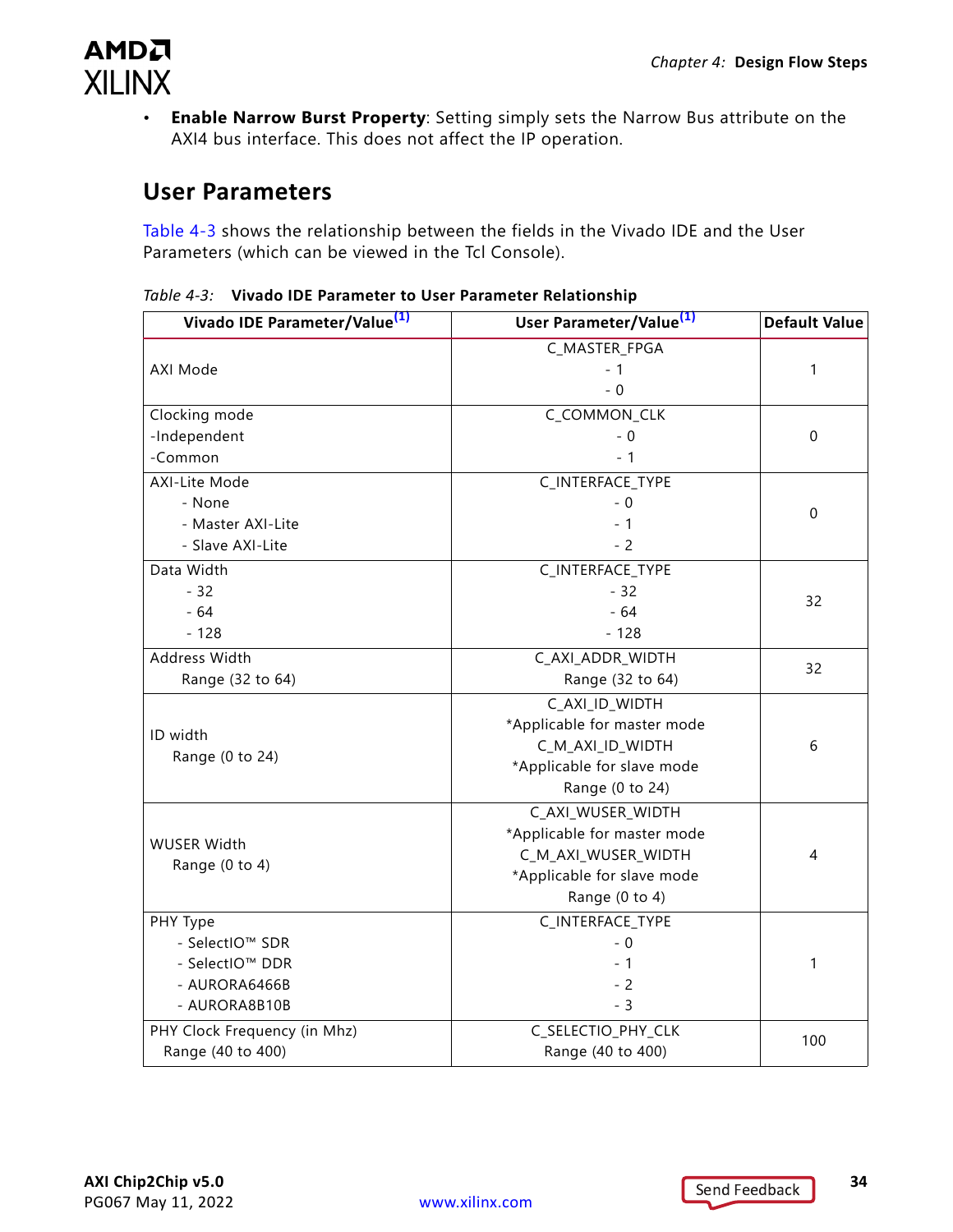## AMDZ **XII INX**

| Table 4-3: Vivado IDE Parameter to User Parameter Relationship (Cont'd) |  |
|-------------------------------------------------------------------------|--|
|                                                                         |  |

| Vivado IDE Parameter/Value <sup>(1)</sup> | User Parameter/Value <sup>(1)</sup> | <b>Default Value</b> |
|-------------------------------------------|-------------------------------------|----------------------|
| Enable Differential Clock                 | C_USE_DIFF_CLK                      |                      |
| - false                                   | - 0                                 | 0                    |
| - true                                    | - 1                                 |                      |
| Enable Differential IO Data               | C_USE_DIFF_IO                       |                      |
| - false                                   | - 0                                 | 0                    |
| - true                                    | - 1                                 |                      |
| Enable Link Handler                       | C_EN_AXI_LINK_HNDLR                 |                      |
| - false                                   | - 0                                 | 0                    |
| - true                                    | - 1                                 |                      |
| For faster example design simulation      |                                     |                      |
| - false                                   | C SIMULATION                        | 0                    |
| - true                                    |                                     |                      |

**Notes:** 

<span id="page-34-1"></span>1. The Vivado IDE parameter value differs from the user parameter value. Such values are shown in this table as indented below the associated parameter.

## **Simulation Speed Up**

The C\_SIMULATION parameter is introduced to speed up the example design simulations with Aurora 8B10B and Aurora 64B66B configuration.

- During the IP core generation, include the following tcl command to the dict as part of the core generation.
	- c\_simulation true

*Note:* This mode of IP core generation is only for simulation purpose. Do not add this command as part of the IP core generation if you intend to test it on the board.

### **Output Generation**

For specifics about files created when the core is generated, see the *Vivado Design Suite User Guide: Designing with IP* (UG896) [\[Ref 5\].](#page-51-1)

## <span id="page-34-0"></span>**Constraining the Core**

This section contains details about constraining the core.

#### **Required Constraints**

The physical layer is a set of SelectIO™ interface pins that carry source synchronous clock with the data pins.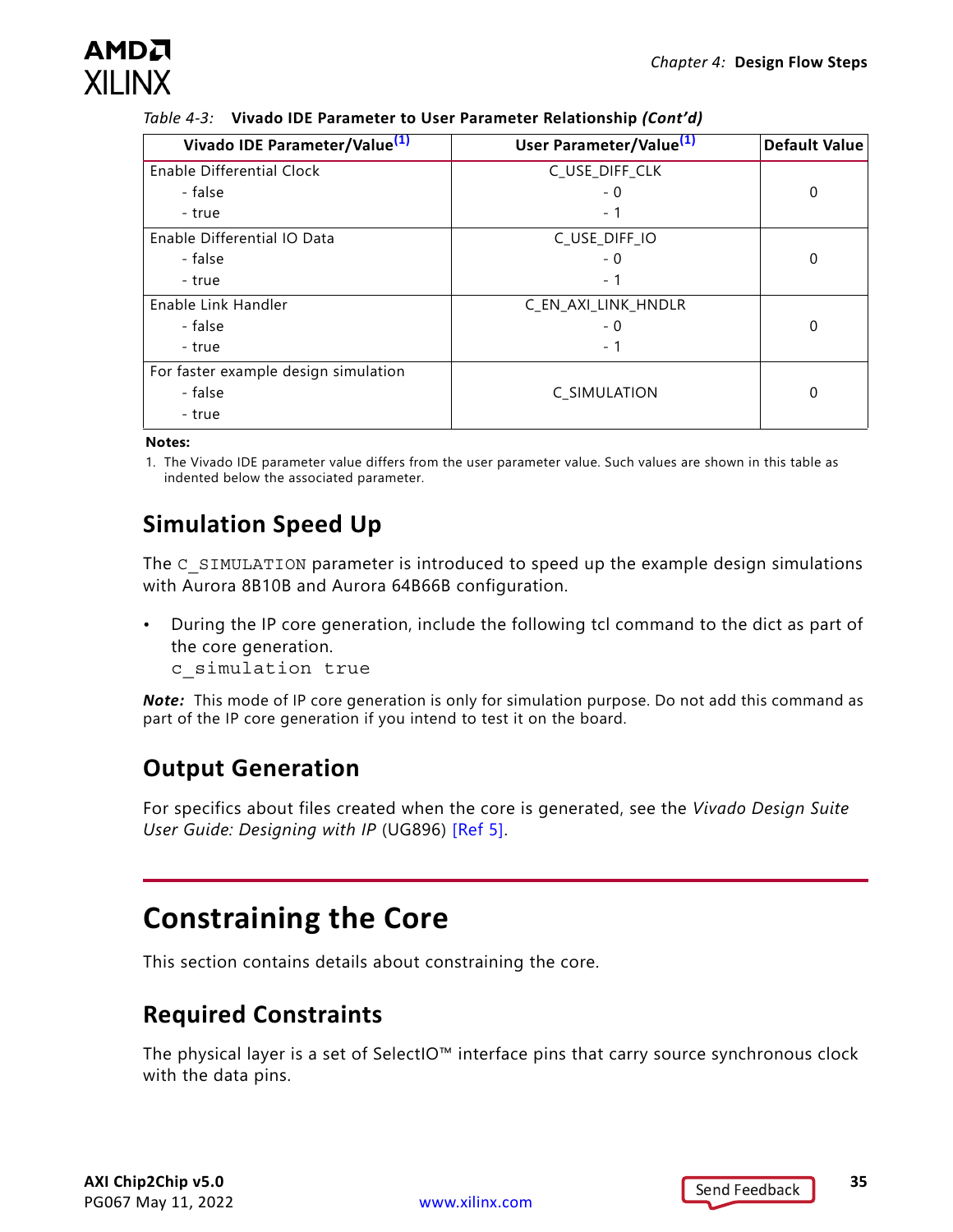

These I/O pins need I/O Location and I/O Standard constraints. These constraints are board specific and needs to be specified accordingly in the top-level XDC.

#### **Clock Frequencies**

The recommended frequency for the AXI interface is up to 200 MHz. For the maximum frequency numbers achieved on the SelectIO PHY interface, see [Table A-1](#page-42-0) in [Appendix A,](#page-41-3)  [Verification, Compliance, and Interoperability](#page-41-3). The clocking mode for the AXI Chip2Chip core needs to be set based on the AXI Interface Frequency and the required SelectIO interface PHY frequency. The required clocking constraints for the AXI Chip2Chip core are listed below:

- **s\_aclk**: The AXI interface of the AXI Chip2Chip Master core operates in the s aclk clock domain.
- **axi\_c2c\_phy\_clk**: axi c2c\_phy\_clk is the SelectIO interface PHY clock and is applicable when the AXI Chip2Chip Master core is configured in Independent Clock mode. For Common Clock mode, this clock constraint is not required because the PHY clock is the same as s aclk.
- **m\_aclk**: The AXI interface of the AXI Chip2Chip Slave core operates in the m\_aclk clock domain.
- **s\_axi\_lite\_aclk**: AXI4-Lite Master Mode operates in the s\_axi\_lite\_aclk clock domain.
- **m\_axi\_lite\_aclk**: AXI4-Lite Slave Mode operates in the m axi lite aclk clock domain.
- **idelay ref clk**: Both the master and slave AXI Chip2Chip cores utilize the IDELAY CTRL block for SelectIO PHY calibration. The idelay ref clk input is the reference clock to the IDELAY\_CTRL block. This clock is 200 MHz or 300 MHz (± 10MHz) based on the selected device.
- **axi\_c2c\_selio\_rx\_clk\_in**: axi\_c2c\_selio\_rx\_clk\_in is the source synchronous clock of the SelectIO physical layer. This clock pin must be constrained with the PHY clock frequency. When Common Clocking mode is used, this clock runs at the same frequency as s aclk.

### **Clock Management**

The AXI Chip2Chip core utilizes the MMCM module to recover the SelectIO PHY clock. The frequency of the PHY clock is specified by setting the C\_SELECTIO\_PHY\_CLK parameter.

### **Clock Placement**

The clock input pins on the physical layer must be placed on clock-capable I/Os only.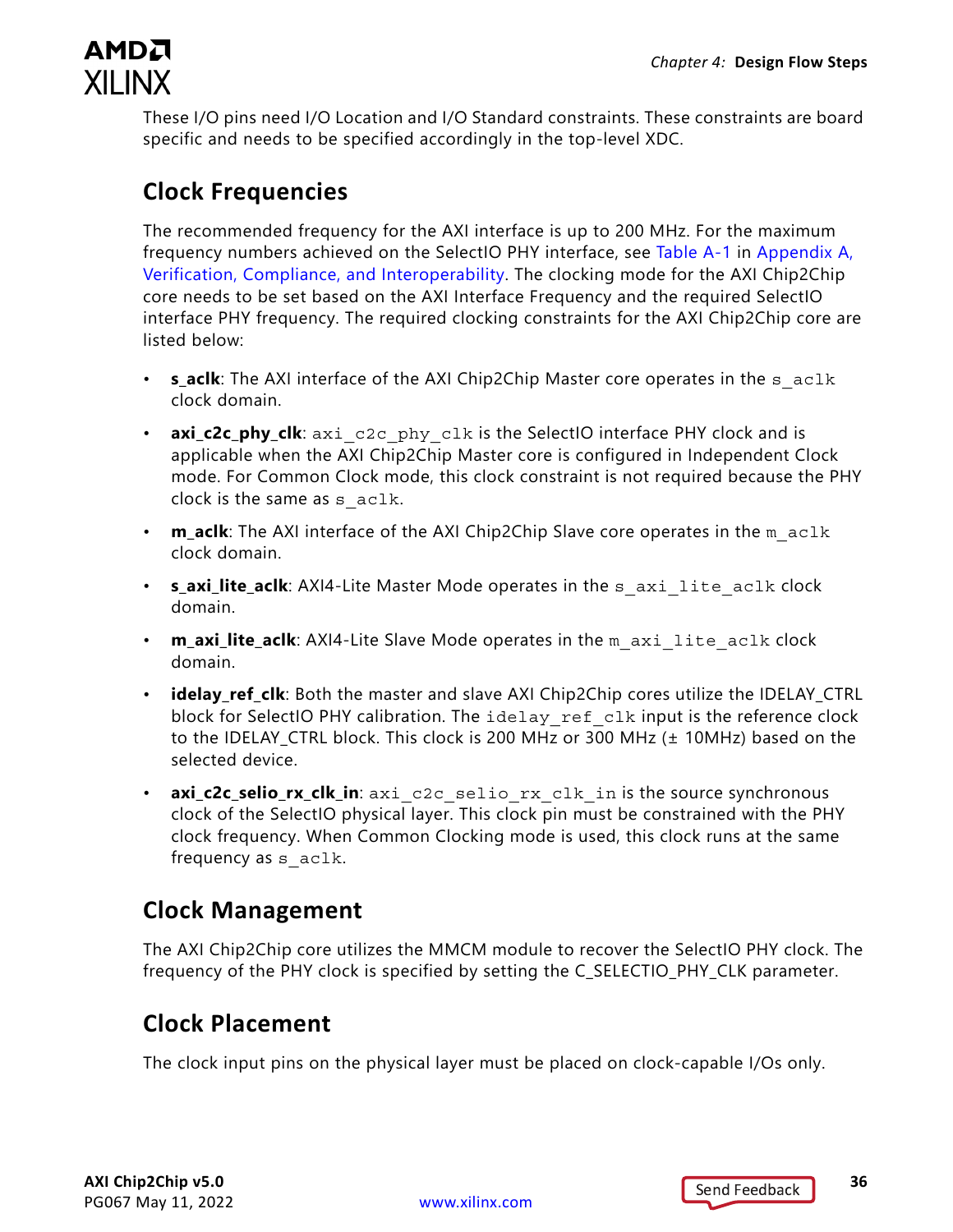

### **Banking**

Device-specific banking rules for placement of PHY I/O pins need to be considered when specifying the top-level XDC.

### **I/O Standard and Placement**

The I/O pins of the AXI Chip2Chip core need I/O Location and I/O Standard constraints. These constraints need to be specified in the top-level XDC.

## <span id="page-36-0"></span>**Simulation**

This section contains information about simulating IP in the Vivado Design Suite. For comprehensive information about Vivado simulation components, as well as information about using supported third-party tools, see the Vivado Design Suite User Guide: Logic Simulation (UG900) [\[Ref 3\].](#page-51-8)



**IMPORTANT:** *For cores targeting 7 series or Zynq-7000 devices, UNIFAST libraries are not supported. Xilinx IP is tested and qualified with UNISIM libraries only.*

## <span id="page-36-1"></span>**Synthesis and Implementation**

For details about synthesis and implementation, see the *Vivado Design Suite User Guide: Designing with IP* (UG896) [\[Ref 5\].](#page-51-1)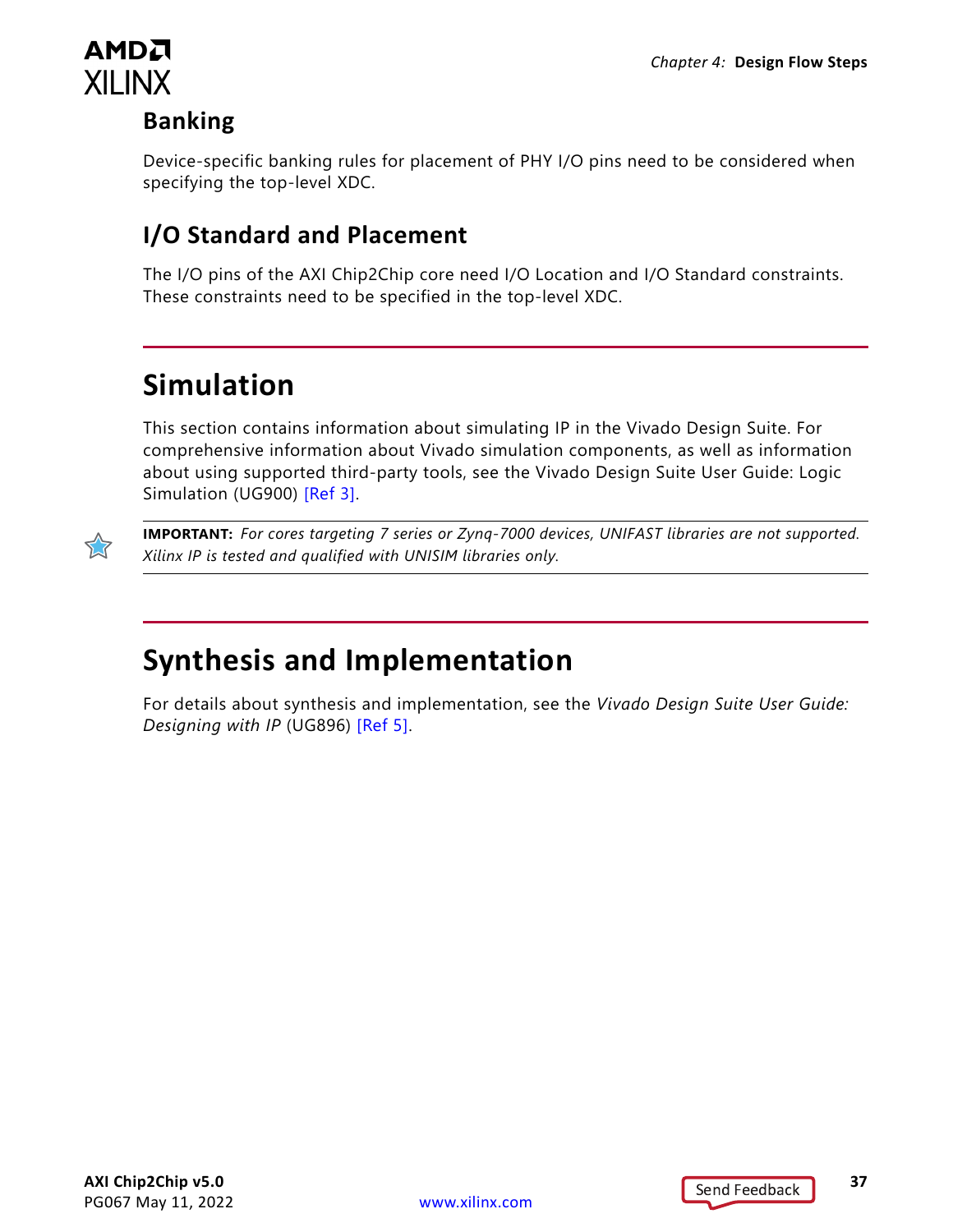## *Chapter 5*

# <span id="page-37-2"></span><span id="page-37-0"></span>Example Design

This chapter contains information about the example design provided in the Vivado® Design Suite.

## <span id="page-37-1"></span>**Overview**

[Figure 5-1](#page-37-3) shows the configuration of the example design with a SelectIO™ interface. For an Aurora interface, connect the streaming interface of the AXI Chip2Chip core to the Aurora core, as shown in [Figure 5-2](#page-38-1).

<span id="page-37-3"></span>

*Figure 5-1:* **Example Design Block Diagram**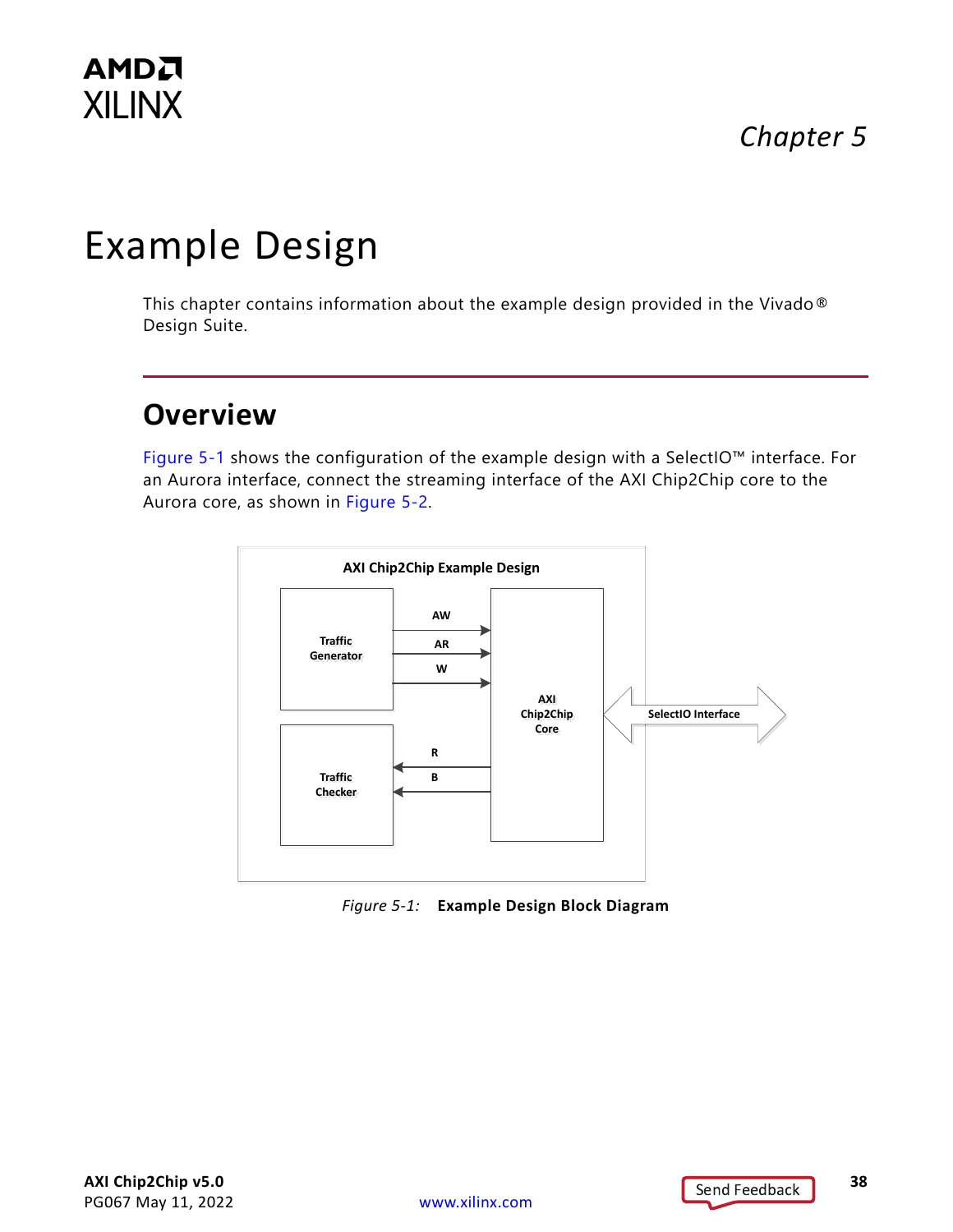

<span id="page-38-1"></span>



The example design contains the following:

- An instance of the AXI Chip2Chip core
- Clocking wizard to generate clock signals for the example design
- Traffic generator for AXI4 and AXI4-Lite interfaces
- Traffic checker for AXI4 and AXI4-Lite interfaces
- an instance of the Aurora 64B66B core in duplex configuration.



**IMPORTANT:** *Be sure to select the right device when simulating, synthesizing, and implementing the example design of the AXI Chip2Chip with PHY type set as Aurora.*

## <span id="page-38-0"></span>**Implementing the Example Design**

Depending on the board selected, provide XDC constraints for the system clock pins and SelectIO pins of AXI Chip2Chip core. The status signals (Link Status, Multi-Bit Error, and Link Error) can be mapped to LEDs to show the status of the AXI Chip2Chip cores.

See the *AXI Chip2Chip Reference Design for Real-Time Video Application* (XAPP1160) [\[Ref 1\]](#page-50-5) to set the SelectIO pin constraints for AXI Chip2Chip core on KC705 board.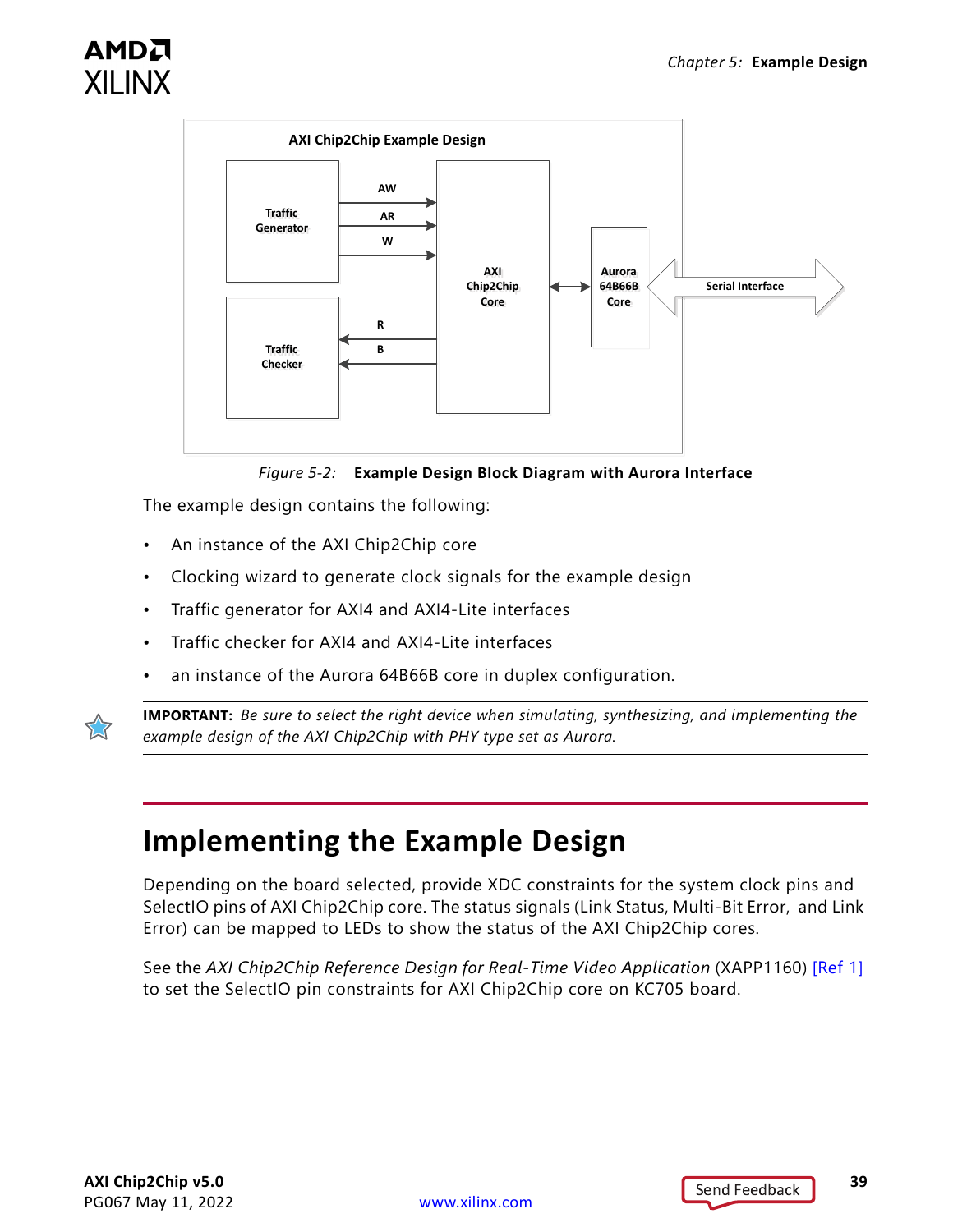## *Chapter 6*

## **AMDA XILINX**

# <span id="page-39-0"></span>Test Bench

This chapter contains information about the test bench provided in the Vivado® Design Suite.

[Figure 6-1](#page-39-1) and [Figure 6-2](#page-39-2) show the demonstration test bench with a SelectIO™ interface and an Aurora interface, respectively.

<span id="page-39-1"></span>

*Figure 6-1:* **Demonstration Test Bench Block Diagram**

<span id="page-39-2"></span>

*Figure 6-2:* **Demonstration Test Bench with Aurora Interface**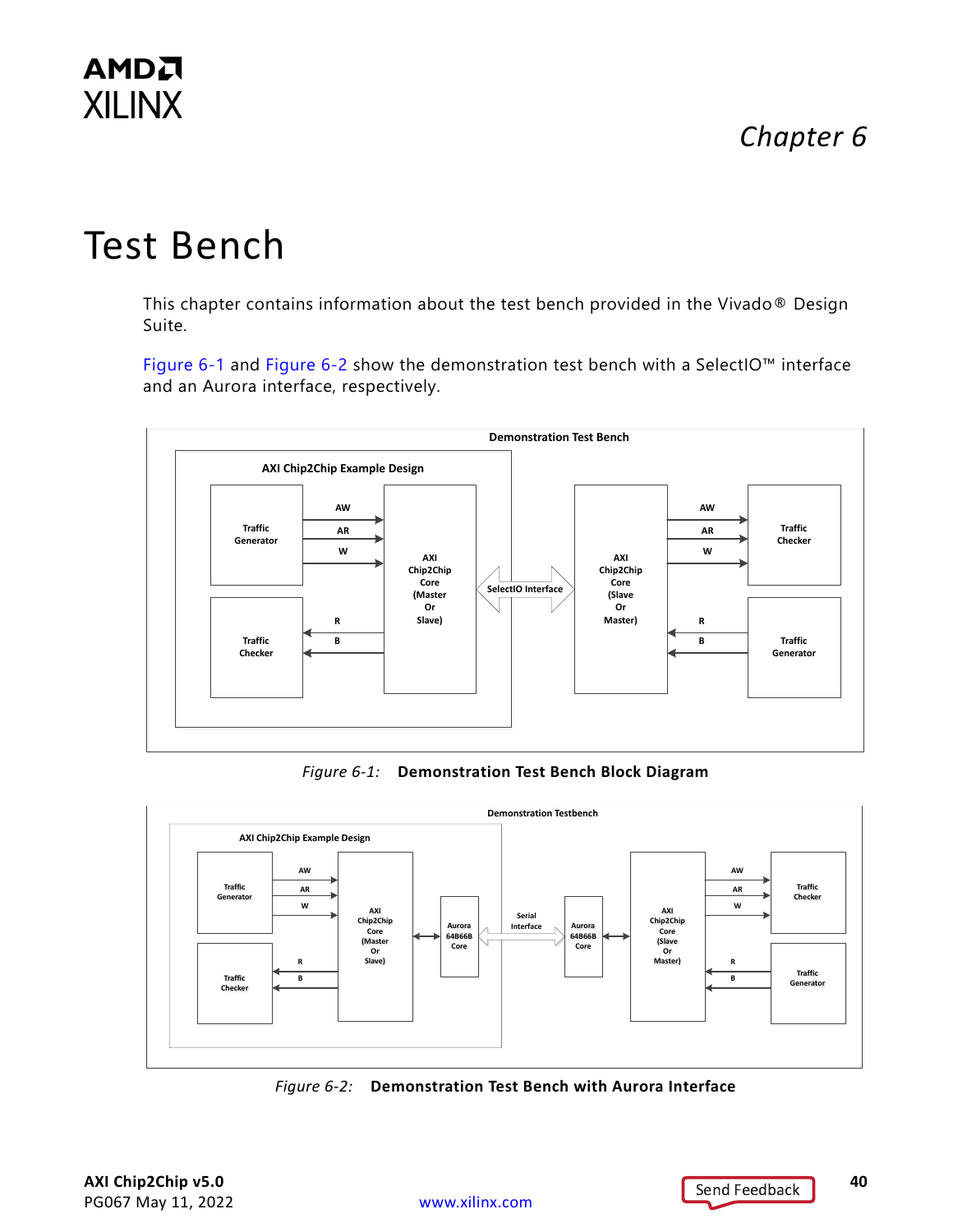

To demonstrate the AXI Chip2Chip core, an instance of AXI Chip2Chip core in complementary mode is connected to the AXI Chip2Chip core in the example design.

The demonstration test bench performs the following tasks:

- Generates input clock signals.
- Applies a reset to the example design.
- Waits for one of the interrupt signals (Link Status and Multi-Bit Error) to be asserted. If Link status is asserted, a stable link is established between the Master and Slave AXI Chip2Chip cores. If Configuration Error or Multi-Bit Error is asserted, the test bench fails with Error: Link Not Detected.
- If a link is successfully established, Link detected is displayed in the console.
- The traffic generator starts generating fixed traffic patterns at the inputs of the AXI Chip2Chip cores.
- The traffic checker checks the output signals of the AXI Chip2Chip cores against expected patterns. If the received data has an error, then error messages are issued at the console with the name, expected value and actual value of the signal in error condition.
- The transactions are shown for a time interval of 10,000 ns and the test bench finishes with the Test Completed Successfully in the console.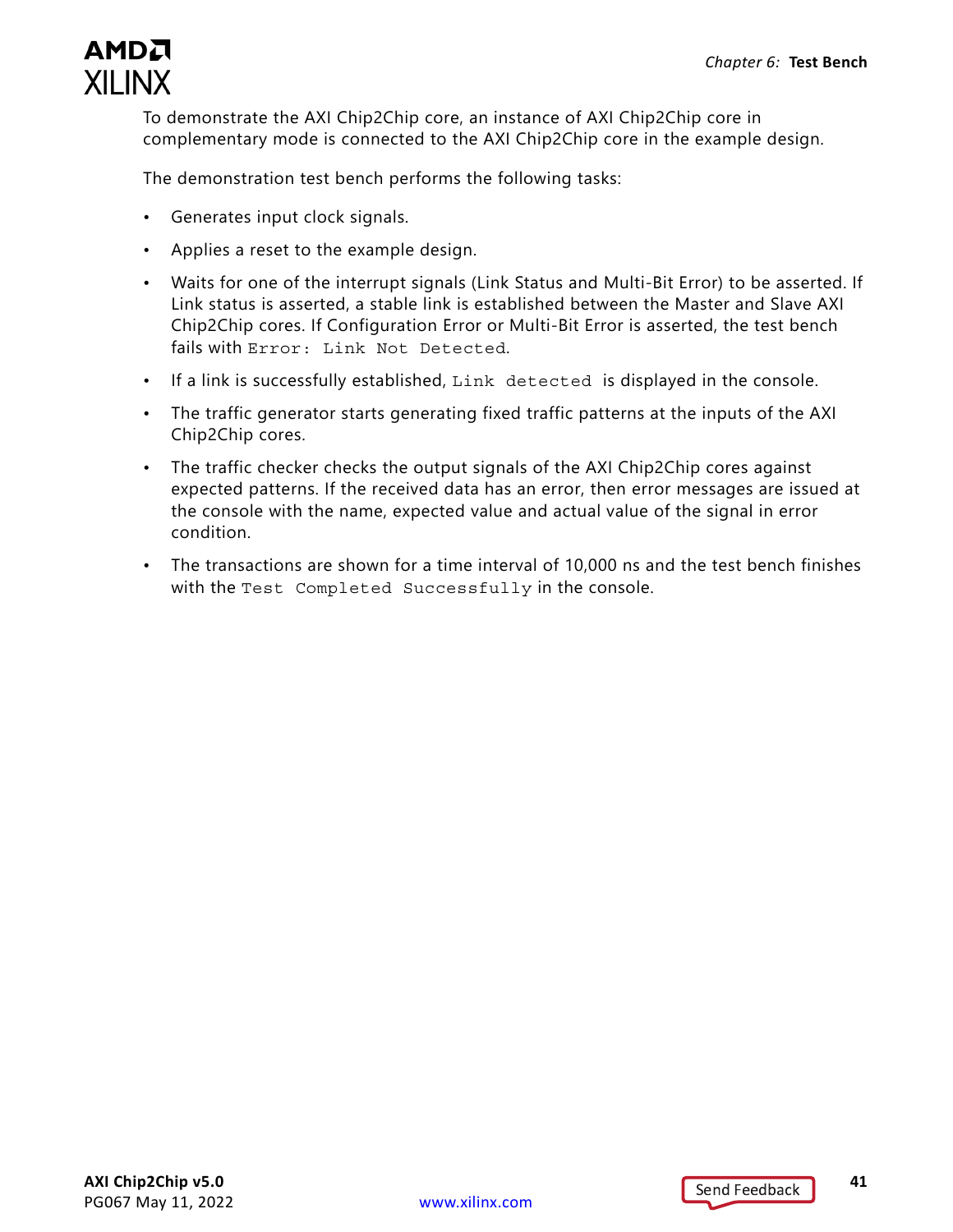## *Appendix A*

# <span id="page-41-3"></span><span id="page-41-0"></span>Verification, Compliance, and Interoperability

This appendix provides details about how this IP core was tested for compliance.

## <span id="page-41-1"></span>**Simulation**

AXI Chip2Chip cores have been tested with Xilinx® Vivado® Design Suite and the Mentor Graphics Questa SIM simulator. For the supported versions of these tools, see the [Xilinx](https://www.xilinx.com/cgi-bin/docs/rdoc?v=latest;t=vivado+release+notes)  [Design Tools: Release Notes Guide](https://www.xilinx.com/cgi-bin/docs/rdoc?v=latest;t=vivado+release+notes).

For more details about simulating your design, see the *Vivado Design Suite User Guide: Logic Simulation* (UG900) [\[Ref 3\].](#page-51-8)

The IP is tested using Xilinx proprietary standard AXI Memory Mapped OVM Verification Components (OVCs).

## <span id="page-41-2"></span>**Hardware Testing**

[Figure A-1](#page-42-1) shows the hardware testing setup for the AXI Chip2Chip core.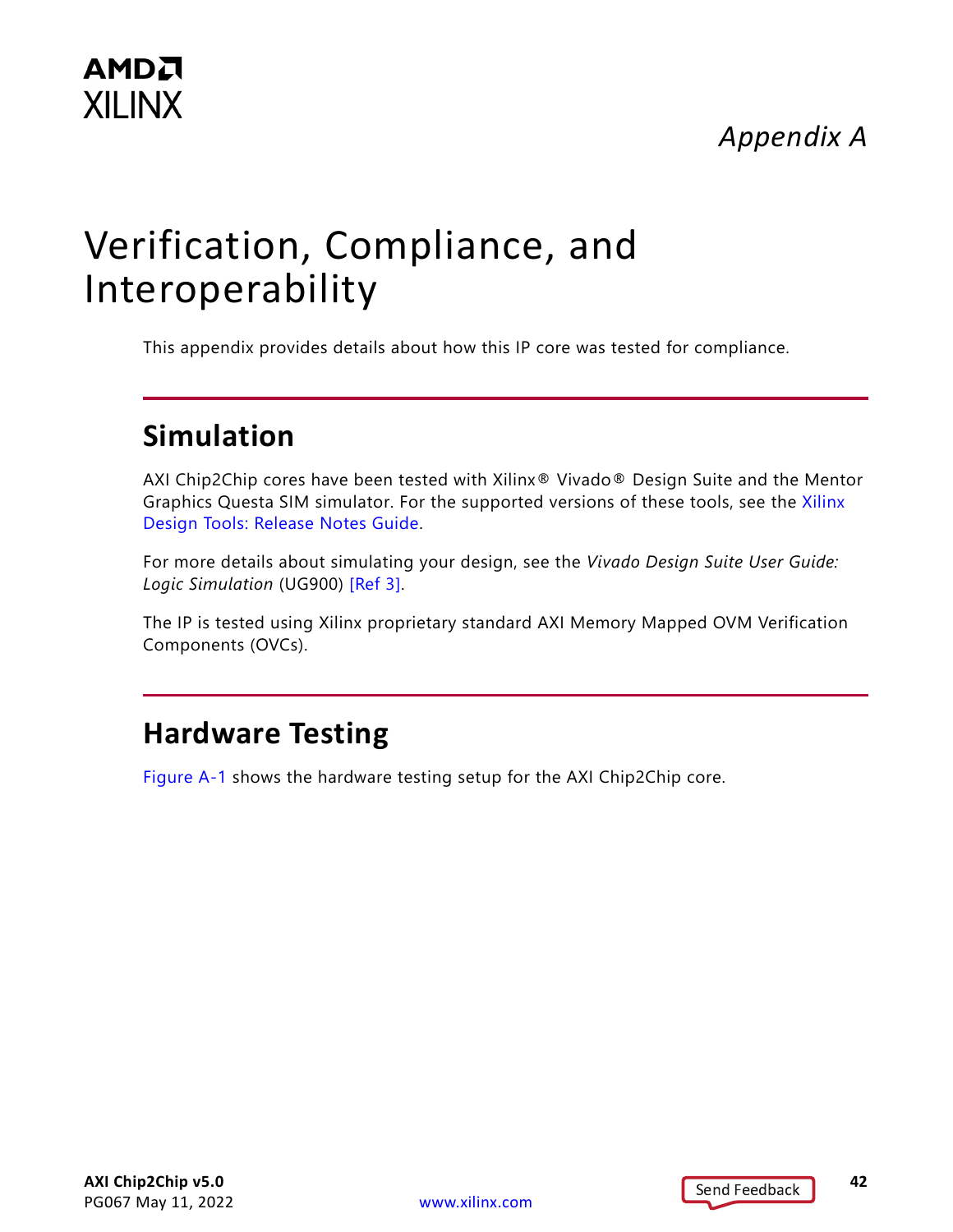<span id="page-42-1"></span>

*Figure A-1:* **AXI Chip2Chip Hardware Testing Setup**

The AXI Chip2Chip core with a SelectIO™ FPGA interface has been hardware validated on a KC705 board using a Kintex®–7 FPGA with –1 speed grade (325T). The setup uses two additional FMC loopback cards. [Table A-1](#page-42-2) provides configuration details for the AXI Chip2Chip core and the frequency achieved by utilizing this setup with the SelectIO™ interface.

| <b>Features</b>                                          |               | I/Os Utilized                 | PHY Clock (MHz)                |                                        |
|----------------------------------------------------------|---------------|-------------------------------|--------------------------------|----------------------------------------|
| Chip2Chip<br><b>AXI Data</b><br>Width<br><b>PHY Type</b> |               | Chip2Chip<br><b>PHY Width</b> | Single Ended<br>[HR I/O Banks] | <b>LVCMOS_25 I/O</b><br>[Unterminated] |
|                                                          | SelectIO™ SDR | Compact 4:1                   | 38                             | 200                                    |
| $32$ -bit                                                | SelectIO™ DDR | Compact 1:1                   | 58                             | 100                                    |
|                                                          | SelectIO™ DDR | Compact 2:1                   | 32                             | 150                                    |
|                                                          | SelectIO™ DDR | Compact 4:1                   | 20                             | 150                                    |
| 64-bit                                                   | SelectIO™ DDR | Compact 2:1                   | 46                             | 100                                    |
|                                                          | SelectIO™ DDR | Compact 4:1                   | 28                             | 150                                    |

<span id="page-42-2"></span><span id="page-42-0"></span>*Table A-1:* **Hardware Testing Configuration with a SelectIO FPGA interface**

#### **Notes:**

1. The AXI (system) clock frequency was set to 100 MHz, and the Common Clock mode of operation was selected for configurations having the same PHY clock and AXI clock frequencies (100 MHz).

In addition, XAPP1160 provides a setup demonstrating real-time video traffic across Kintex®-7 FPGA boards (KC705) and Zynq®-7000 devices [\[Ref 1\]](#page-50-5). This setup uses the AXI Chip2Chip core for connectivity across the FPGA using LPC/HPC connector cables.

The *AXI Chip2Chip Aurora Reference Design for Real-Time Video Applications* (XAPP1216) demonstrates real-time video traffic between two Kintex®–7 FPGA KC705 evaluation boards or one KC705 board and one Zynq®-7000 ZC706 evaluation board [\[Ref 10\].](#page-51-9) The AXI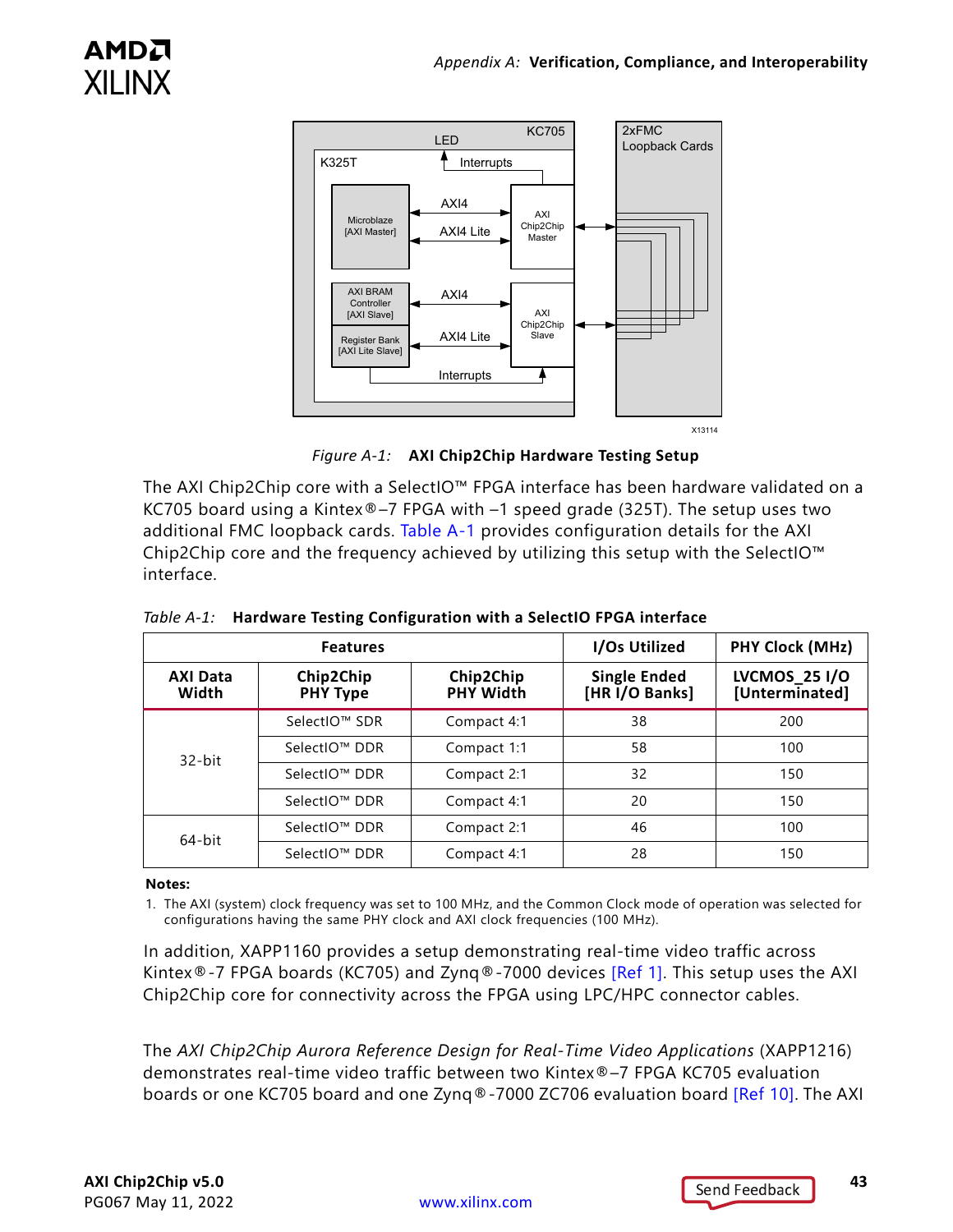

Chip2Chip core provides connectivity between the two boards using SMA data connector cables.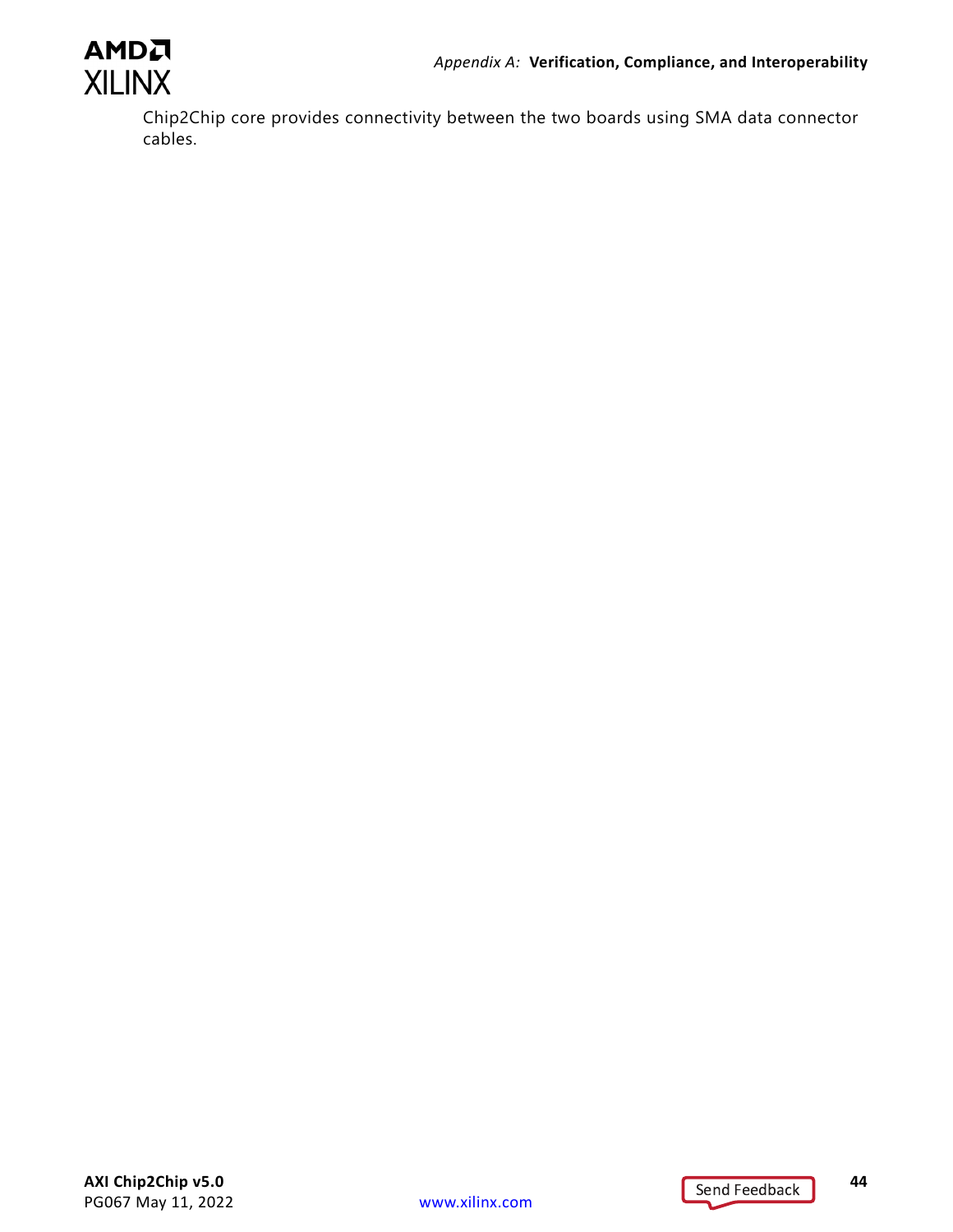

## *Appendix B*

# <span id="page-44-0"></span>Upgrading

This appendix contains information about migrating a design from  $\text{ISE}^{\otimes}$  to the Vivado $^{\otimes}$ Design Suite, and for upgrading to a more recent version of the IP core. For customers upgrading in the Vivado® Design Suite, important details (where applicable) about any port changes and other impact to user logic are included.

## <span id="page-44-1"></span>**Migrating to the Vivado Design Suite**

For information about migrating to the Vivado® Design Suite, see the *ISE to Vivado Design Suite Migration Guide* (UG911) [\[Ref 6\]](#page-51-10).

## <span id="page-44-2"></span>**Upgrading in the Vivado Design Suite**

This section provides information about any changes to the user logic or port designations that take place when you upgrade to a more current version of this IP core in the Vivado® Design Suite.

#### **Parameter Changes**

There were no parameter changes for this release.

### **Port Changes**

For designs using SelectIO™, there were no port changes.

For designs using Aurora as the PHY type, the following ports were added:

- aurora\_do\_cc
- aurora\_pma\_init\_in
- aurora\_pma\_init\_out
- aurora\_init\_clk
- aurora\_mmcm\_not\_locked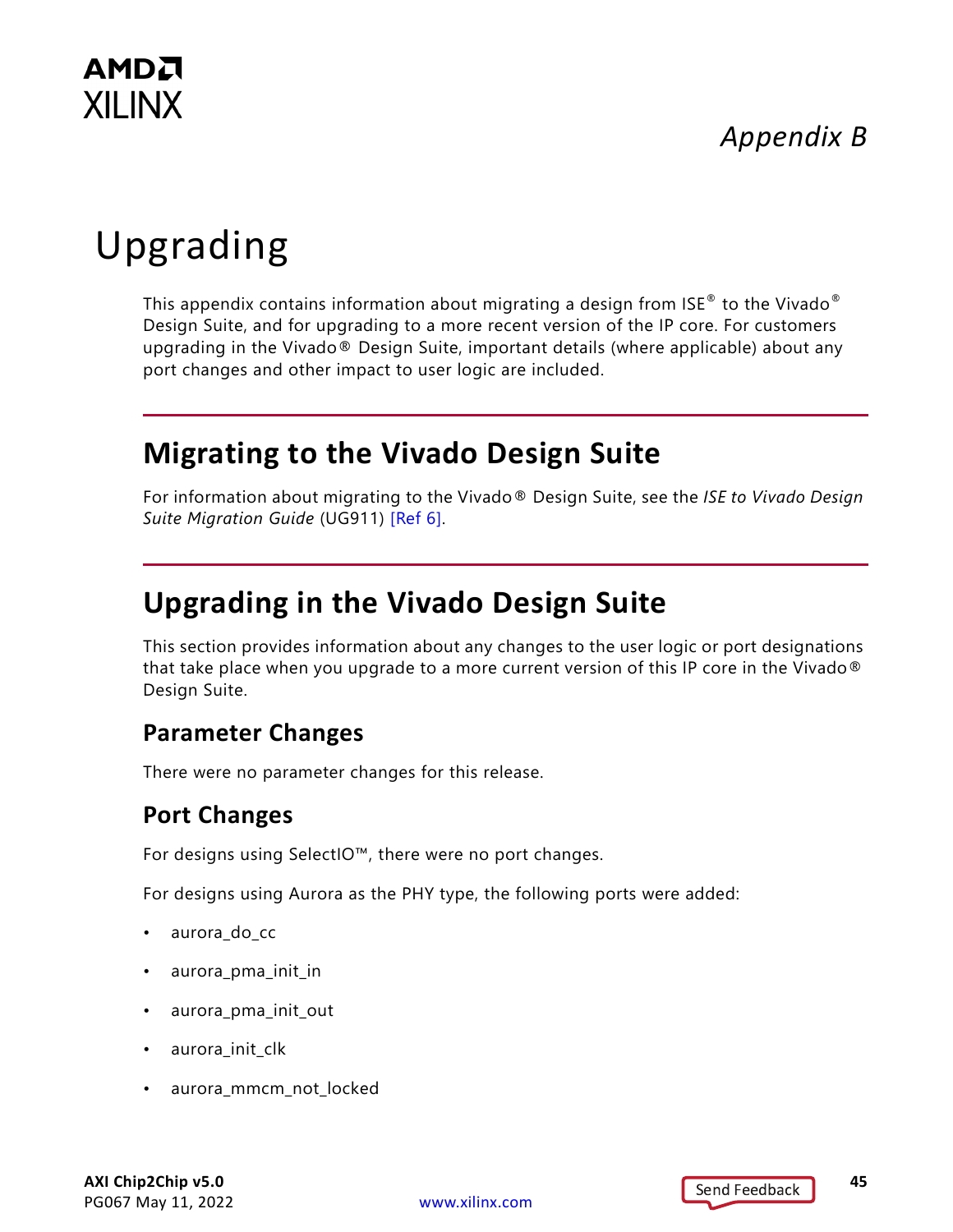• aurora\_reset\_pb

*Note:* The support for inter operability between different IP versions is not maintained.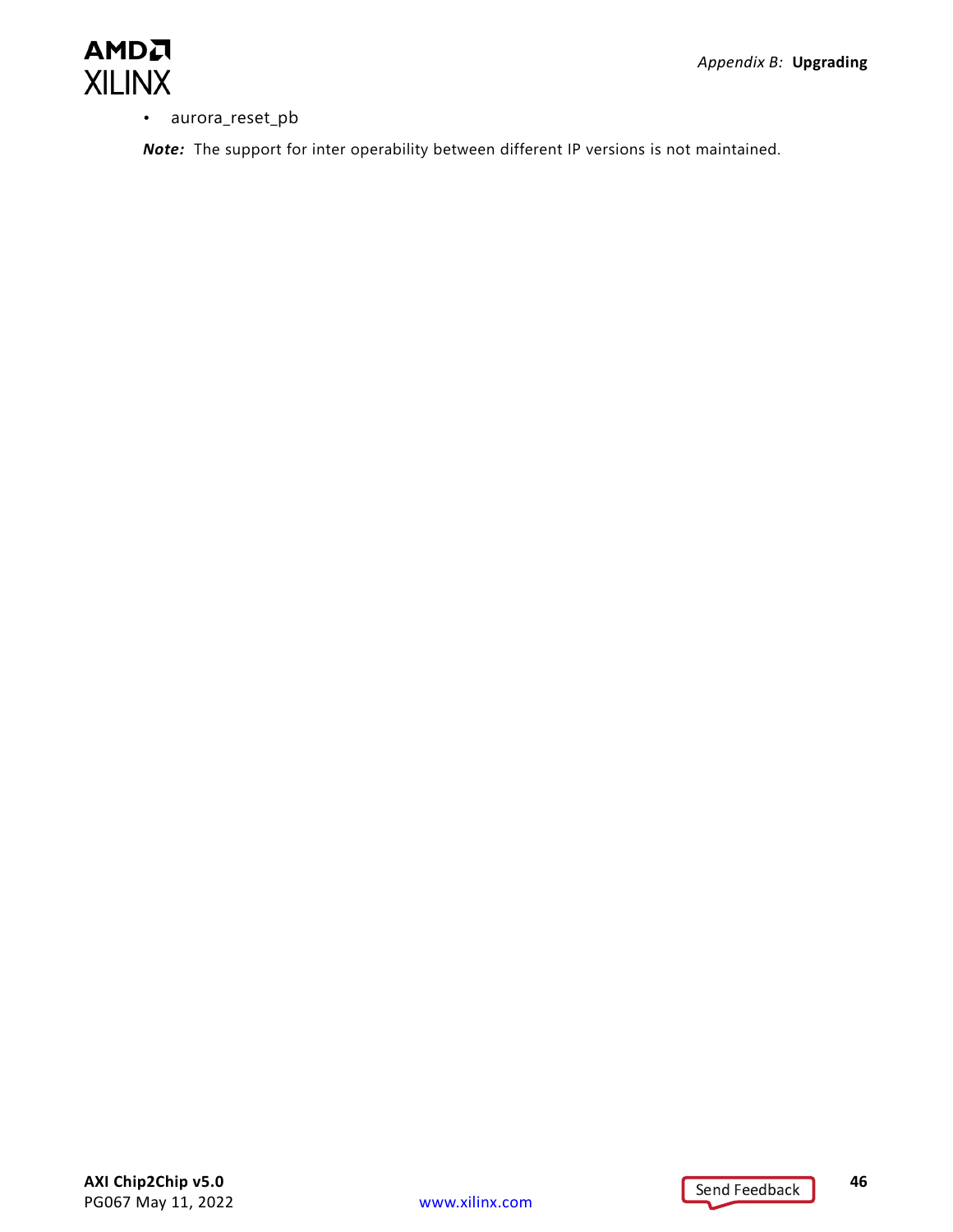## *Appendix C*



# <span id="page-46-2"></span><span id="page-46-0"></span>Debugging

This appendix provides information for using the resources available on the Xilinx® Support website, debug tools, and other step-by-step processes for debugging designs that use the AXI Chip2Chip core.

## <span id="page-46-1"></span>**Finding Help on Xilinx.com**

To help in the design and debug process when using the AXI Chip2Chip core, the [Xilinx](https://www.xilinx.com/support)  [Support web page](https://www.xilinx.com/support) contains key resources such as product documentation, release notes, answer records, information about known issues, and links for obtaining further product support.

#### **Documentation**

This product guide is the main document associated with the AXI Chip2Chip core. This guide, along with documentation related to all products that aid in the design process, can be found on the [Xilinx Support web page](https://www.xilinx.com/support) or by using the Xilinx Documentation Navigator.

Download the Xilinx Documentation Navigator from the [Downloads page](https://www.xilinx.com/support/download.html). For more information about this tool and the features available, open the online help after installation.

#### **Answer Records**

Answer Records include information about commonly encountered problems, helpful information on how to resolve these problems, and any known issues with a Xilinx product. Answer Records are created and maintained daily ensuring that you have access to the most accurate information available.

Answer Records for this core can be located by using the Search Support box on the main [Xilinx support web page.](https://www.xilinx.com/support) To maximize your search results, use proper keywords such as:

- Product name
- Tool message(s)
- Summary of the issue encountered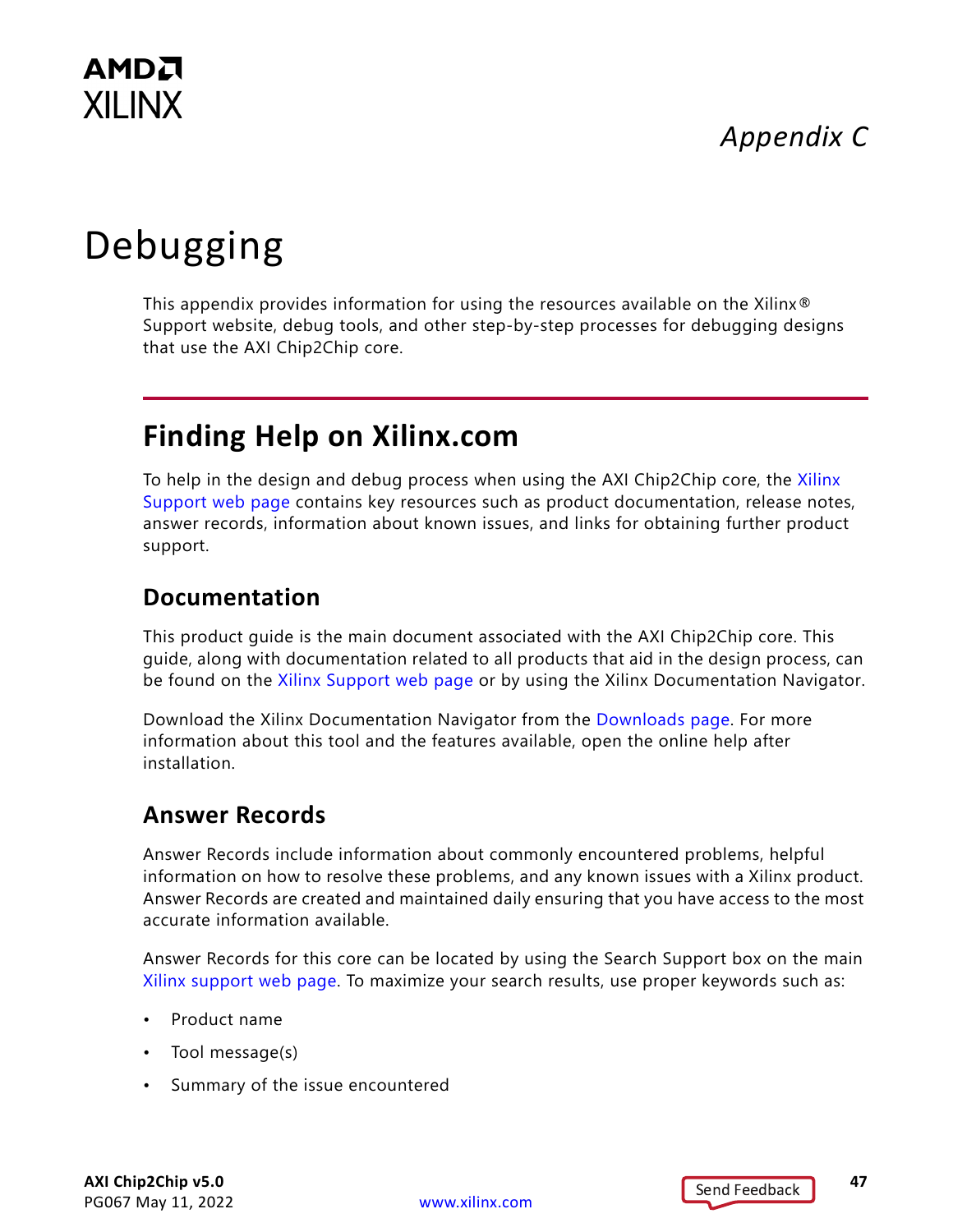

A filter search is available after results are returned to further target the results.

#### **Master Answer Record for the AXI Chip2Chip**

Answer Record: [54806](https://www.xilinx.com/cgi-bin/docs/ndoc?t=answers;d=54806.html)

#### **Technical Support**

Xilinx provides technical support in the [Xilinx Support web page](https://www.xilinx.com/support) for this LogiCORE™ IP product when used as described in the product documentation. Xilinx cannot guarantee timing, functionality, or support if you do any of the following:

- Implement the solution in devices that are not defined in the documentation.
- Customize the solution beyond that allowed in the product documentation.
- Change any section of the design labeled DO NOT MODIFY.

Xilinx provides premier technical support for customers encountering issues that require additional assistance. To contact Xilinx Technical Support, navigate to the [Xilinx Support](https://www.xilinx.com/support)  [web page](https://www.xilinx.com/support).

## <span id="page-47-0"></span>**Debug Tools**

There are many tools available to address AXI Chip2Chip core design issues. It is important to know which tools are useful for debugging various situations.

### **Vivado Design Suite Debug Feature**

The Vivado® Design Suite debug feature inserts logic analyzer and virtual I/O cores directly into your design. The debug feature also allows you to set trigger conditions to capture application and integrated block port signals in hardware. Captured signals can then be analyzed. This feature in the Vivado IDE is used for logic debugging and validation of a design running in Xilinx devices.

The Vivado logic analyzer is used to interact with the logic debug LogiCORE IP cores, including:

- ILA 2.0 (and later versions)
- VIO 2.0 (and later versions)

See the *Vivado Design Suite User Guide: Programming and Debugging* (UG908) [\[Ref 7\]](#page-51-11).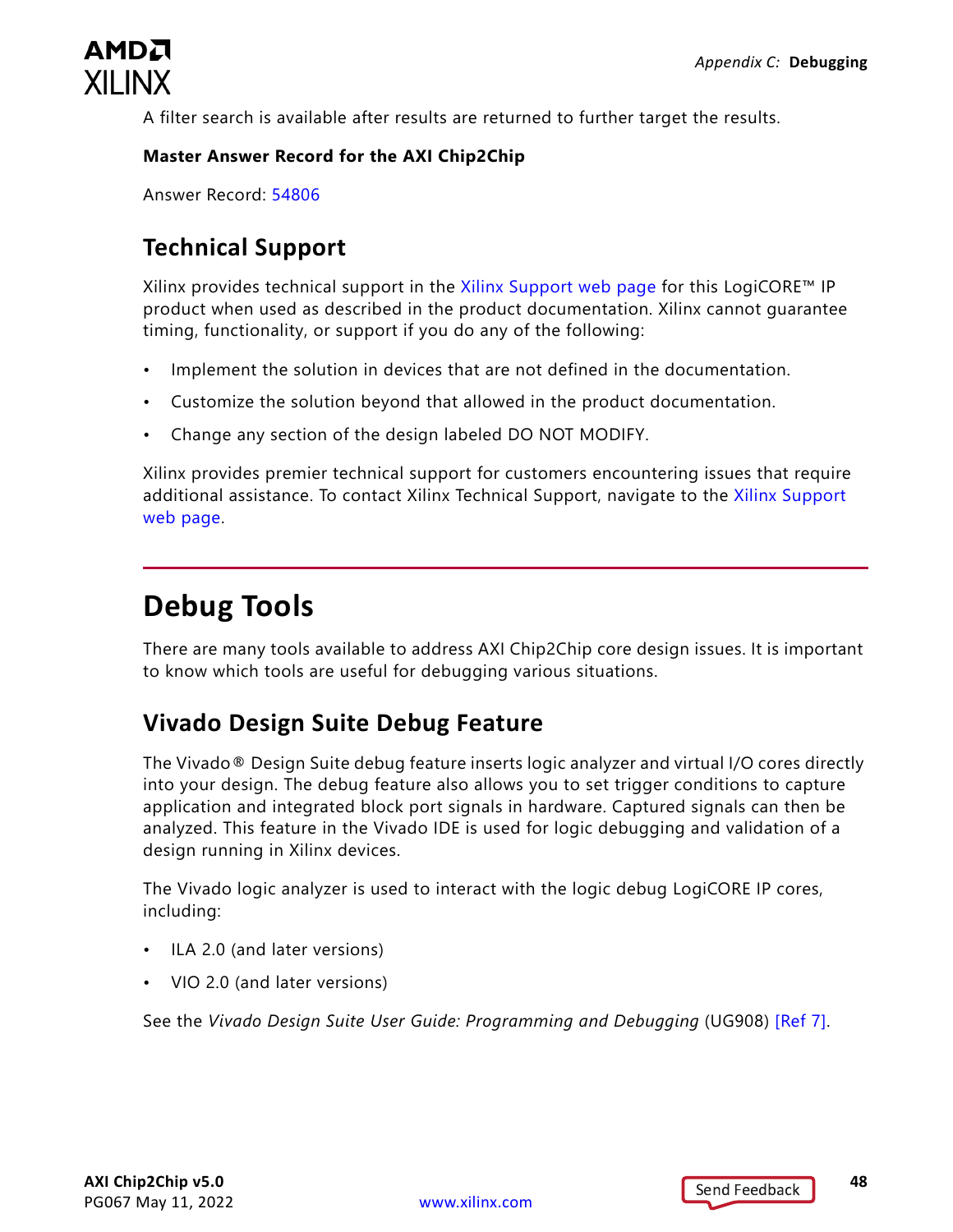

## <span id="page-48-0"></span>**Hardware Debug**

Hardware issues can range from link bring-up to problems seen after hours of testing. This section provides debug steps for common issues.

#### **General Checks**

Ensure that all the timing constraints for the core were properly incorporated from the example design and that all constraints were met during implementation.

- Does it work in post-place and route timing simulation? If problems are seen in hardware but not in timing simulation, this could indicate a PCB or connector cable issue. Ensure that all clock sources are active and clean.
- If using MMCMs in the design, ensure that all MMCMs have obtained lock by monitoring the locked port.

### **Core-Specific Checks**

The following checks can further the debugging process:

- Check that the axi c2c multi bit error out signals of both the Master and Slave cores are not asserted. The axi c2c\_link\_status\_out signal should be asserted High after the cores are calibrated.
- If the Slave is reset during normal operation (axi\_c2c\_link\_error\_out), reset the entire Master-Slave system.
- After downloading the software in any of the boards, reset the entire system. If there is no reset propagation, the Slave needs to be reset first, followed by the Master.

## <span id="page-48-1"></span>**Interface Debug**

### **AXI4-Lite Interfaces**

Read from a register that does not have all 0s as a default to verify that the interface is functional. Output s axi arready asserts when the read address is valid, and output s axi rvalid asserts when the read data/response is valid. If the interface is unresponsive, ensure that the following conditions are met:

• The interface is enabled, and s axilite aclk/m axilite aclk are stable when the core is brought out of reset.

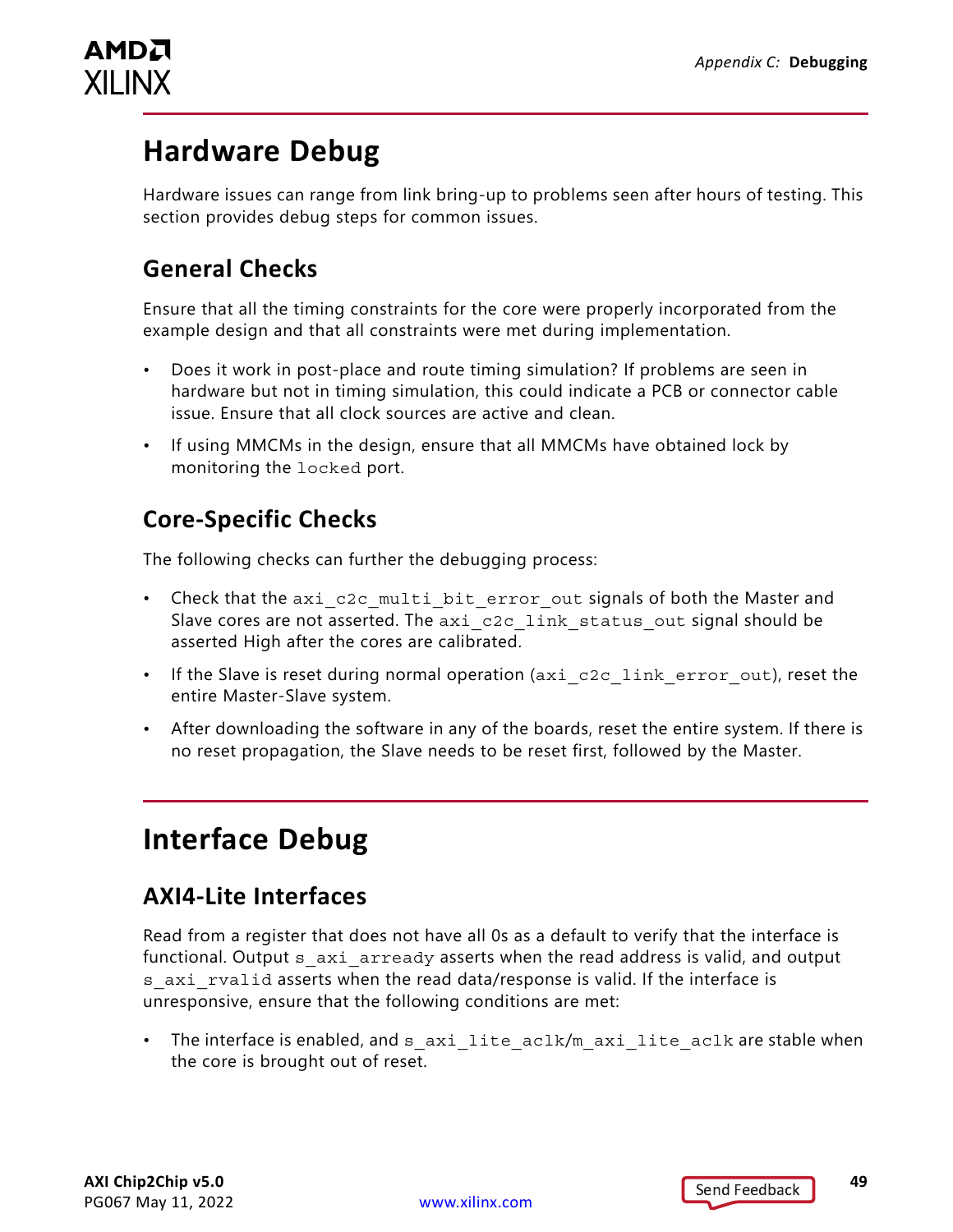

- The interface is not being held in reset, and the link status output of the core is asserted.
- The other interface inputs and outputs are connected and toggling.
- The main core clocks are toggling and the link error or multi-bit error interrupt outputs of the core are not asserted.
- If the simulation has been run, verify in simulation that the waveform is correct for accessing the AXI4-Lite interface.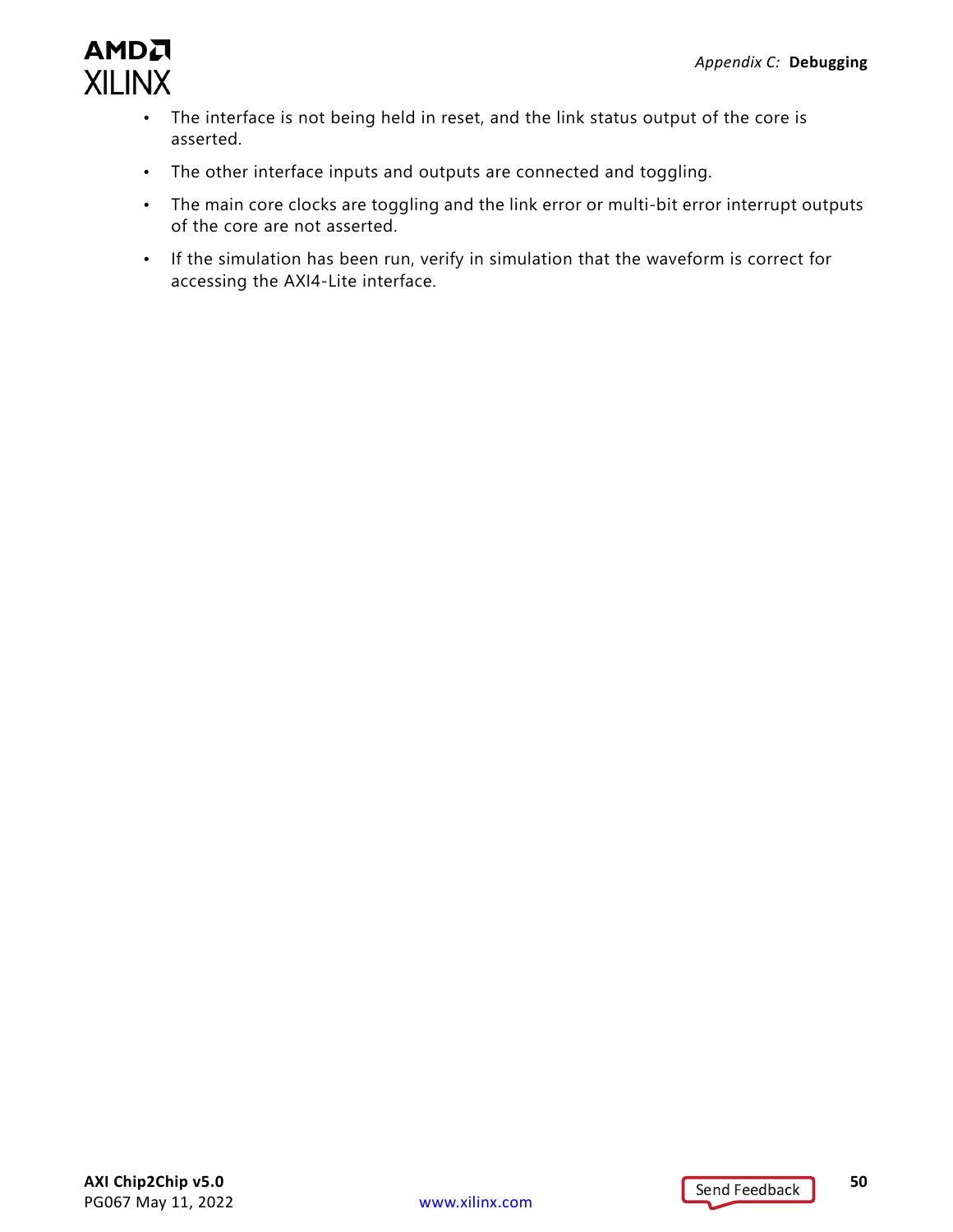*Appendix D*

# <span id="page-50-0"></span>Additional Resources and Legal Notices

## <span id="page-50-1"></span>**Xilinx Resources**

For support resources such as Answers, Documentation, Downloads, and Forums, see [Xilinx](https://www.xilinx.com/support)  [Support](https://www.xilinx.com/support).

## <span id="page-50-2"></span>**Documentation Navigator and Design Hubs**

Xilinx® Documentation Navigator provides access to Xilinx documents, videos, and support resources, which you can filter and search to find information. To open the Xilinx Documentation Navigator (DocNav):

- From the Vivado® IDE, select **Help > Documentation and Tutorials**.
- On Windows, select **Start > All Programs > Xilinx Design Tools > DocNav**.
- At the Linux command prompt, enter docnav.

Xilinx Design Hubs provide links to documentation organized by design tasks and other topics, which you can use to learn key concepts and address frequently asked questions. To access the Design Hubs:

- In the Xilinx Documentation Navigator, click the **Design Hubs View** tab.
- On the Xilinx website, see the [Design Hubs](https://www.xilinx.com/cgi-bin/docs/ndoc?t=design+hubs) page.

*Note:* For more information on Documentation Navigator, see the [Documentation Navigator](https://www.xilinx.com/cgi-bin/docs/rdoc?t=docnav) page on the Xilinx website.

## <span id="page-50-3"></span>**References**

This section provides supplemental material useful with this product guide:

- <span id="page-50-5"></span>1. *AXI Chip2Chip Reference Design for Real-Time Video Application* ([XAPP1160](https://www.xilinx.com/cgi-bin/docs/ndoc?t=application+notes;d=xapp1160-c2c-real-time-video.pdf))
- <span id="page-50-4"></span>2. *Xilinx Vivado AXI Reference Guide* ([UG1037\)](https://www.xilinx.com/cgi-bin/docs/ipdoc?c=axi_ref_guide;v=latest;d=ug1037-vivado-axi-reference-guide.pdf)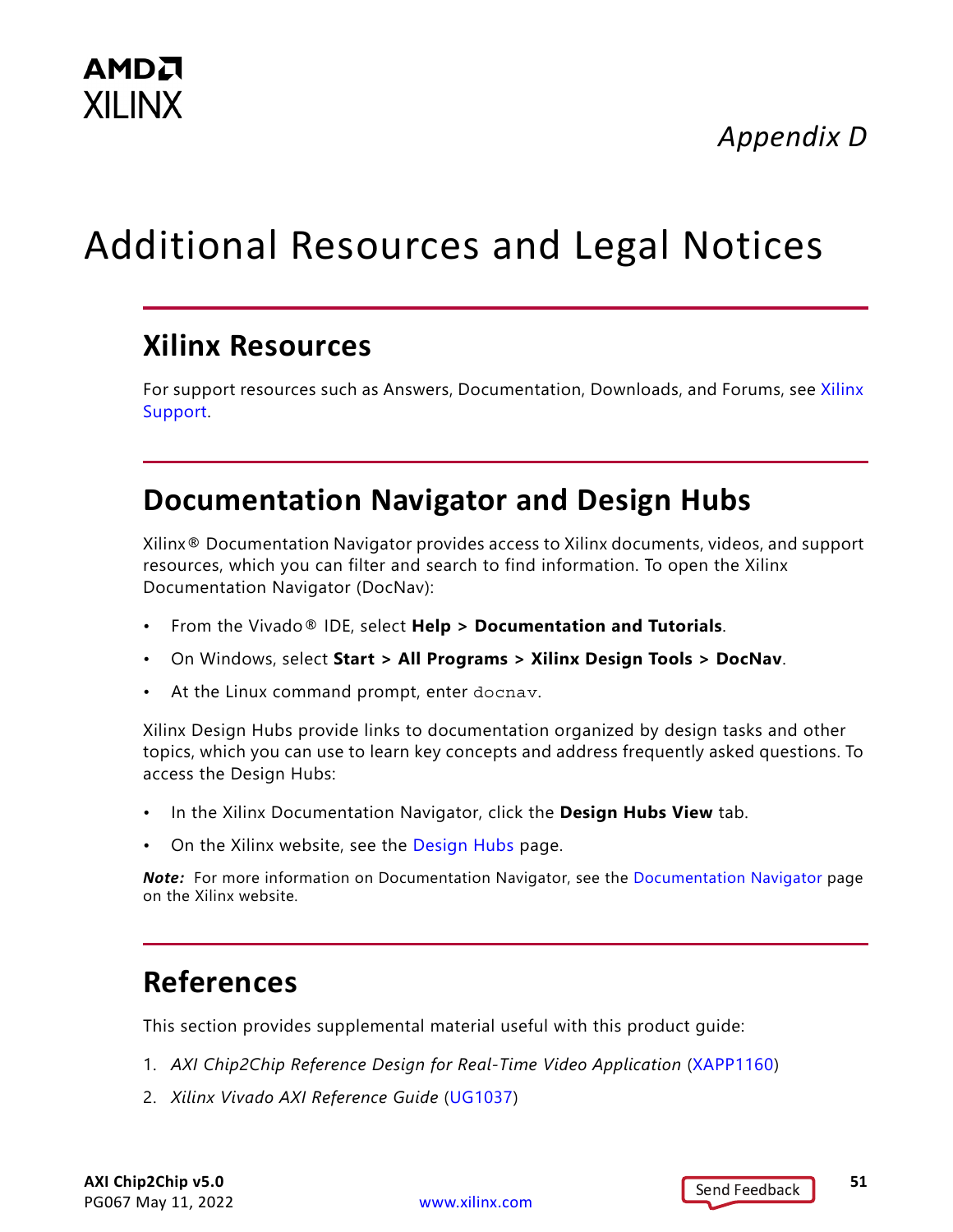

- <span id="page-51-8"></span>3. *Vivado Design Suite User Guide: Logic Simulation* ([UG900](https://www.xilinx.com/cgi-bin/docs/rdoc?v=latest;d=ug900-vivado-logic-simulation.pdf))
- 4. *Vivado Design Suite User Guide: Implementation* ([UG904](https://www.xilinx.com/cgi-bin/docs/rdoc?v=latest;d=ug904-vivado-implementation.pdf))
- <span id="page-51-1"></span>5. *Vivado Design Suite User Guide: Designing with IP* [\(UG896\)](https://www.xilinx.com/cgi-bin/docs/rdoc?v=latest;d=ug896-vivado-ip.pdf)
- <span id="page-51-10"></span>6. *ISE to Vivado Design Suite Migration Methodology Guide* [\(UG911\)](https://www.xilinx.com/cgi-bin/docs/rdoc?v=latest;d=ug911-vivado-migration.pdf)
- <span id="page-51-11"></span>7. *Vivado Design Suite User Guide: Programming and Debugging* ([UG908](https://www.xilinx.com/cgi-bin/docs/rdoc?v=latest;d=ug908-vivado-programming-debugging.pdf))
- <span id="page-51-6"></span>8. *Vivado Design Suite User Guide: Getting Started* ([UG910\)](https://www.xilinx.com/cgi-bin/docs/rdoc?v=latest;d=ug910-vivado-getting-started.pdf)
- <span id="page-51-7"></span>9. *Vivado Design Suite User Guide: Designing IP Subsystems using IP Integrator* ([UG994](https://www.xilinx.com/cgi-bin/docs/rdoc?v=latest;d=ug994-vivado-ip-subsystems.pdf))
- <span id="page-51-9"></span>10. *AXI Chip2Chip Aurora Reference Design for Real-Time Video Applications* ([XAPP1216](https://www.xilinx.com/cgi-bin/docs/ndoc?t=application+notes;d=xapp1216-axi-chip2chip-aurora.pdf))
- [11. AMBA® AXI4 specification](http://infocenter.arm.com/help/index.jsp?topic=/com.arm.doc.ihi0051a/index.html)

<span id="page-51-2"></span><http://infocenter.arm.com/help/index.jsp?topic=/com.arm.doc.ihi0022d/index.html>

- 12. *LogiCORE IP Aurora 8B/10B Product Guide* ([PG046\)](https://www.xilinx.com/cgi-bin/docs/ipdoc?c=aurora_8b10b;v=latest;d=pg046-aurora-8b10b.pdf)
- <span id="page-51-3"></span>13. *LogiCORE IP Aurora 64B/66B Product Guide* ([PG074](https://docs.xilinx.com/access/sources/framemaker/map?url=pg074-aurora-64b66b))
- <span id="page-51-4"></span>14. *LogiCORE IP High Speed SelectIO Wizard Product Guide* ([PG188](https://www.xilinx.com/cgi-bin/docs/ipdoc?c=high_speed_selectio_wiz;v=latest;d=pg188-high-speed-selectio-wiz.pdf))
- <span id="page-51-5"></span>15. *LogiCORE IP SelectIO Interface Wizard Product Guide* ([PG070](https://www.xilinx.com/cgi-bin/docs/ipdoc?c=selectio_wiz;v=latest;d=pg070-selectio-wiz.pdf))
- 16. *7 Series FPGAs SelectIO Resources User Guide* ([UG471\)](https://www.xilinx.com/cgi-bin/docs/ndoc?t=user_guides;d=ug471_7Series_SelectIO.pdf)
- 17. *7 Series FPGAs PCB Design Guide User Guide* ([UG483](https://www.xilinx.com/cgi-bin/docs/ndoc?t=user_guides;d=ug483_7Series_PCB.pdf))
- 18. *UltraScale Architecture SelectIO Resources User Guide* ([UG571\)](https://www.xilinx.com/cgi-bin/docs/ndoc?t=user_guides;d=ug571-ultrascale-selectio.pdf)
- 19. *UltraScale Architecture PCB Design User Guide* ([UG583](https://www.xilinx.com/cgi-bin/docs/ndoc?t=user_guides;d=ug583-ultrascale-pcb-design.pdf))

## <span id="page-51-0"></span>**Revision History**

The following table shows the revision history for this document.

| Date       | <b>Version</b> | <b>Revision</b>                                                                                                                                                                                                                                         |
|------------|----------------|---------------------------------------------------------------------------------------------------------------------------------------------------------------------------------------------------------------------------------------------------------|
| 05/11/2022 | 5.0            | Updated Table 2-6 with axi c2c config error out signal information.                                                                                                                                                                                     |
| 11/24/2020 | 5.0            | Added the Simulation Speed Up section in the Design Flow Steps chapter.                                                                                                                                                                                 |
| 04/04/2018 | 5.0            | Added description for C_SIMULATION.                                                                                                                                                                                                                     |
| 10/04/2017 | 5.0            | • Added a new feature for handling pending AXI Transactions in-case of Link<br>Failure.<br>• Removed the Disable De-Skew and Disable Clock Shift option from the GUI.<br>Updated the core to 5.0, as the IP is modified to calculate the correct lanes/ |
|            |                | IO count for certain combinations of Data Width, ID Width and Address<br>Width.                                                                                                                                                                         |
| 04/05/2017 | 4.3            | Added separate parameters to set the ID widths in the slave configuration.                                                                                                                                                                              |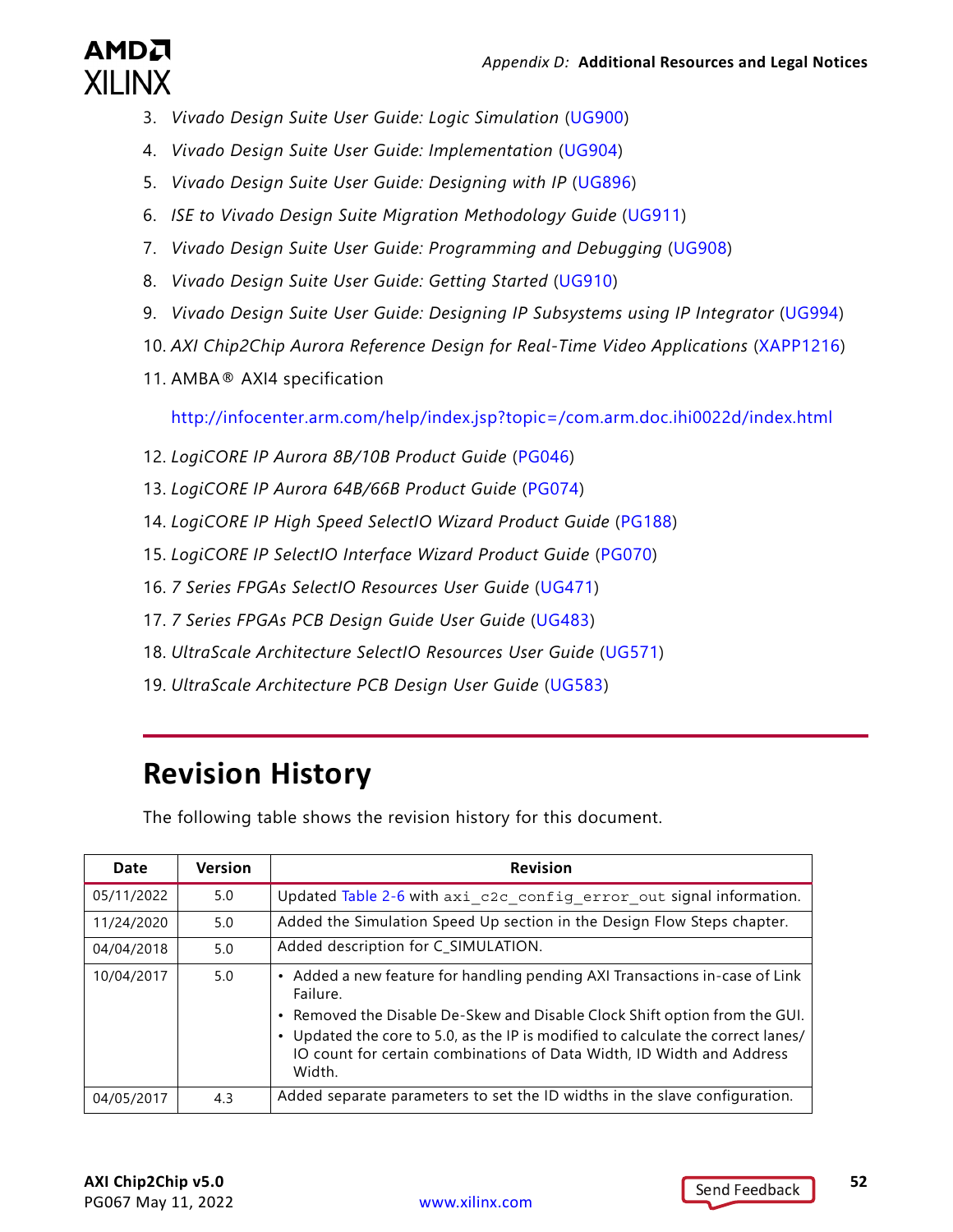| <b>Date</b> | Version | <b>Revision</b>                                                                                                                                                                                                                                                                                                       |
|-------------|---------|-----------------------------------------------------------------------------------------------------------------------------------------------------------------------------------------------------------------------------------------------------------------------------------------------------------------------|
| 11/18/2015  | 4.2     | Added support for UltraScale+ architecture-based devices.                                                                                                                                                                                                                                                             |
| 09/30/2015  | 4.2     | Enabled support for UltraScale™ Architecture based devices that are using<br>Aurora physical layer interface.                                                                                                                                                                                                         |
| 04/01/2015  | 4.2     | • Enhanced support for 128 data width (in aurora interface mode) and 64<br>address width.<br>• Added User Parameters Table.                                                                                                                                                                                           |
| 11/19/2014  | 4.2     | • Updated "Throughput and Latency" in the Product Specification chapter.<br>• Added more details to "Auto-Negotiation" in the Designing with the Core<br>chapter.                                                                                                                                                     |
| 10/01/2014  | 4.2     | • Added support for Aurora 8B/10B IP core.<br>• Clarified maximum ID width restrictions as it relates to Zynq®-7000<br>devices.                                                                                                                                                                                       |
| 04/02/2014  | 4.2     | • Updated core to v4.2.<br>• Added details about integrating the core with the Xilinx® Aurora IP core<br>using the Vivado® IP integrator. Included new ports details in "Migrating<br>and Upgrading" appendix.<br>• Added clocking, reset and interface connectivity details for connecting to<br>the Aurora IP core. |
| 12/18/2013  | 4.1     | Added support for Aurora interface.                                                                                                                                                                                                                                                                                   |
| 10/02/2013  | 4.1     | • Updated core to v4.1.<br>• Added Example Design and Test Bench chapters.<br>• Added the Migrating and Updating appendix.<br>• Added support for IP integrator.<br>• Changed all signals and ports to lowercase.                                                                                                     |
| 03/30/2013  | 4.0     | • Updated core to v4.0.<br>• Added support for Vivado® Design Suite.<br>• Removed support for ISE® Embedded Development Kit (EDK).                                                                                                                                                                                    |
| 12/18/2012  | 3.0     | • Updated core to v3.00a and ISE Embedded Development Kit (EDK) to v14.4.<br>• Added support for AXI4-Lite.<br>• Added Appendix C, Debugging.                                                                                                                                                                         |
| 10/25/2012  | 2.1     | Corrected typo in Figure 1-1.                                                                                                                                                                                                                                                                                         |
| 10/16/2012  | 2.0     | Xilinx® initial release. Updated core to v2.00a and ISE Embedded<br>Development Kit (EDK) to v14.3.                                                                                                                                                                                                                   |
| 07/25/2012  | 1.0     | Xilinx <sup>®</sup> Beta release.                                                                                                                                                                                                                                                                                     |